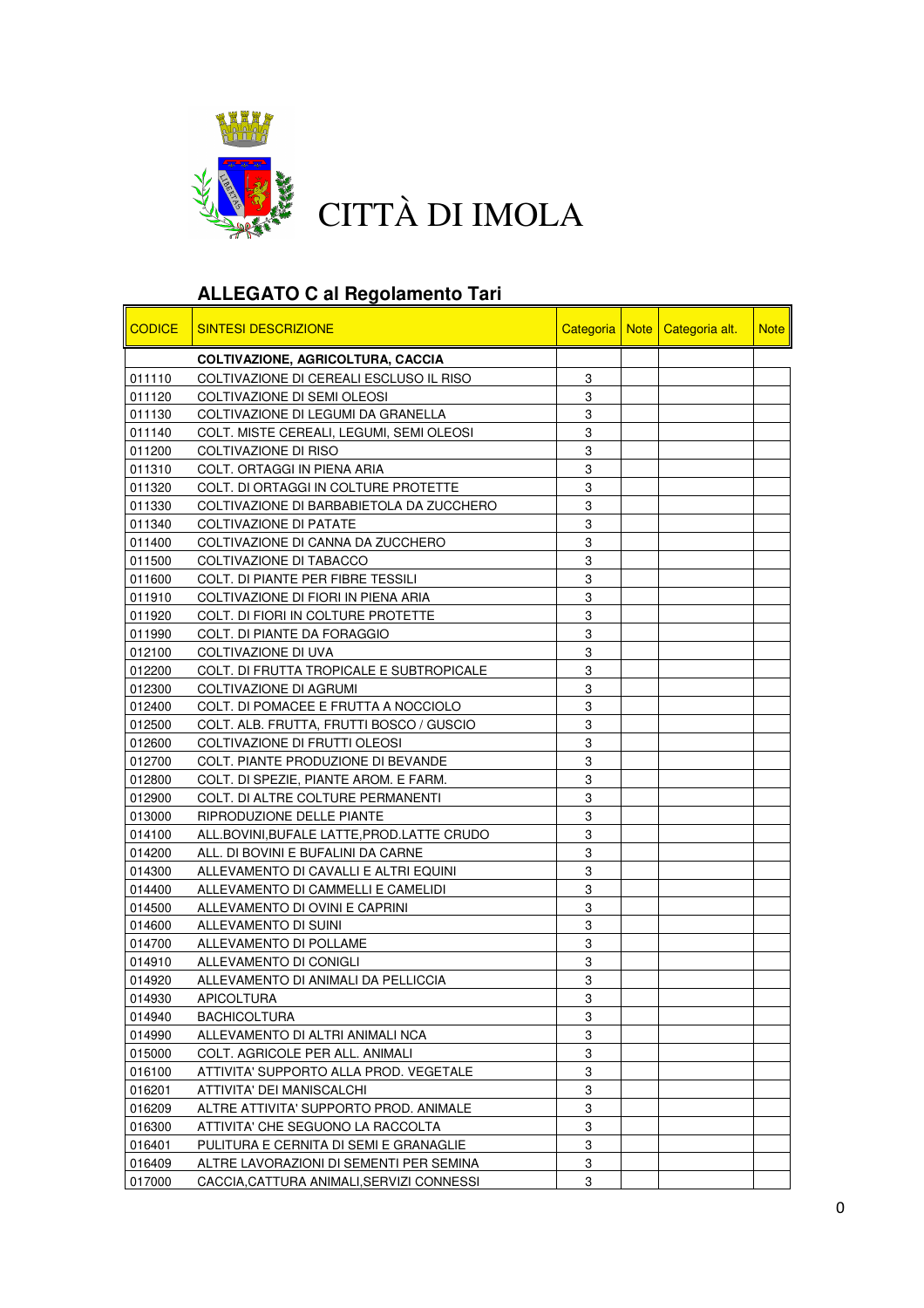|                  | UTILIZZAZIONE AREE FORESTALI                                                             |          |            |    |      |
|------------------|------------------------------------------------------------------------------------------|----------|------------|----|------|
| 021000           | SILVICOLTURA E ALTRE ATTIVITA' FORESTALI                                                 | 3        |            |    |      |
| 022000           | UTILIZZO DI AREE FORESTALI                                                               | 3        |            |    |      |
| 023000           | RACCOLTA PRODOTTI SELVATICI NON LEGNOSI                                                  | 3        |            |    |      |
| 024000           | SERVIZI DI SUPPORTO PER LA SILVICOLTURA                                                  | 3        |            |    |      |
|                  | <b>PESCA E ACQUACOLTURA</b>                                                              |          |            |    |      |
| 031100           | PESCA ACQ.MARINE/LAGUNARI, SERVIZI CONN.                                                 | 3        |            |    |      |
| 031200           | PESCA IN ACQUE DOLCI E SERVIZI CONNESSI                                                  | 3        |            |    |      |
| 032100           | ACQ.COLT. MARE, LAGUNA, SERVIZI CONN.                                                    | 3        |            |    |      |
| 032200           | ACQ.COLT. ACQUE DOLCI E SERVIZI CONNESSI                                                 | 3        |            |    |      |
|                  | <b>ESTRAZIONE CARBONE</b>                                                                |          |            |    |      |
| 051000           | ESTRAZIONE DI ANTRACITE E LITANTRACE                                                     | 20       | (1)        |    |      |
| 052000           | <b>ESTRAZIONE DI LIGNITE</b>                                                             | 20       | (1)        |    |      |
|                  | <b>ESTRAZIONE PETROLIO</b>                                                               |          |            |    |      |
| 061000           | ESTRAZIONE DI PETROLIO GREGGIO                                                           | 20       | (1)        |    |      |
| 062000           | ESTRAZIONE DI GAS NATURALE                                                               | 20       | (1)        |    |      |
|                  | <b>ESTRAZIONI METALLIFERE</b>                                                            |          |            |    |      |
| 071000           | ESTRAZIONE MINERALI METALLIFERI FERROSI                                                  | 20       | (1)        |    |      |
| 072100           | ESTRAZIONE MINERALI DI URANIO E DI TORIO                                                 | 20       | (1)        |    |      |
| 072900           | ESTRAZIONE ALTRI MIN. METALL.NON FERROSI                                                 | 20       | (1)        |    |      |
|                  | <b>ESTRAZIONI MINERALI</b>                                                               |          |            |    |      |
| 081100           | ESTR. PIETRE ORNAM/COSTR/CALCAREE/ECC.                                                   | 20       | (1)        |    |      |
| 081200           | ESTR. GHIAIA. SABBIA. ARGILLE E CAOLINO                                                  | 20       | (1)        |    |      |
| 089100           | ESTR. MIN. IND. CHIMICA/FERTILIZZANTI                                                    | 20       | (1)        |    |      |
| 089200           | ESTRAZIONE DI TORBA                                                                      | 20       | (1)        |    |      |
| 089300           | <b>ESTRAZIONE DI SALE</b>                                                                | 20       | (1)        |    |      |
| 089901           | ESTRAZIONE DI ASFALTO E BITUME NATURALE                                                  | 20       | (1)        |    |      |
| 089909           | ESTR. DI POMICE E DI ALTRI MINERALI NCA                                                  | 20       | (1)        |    |      |
|                  | <b>SUPPORTO ALLE ESTRAZIONI</b>                                                          |          |            |    |      |
| 091000           | SUPP. ESTR. PETROLIO E DI GAS NATURALE                                                   | 20       | (1)        |    |      |
| 099001           | SUPPORTO ESTRAZIONE PIETRE ORNAMENTALI                                                   | 20       | (1)        |    |      |
| 099009           | ALTRE ATTIVITA' DI SUPP. ALL'ESTRAZIONE                                                  | 20       | (1)        |    |      |
|                  | <b>INDUSTRIE ALIMENTARI</b>                                                              |          |            |    |      |
| 101100           | PROD CARNE NON VOLATILI E PROD. MACELLAZ.                                                | 20       | (1)        | 25 | (1a) |
| 101200           | PROD. CARNE VOLATILI E PROD. LORO MACELL.                                                | 20       | (1)        | 25 | (1a) |
| 101300           | PRODUZ. PROD. A BASE DI CARNE ANCHE VOLATI                                               | 20       | (1)        | 25 | (1a) |
| 102000           | LAVOR. E CONSERVAZ. PESCE CROST. MOLLU.                                                  | 20       | (1)        |    |      |
| 103100<br>103200 | LAVORAZIONE E CONSERVAZIONE DELLE PATATE                                                 | 20       | (1)        |    |      |
| 103900           | PRODUZIONE DI SUCCHI DI FRUTTA E ORTAGGI<br>LAVOR. E CONSERV. FRUTT. E ORTAGG. NO SUCCHI | 20<br>20 | (1)        |    |      |
| 104110           | PROD. OLIO OLIVA, OLIVE PREVAL. NO PROPRIE                                               | 20       | (1)<br>(1) |    |      |
| 104120           | PROD OLIO DA SEMI O FRUTT. PREV. NO PROPRI                                               | 20       | (1)        |    |      |
| 104130           | PROD. OLI E GRASSI ANIMALI                                                               | 20       | (1)        |    |      |
| 104200           | PROD. DI MARGARINA E GRASSI COMMEST. SIMILI                                              | 20       | (1)        |    |      |
| 105110           | TRATTAMENTO IGIENICO DEL LATTE                                                           | 20       | (1)        |    |      |
| 105120           | PRODUZIONE DEI DERIVATI DEL LATTE                                                        | 20       | (1)        | 25 | (1a) |
| 105200           | PROD. GELATI NO VENDITA DIRETTA PUBBLICO                                                 | 20       | (1)        |    |      |
| 106110           | MOLITURA DEL FRUMENTO                                                                    | 20       | (1)        |    |      |
| 106120           | <b>MOLITURA DI ALTRI CEREALI</b>                                                         | 20       | (1)        |    |      |
| 106130           | LAVORAZIONE DEL RISO                                                                     | 20       | (1)        |    |      |
| 106140           | ALTRE LAVORAZIONI DI SEMI E GRANAGLIE                                                    | 20       | (1)        |    |      |
| 106200           | PROD. AMIDI E AMIDACEI (SI OLIO DI MAIS)                                                 | 20       | (1)        |    |      |
| 107110           | PROD. PRODOTTI DI PANETTERIA FRESCHI                                                     | 20       | (1)        | 25 | (1a) |
| 107120           | PRODUZIONE DI PASTICCERIA FRESCA                                                         | 20       | (1)        | 24 | (1b) |
| 107200           | PROD. FET. BISCOTT., BISCOTI E PASTE CONSERV.                                            | 20       | (1)        |    |      |
| 107300           | PROD. PASTE ALIMENT., CUSCUS E FARIN. SIMIL.                                             | 20       | (1)        | 25 | (1a) |
| 108100           | PRODUZIONE DI ZUCCHERO                                                                   | 20       | (1)        |    |      |
| 108200           | PROD. CACAO POLVERE, CIOCC., CARAM. E CONFETTI                                           | 20       | (1)        |    |      |
| 108301           | LAVORAZIONE DEL CAFFE'                                                                   | 20       | (1)        |    |      |
| 108302           | LAVOR. TE' E DI ALTRI PREP. PER INFUSI                                                   | 20       | (1)        |    |      |
| 108400           | PRODUZIONE DI CONDIMENTI E SPEZIE                                                        | 20       | (1)        |    |      |
| 108501           | PROD. PIATTI PRONTI CON CARNE E POLLAME                                                  | 20       | (1)        |    |      |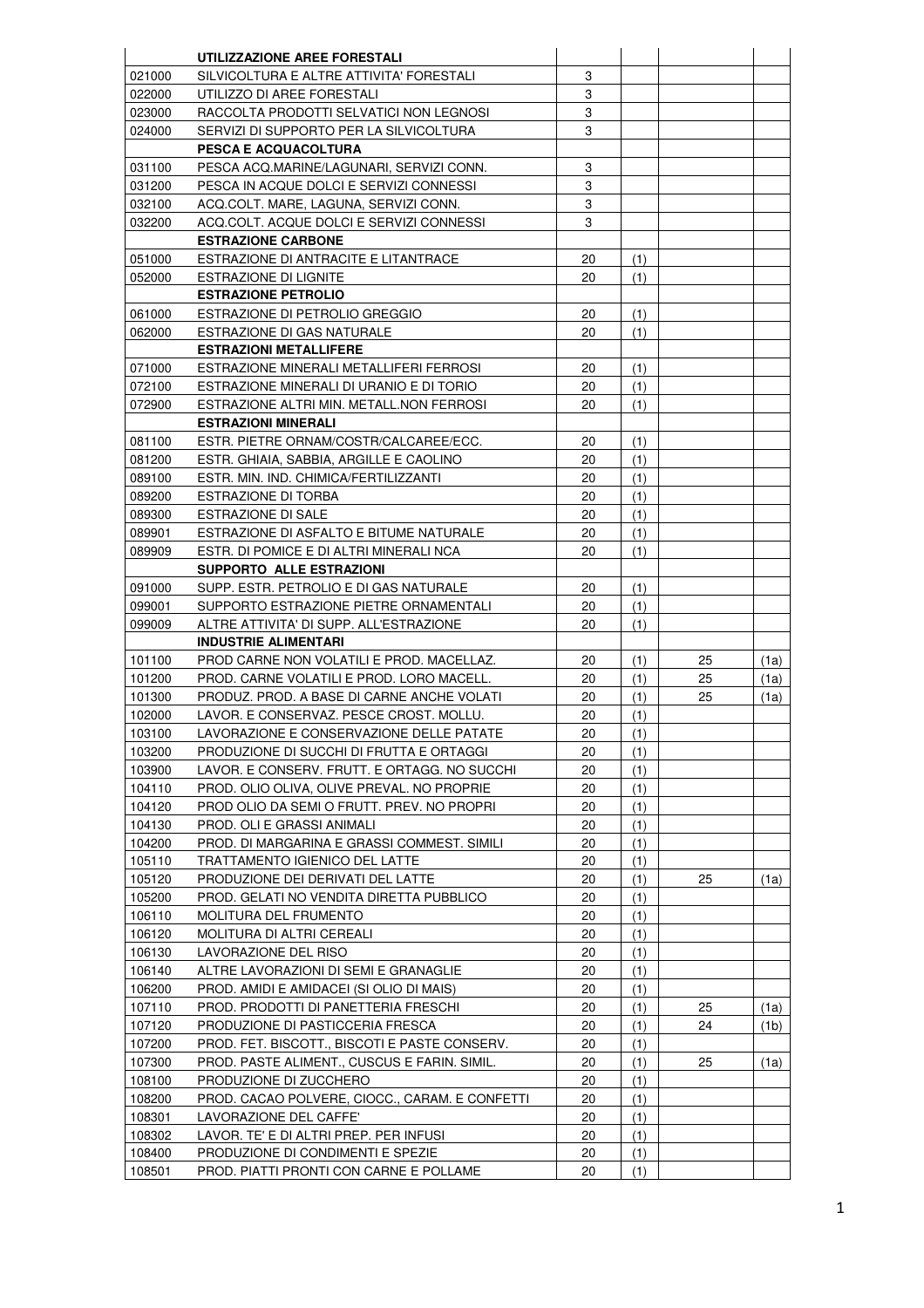| 108502           | PROD. PIATTI PRONTI CON PESCE SI FISHCHIPS                                   | 20 | (1)        |          |              |
|------------------|------------------------------------------------------------------------------|----|------------|----------|--------------|
| 108503           | PROD. PIATTI PRONTI A BASE DI ORTAGGI                                        | 20 | (1)        |          |              |
| 108504           | PRODUZIONE DI PIZZA CONFEZIONATA                                             | 20 | (1)        |          |              |
| 108505           | PROD PIATTI PRONTI A BASE DI PASTA                                           | 20 | (1)        |          |              |
| 108509           | PROD. PASTI E PIATTI PRONT ALTRI ALIMENTI                                    | 20 | (1)        |          |              |
| 108600           | PROD. PREPAR. OMOGENEIZZATI E ALIM. DIETETICI                                | 20 | (1)        |          |              |
| 108901           | PRODUZIONE DI ESTRATTI E SUCCHI DI CARNE                                     | 20 | (1)        |          |              |
| 108909           | PROD. ALTRI PRODOTTI ALIMENTARI NCA                                          | 20 | (1)        |          |              |
| 109100           | PROD. MANGIMI PER ANIMALI ALLEVAMENTO                                        | 20 | (1)        |          |              |
| 109200           | PROD. ALIMENTI ANIMALI DA COMPAGNIA                                          | 20 | (1)        |          |              |
|                  | <b>INDUSTRIA BEVANDE</b>                                                     |    |            |          |              |
| 110100           | DISTILL RETTIFICA E MISCELAT ALCOLICI                                        | 20 | (1)        |          |              |
| 110210           | PROD. DI VINI DA TAVOLA E V.P.Q.R.D.                                         | 20 | (1)        |          |              |
| 110220           | PROD. VINO SPUMANTE E ALTRI VINI SPECIALI                                    | 20 | (1)        |          |              |
| 110300           | PROD. SIDRO E ALTRI VINI A BASE DI FRUTTA                                    | 20 | (1)        |          |              |
| 110400           | PROD. ALTRE BEVAN FERMENT NON DISTILLATE                                     | 20 | (1)        |          |              |
| 110500           | PRODUZIONE DI BIRRA                                                          | 20 | (1)        |          |              |
| 110600           | PRODUZIONE DI MALTO                                                          | 20 | (1)        |          |              |
| 110700           | IND. BIBITE ANALCOL, ACQUE MIN E IN BOTTI                                    | 20 | (1)        |          |              |
|                  | <b>INDUSTRIA TABACCO</b>                                                     |    |            |          |              |
| 120000           | INDUSTRIA DEL TABACCO                                                        | 20 | (1)        |          |              |
|                  | <b>INDUSTRIE TESSILI</b>                                                     |    |            |          |              |
| 131000           | PREPARAZIONE E FILATURA DI FIBRE TESSILI                                     | 20 | (1)        |          |              |
| 132000           | <b>TESSITURA</b>                                                             | 20 | (1)        |          |              |
| 133000           | <b>FINISSAGGIO DEI TESSILI</b>                                               | 20 | (1)        |          |              |
| 139100           | FABBRICAZIONE DI TESSUTI A MAGLIA                                            | 20 | (1)        |          |              |
| 139210           | CONFEZIONAMENTO BIANCHERIA                                                   | 20 | (1)        |          |              |
| 139220           | FABBRIC. ARTICOLI IN MATERIE TESSILI NCA                                     | 20 | (1)        |          |              |
| 139300           | FABBRICAZIONE DI TAPPETI E MOQUETTE                                          | 20 | (1)        |          |              |
| 139400           | FABBRIC. SPAGO, CORDE, FUNI E RETI                                           | 20 | (1)        |          |              |
| 139500           | FABBRIC. TESSUTI NON TESSUTI NO ABBIGLIAM.                                   | 20 | (1)        |          |              |
| 139610           | FABB. NASTGRI, ETICHETT E PASSAMA TESSILI                                    | 20 | (1)        |          |              |
| 139620           | FABBRIC. ALTRI ART TESSILI TECNICI INDUST.                                   | 20 | (1)        |          |              |
| 139910           | FABBRICAZIONE DI RICAMI                                                      | 20 | (1)        |          |              |
| 139920           | FABBRICAZIONE DI TULLE, PIZZI E MERLETTI                                     | 20 | (1)        |          |              |
| 139990           | FABB. FELTRO E ARTICOLI TESSILI DIVERSI                                      | 20 | (1)        |          |              |
|                  | <b>CONFEZIONE ABBIGLIAMENTO IN PELLE</b>                                     |    |            |          |              |
| 141100           | CONFEZ. DI ABBIGL. IN PELLE E SIMILPELLE                                     | 20 | (1)        |          |              |
| 141200           | CONFEZ. CAMICI DIVISE E ALTRI IND. DA LAV.                                   | 20 | (1)        |          |              |
| 141310           | CONF. IN SERIE DI ABBIGLIAMENTO ESTERNO                                      | 20 | (1)        |          |              |
| 141320           | SARTORIE E CONF. SU MISURA DI ABBIGL. ESTER.                                 | 20 | (1)        |          |              |
| 141400           | CONFEZ. CAMICE T-SHIRT E BIANCHERIA INTIMA                                   | 20 | (1)        |          |              |
| 141910           | CONFEZ. VARIE E ACCESSORI PER L'ABBIGL.                                      | 20 | (1)        |          |              |
| 141921           | FABB. CALZATURE IN MAT. TESSILE NO SUOLE                                     | 20 | (1)        |          |              |
| 141929           | CONFEZ. ABBIGL. SPORT E INDUM. PARTICOLARI                                   | 20 | (1)        |          |              |
| 142000           | CONFEZIONE DI ARTICOLI IN PELLICCIA                                          | 20 | (1)        |          |              |
| 143100           | FABB. ARTICOLI DI CALZETTERIA IN MAGLIA                                      | 20 | (1)        |          |              |
| 143900           | FABB. PULLOVER E ARTICOLI SIMILI A MAGLIA                                    | 20 | (1)        |          |              |
|                  | <b>FABBRICAZIONE ARTICOLI IN PELLE</b>                                       |    |            |          |              |
| 151100           | PREP. CONC. CUOIO PELLE PREP. TINTA. PELLICC.                                | 20 | (1)        |          |              |
| 151201           | FABB. FRUSTINI E SCUDISCI PER EQUITAZIONE                                    | 20 | (1)        |          |              |
| 151209           | FABB. ART. DA VIAGGIO PELLETT. E SELLERIA                                    | 20 | (1)        |          |              |
| 152010           | FABBRICAZIONE DI CALZATURE                                                   | 20 | (1)        |          |              |
| 152020           | FABB. DI PARTI IN CUOIO PER CALZATURE                                        | 20 | (1)        |          |              |
|                  | <b>INDUSTRIA LEGNAME E SUGHERO</b>                                           |    |            |          |              |
|                  |                                                                              | 20 |            |          |              |
| 161000<br>162100 | TAGLIO E PIALLATURA DEL LEGNO<br>FABB. FOGLI DA IMPIALL. E PANNEL. CON LEGNO | 20 | (1)<br>(1) | 18<br>18 | (1c)         |
| 162200           | FABB. PAVIMENTI IN PARQUET ASSEMBLATO                                        | 20 | (1)        | 18       | (1c)<br>(1c) |
|                  | FABB. PORTE FINES. IN LEGNO (NO BLINDATE)                                    | 20 |            | 18       |              |
| 162310<br>162320 | FABB. ALTRI ELEMEN. IN LEGNO PER L'EDILIZ.                                   | 20 | (1)        | 18       | (1c)         |
| 162400           | FABBRICAZIONE DI IMBALLAGGI IN LEGNO                                         | 20 | (1)        | 18       | (1c)         |
|                  |                                                                              |    | (1)        |          | (1c)         |
| 162911           | FABB. DI PARTI IN LEGNO PER CALZATURE                                        | 20 | (1)        | 18       | (1c)         |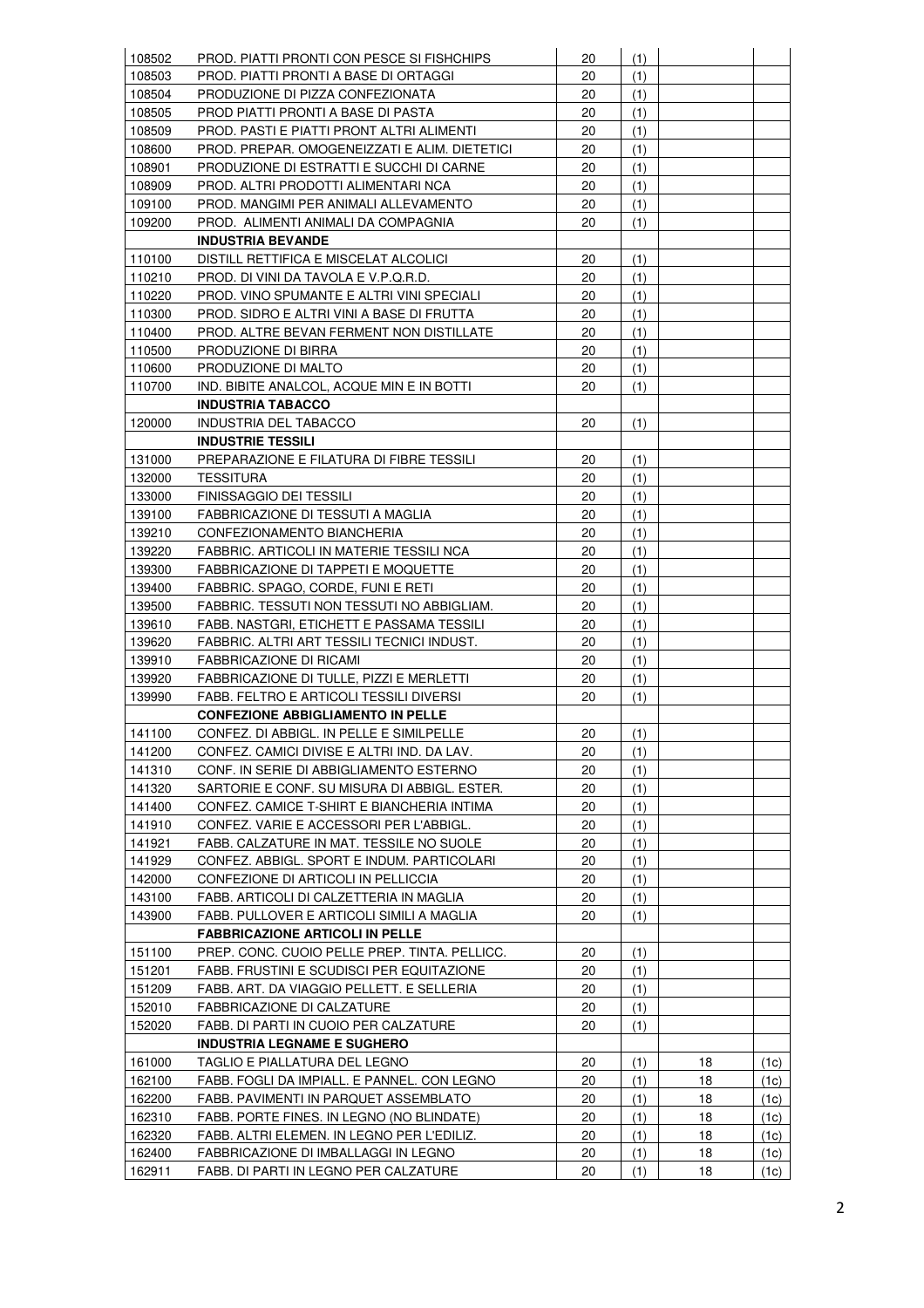| 162912 | FABB. MANICI DI OMBRELL BASTONI E SIMILE                 | 20 | (1) | 18 | (1c) |
|--------|----------------------------------------------------------|----|-----|----|------|
| 162919 | FABB. ALTRI PROD VARI IN LEGNO NO MOBILI                 | 20 | (1) | 18 | (1c) |
| 162920 | FABB. PROD. DELLA LAVORAZIONE DEL SUGHERO                | 20 | (1) | 18 | (1c) |
| 162930 | FABB. ART. IN PAGLIA E MAT. DA INTRECCIO                 | 20 | (1) | 18 | (1c) |
| 162940 | LABORATORI DI CORNICIAI                                  | 20 | (1) | 18 | (1c) |
|        | <b>FABBRICAZIONE PRODOTTI DI CARTA</b>                   |    |     |    |      |
| 171100 | FABBRICAZIONE DI PASTA-CARTA                             | 20 | (1) |    |      |
| 171200 | FABBRICAZIONE DI CARTA E CARTONE                         | 20 | (1) |    |      |
| 172100 | FABB. IMBALL. CARTA CARTONE ONDUL. NO PRESS.             | 20 | (1) |    |      |
| 172200 | FABB. P.IGIEN-SANIT. DOM. CARTA, OVATTA, CELL.           | 20 | (1) |    |      |
| 172301 | FABB P. CARTOTEC SE STAMPA NO PRIM CARAT                 | 20 | (1) |    |      |
| 172309 | FABB. ALTRI PRODOTTI CARTOTECNICI                        | 20 | (1) |    |      |
| 172400 | FABBRICAZIONE DI CARTA DA PARATI                         | 20 | (1) |    |      |
| 172900 | FABB. ALTRI ARTICOLI DI CARTA E CARTONE                  | 20 | (1) |    |      |
|        | <b>STAMPA ED EDITORIA</b>                                |    |     |    |      |
|        |                                                          |    |     |    |      |
| 181100 | STAMPA DI GIORNALI                                       | 20 | (1) |    |      |
| 181200 | ALTRA STAMPA                                             | 20 | (1) |    |      |
| 181300 | LAV PRELIMINARI ALLA STAMPA E AI MEDIA                   | 20 | (1) |    |      |
| 181400 | LEGATORIA E SERVIZI CONNESSI                             | 20 | (1) |    |      |
| 182000 | RIPRODUZIONE DI SUPPORTI REGISTRATI                      | 20 | (1) |    |      |
|        | <b>FABBRICAZIONE COKE</b>                                |    |     |    |      |
| 191001 | FABBRICAZIONE DI PECE E COKE DI PECE                     | 20 | (1) |    |      |
| 191009 | FABB. ALTRI PRODOTTI DI COKERIA                          | 20 | (1) |    |      |
| 192010 | RAFFINERIE DI PETROLIO                                   | 20 | (1) |    |      |
| 192020 | PREP., MISC. DERIVATI DEL PETR NO PETROLCHI.             | 20 | (1) |    |      |
| 192030 | MISCELAZIONE DI GPL E LORO IMBOTTIGLIAM.                 | 20 | (1) |    |      |
| 192040 | FAB. EMU. BITUME, CATR., LEGANTI PER STRADALE            | 20 | (1) |    |      |
| 192090 | FAB. ALTRI PRODOTTI PETROLIFERI RAFFINATI                | 20 | (1) |    |      |
|        | <b>FABBRICAZIONE PRODOTTI CHIMICI</b>                    |    |     |    |      |
| 201100 | FABBRICAZIONE DI GAS INDUSTRIALI                         | 20 | (1) |    |      |
| 201200 | FABBRICAZIONE DI COLORANTI E PIGMENTI                    | 20 | (1) |    |      |
| 201301 | FABB. DI URANIO E TORIO ARRICCHITO                       | 20 | (1) |    |      |
| 201309 | FABB. ALTRI PROD CHIMICI DI BASE INORGAN.                | 20 | (1) |    |      |
| 201401 | FABB. ALCOL. ETILICO DA MAT. FERMENTATI                  | 20 | (1) |    |      |
| 201409 | FABB. ALTRI PROD. CHIM. DI BASE ORGANICA NCA             | 20 | (1) |    |      |
| 201500 | FABB. FERTIL., COMPOSTI AZOT. NO FAB. COMPOST            | 20 | (1) |    |      |
| 201600 | FABB. MATERIE PLASTICHE IN FORME PRIMARIE                | 20 | (1) |    |      |
| 201700 | FABB. GOMMA SINTETICA IN FORME PRIMARIE                  | 20 | (1) |    |      |
| 202000 | FABB. PROD. CHIM. PER L'AGRICOLTURA NO CONCIMI           | 20 | (1) |    |      |
| 203000 | FABB. PITT., VERN., SMALT., INCH., STAMP., ADESIVI SINT. | 20 | (1) |    |      |
| 204110 | FABB. SAP. DET. AGENTI ORG. TENSIOAT. NO TOLETTA         | 20 | (1) |    |      |
| 204120 | FABB. SPECIALITA' CHIM. USO DOM. E MANUT.                | 20 | (1) |    |      |
| 204200 | FABB. PRODOTTI PER TOLETTA. COSMETICI E SIMILI           | 20 | (1) |    |      |
| 205101 | FABBRICAZIONE DI FIAMMIFERI                              | 20 | (1) |    |      |
| 205102 | FABBRICAZIONE DI ARTICOLI ESPLOSIVI                      | 20 | (1) |    |      |
| 205200 | <b>FABBRICAZIONE DI COLLE</b>                            | 20 | (1) |    |      |
| 205300 | FABBRICAZIONE DI OLI ESSENZIALI                          | 20 | (1) |    |      |
| 205910 | FABB. PRODOTTI CHIMICI PER USO FOTOGRAFICO               | 20 | (1) |    |      |
|        |                                                          |    |     |    |      |
| 205920 | FABB. PRO. CHIM. ORG. DERIV. DA FERMENT. O M.P. VEG.     | 20 | (1) |    |      |
| 205930 | TRATTAMENTO CHIMICO DEGLI ACIDI GRASSI                   | 20 | (1) |    |      |
| 205940 | FABB. PR. CHIM. USO IND. SI PREP. ANTIDET. ANTIG.        | 20 | (1) |    |      |
| 205950 | FABB. PROD. CHIM. PER IL CONSUMO NON INDUST.             | 20 | (1) |    |      |
| 205960 | FABB. DI PROD. AUSILIARI TESSILE E CUOIO                 | 20 | (1) |    |      |
| 205970 | FABB. PRO. ELETTROCH. NO CLORO SODA E POTASSA            | 20 | (1) |    |      |
| 205990 | FABB. DI ALTRI PRODOTTI CHIMICI NCA                      | 20 | (1) |    |      |
| 206000 | FABB. DI FIBRE SINTETICHE E ARTIFICIALI                  | 20 | (1) |    |      |
|        | <b>FABBRICAZIONE PRODOTTI FARMACEUTICI</b>               |    |     |    |      |
| 211000 | FABB. DI PRODOTTI FARMACEUTICI DI BASE                   | 20 | (1) |    |      |
| 212001 | F. SOSTANZA DIAGNOST. RADIOATTIVE IN VIVO                | 20 | (1) |    |      |
| 212009 | FABB. MEDICINALI ED ALTRI PREP. FARMACEUTICI             | 20 | (1) |    |      |
|        | <b>FABBRICAZIONE PRODOTTI IN GOMMA</b>                   |    |     |    |      |
| 221110 | FABB. PNEUMATICI E DI CAMERE D'ARIA                      | 20 | (1) |    |      |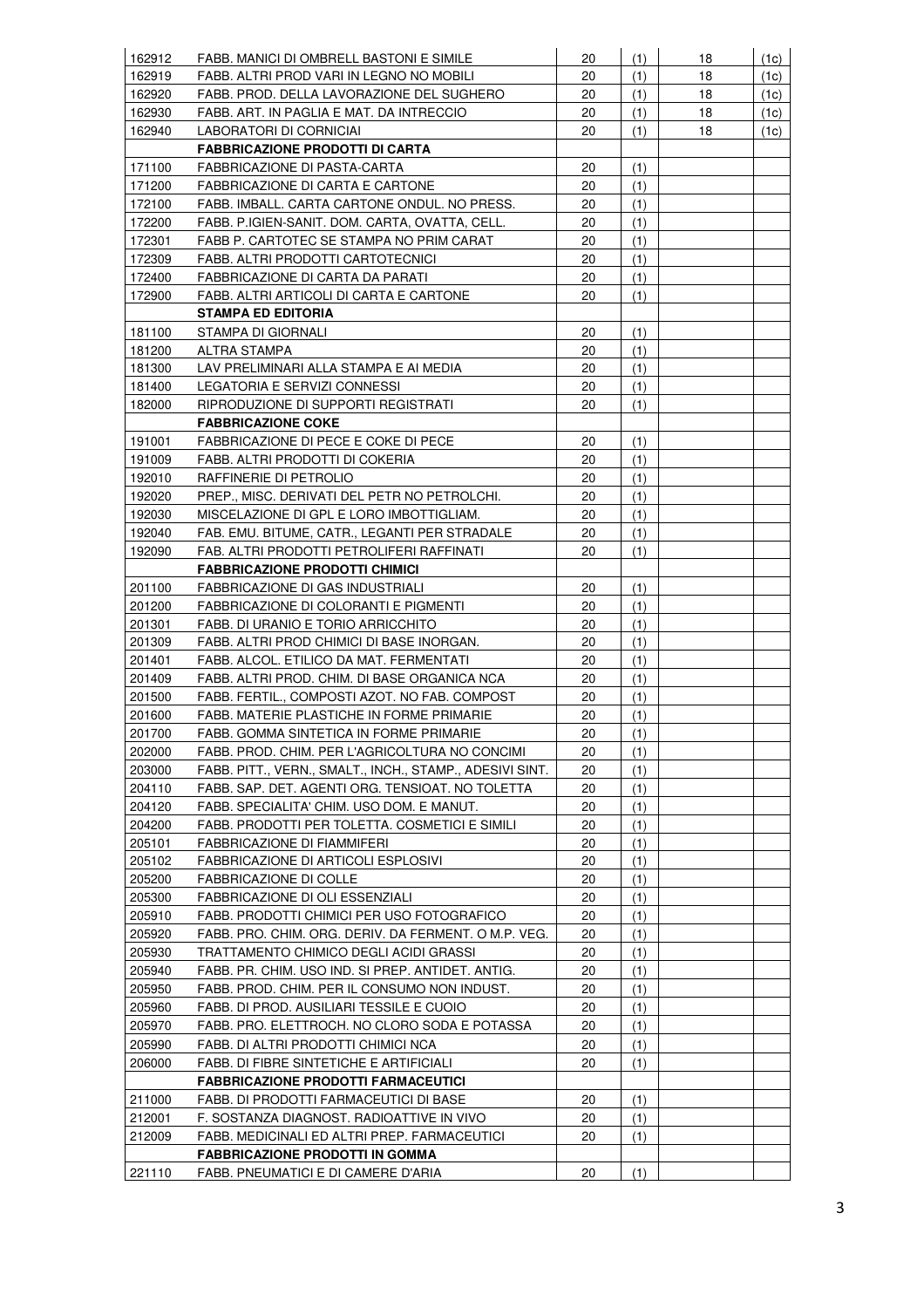| 221120           | RIGENERAZ. E RICOSTRUZIONE DI PNEUMATICI                                          | 20       | (1) |  |
|------------------|-----------------------------------------------------------------------------------|----------|-----|--|
| 221901           | FABB. SUOLE E PARTI DI GOMMA PER CALZATURE                                        | 20       | (1) |  |
| 221909           | FABB. DI ALTRI PRODOTTI IN GOMMA NCA                                              | 20       | (1) |  |
| 222100           | FABB. LASTRE FOGLI TUBI PROFILATI IN MAT. PLAST.                                  | 20       | (1) |  |
| 222200           | FABB. DI IMBALLAGGI IN MATERIE PLASTICHE                                          | 20       | (1) |  |
| 222301           | FABB. RIVEST. ELASTICI PER PAVIM., VINILE ECC.                                    | 20       | (1) |  |
| 222302           | FABB. PORTE FINES. ECC. IN PLAST. PER L'EDILIZIA                                  | 20       | (1) |  |
| 222309           | FABB. DI ALTRI ARTICOLI IN PLASTICA PER L'EDILIZIA                                | 20       | (1) |  |
| 222901           | FABB. PARTI IN PLASTICA PER CALZATURE                                             | 20       | (1) |  |
| 222902           | FABB. DI OGGETTI DI CANCELLERIA IN PLASTICA                                       | 20       | (1) |  |
| 222909           | FABB. ALTRI ART IN MATERIE PLASTICHE NCA                                          | 20       | (1) |  |
|                  | <b>FABBRICAZIONE PRODOTTI NON METALLICI</b>                                       |          |     |  |
| 231100           | FABBRICAZIONE DI VETRO PIANO                                                      | 20       | (1) |  |
| 231200           | LAVOR. E TRASF. DEL VETRO PIANO                                                   | 20       | (1) |  |
| 231300           | FABBRICAZIONE DI VETRO CAVO                                                       | 20       | (1) |  |
| 231400           | FABBRICAZIONE DI FIBRE DI VETRO                                                   | 20       | (1) |  |
| 231910           | FABB. DI VETRERIE PER LABORAT USO IGIENICO                                        | 20       | (1) |  |
| 231920           | LAVOR. VETRO A MANO E A SOFFIO ARTISTICO                                          | 20       | (1) |  |
| 231990           | F.ALTRI PRODOTTI IN VETRO SI VETRERIA TECNICA                                     | 20       | (1) |  |
| 232000           | FABBRICAZIONE DI PRODOTTI REFRATTARI                                              | 20       | (1) |  |
| 233100           | FABB. PIASTRELLE IN CERAM. PAVIMENTI RIVEST.                                      | 20       | (1) |  |
| 233200           | FABB. MATTONI TEGOLE PRODOTTI EDIL. IN TERRAC.                                    | 20       | (1) |  |
| 234100           | FABB. PROD. IN CERAMICA PER DOMEST. E ORNAM.                                      | 20       | (1) |  |
| 234200           | FABB. DI ARTICOLI SANITARI IN CERAMICA                                            | 20       | (1) |  |
| 234300           | FABB. ISOLATORI E PEZZI ISOLANTI IN CERAMICA                                      | 20       | (1) |  |
| 234400           | FABB. ALTRI PROD. IN CERAMICA USO TECN. IND.                                      | 20       | (1) |  |
| 234900           | FABB. ALTRI PRODOTTI IN CERAMICA                                                  | 20       | (1) |  |
| 235100           | PRODUZIONE DI CEMENTO                                                             | 20       | (1) |  |
|                  |                                                                                   |          |     |  |
| 235210           | PRODUZIONE DI CALCE                                                               | 20<br>20 | (1) |  |
| 235220           | PRODUZIONE DI GESSO                                                               | 20       | (1) |  |
| 236100           | FABB. PRODOTTI IN CALCESTRUZZO PER L'EDILIZIA                                     | 20       | (1) |  |
| 236200           | FABB. PRODOTTI IN GESSO PER L'EDILIZIA                                            |          | (1) |  |
| 236300           | PRODUZ. CALCESTRUZZO PRONTO PER L'USO<br>PRODUZIONE DI MALTA                      | 20<br>20 | (1) |  |
| 236400<br>236500 | FABB. DI PRODOTTI IN FIBROCEMENTO                                                 | 20       | (1) |  |
|                  |                                                                                   | 20       | (1) |  |
| 236900           | FABB. ALTRI PROD. CALCESTR. GESSO E CEMENTO<br>SEGAGIONE E LAVORAZ PIETRE E MARMO |          | (1) |  |
| 237010           |                                                                                   | 20       | (1) |  |
| 237020           | LAV. ARTISTICA MARMO PIETRE AFFINI MOSAICO                                        | 20       | (1) |  |
| 237030           | FRANTUMAZIONE MINERALI FUORI DELLA CAVA                                           | 20       | (1) |  |
| 239100           | PRODUZIONE DI PRODOTTI ABRASIVI                                                   | 20       | (1) |  |
| 239900           | FABB: ALTRI PROD. IN MINER. NON METALLIFERI NCA                                   | 20       | (1) |  |
|                  | <b>METALLURGIA</b>                                                                |          |     |  |
| 241000           | SIDERURGIA FABBRICAZIONE DI FERROLEGHE                                            | 20       | (1) |  |
| 242010           | FABB. DI TUBI E CONDOTTI SENZA SALDATURA                                          | 20       | (1) |  |
| 242020           | FABB. DI TUBI E CONDOTTI SALDATI E SIMILI                                         | 20       | (1) |  |
| 243100           | STIRATURA A FREDDO DI BARRE                                                       | 20       | (1) |  |
| 243200           | LAMINAZIONE A FREDDO DI NASTRI                                                    | 20       | (1) |  |
| 243301           | FABB. PANNELLI STRATIFICATI IN ACCIAIO                                            | 20       | (1) |  |
| 243301           | FABB. PANNELLI STRATIFICATI IN ACCIAIO                                            | 20       | (1) |  |
| 243302           | PROFILA CON FORMATURA O PIEGATURA FREDDO                                          | 20       | (1) |  |
| 243400           | TRAFILATURA A FREDDO                                                              | 20       | (1) |  |
| 244100           | PROD. METALLI PREZIOSI E SEMILAVORATI                                             | 20       | (1) |  |
| 244200           | PRODUZIONE DI ALLUMINIO E SEMILAVORATI                                            | 20       | (1) |  |
| 244300           | PROD. PIOMBO ZINCO STAGNO E SEMILAVORATI                                          | 20       | (1) |  |
| 244400           | PRODUZIONE DI RAME E SEMILAVORATI                                                 | 20       | (1) |  |
| 244500           | PROD. ALTRI METALLI NON FERROSI E SEMILAVORATI                                    | 20       | (1) |  |
| 244600           | TRATT. COMBUST. NUCL. NO ARRIC. URANIO, TORIO                                     | 20       | (1) |  |
| 245100           | FUS. GHISA E PROD. TUBI E RACCORDI IN GHISA                                       | 20       | (1) |  |
| 245200           | <b>FUSIONE DI ACCIAIO</b>                                                         | 20       | (1) |  |
| 245300           | FUSIONE DI METALLI LEGGERI                                                        | 20       | (1) |  |
| 245400           | FUSIONE DI ALTRI METALLI NON FERROSI                                              | 20       | (1) |  |
|                  | <b>FABBRICAZIONE PRODOTTI METALLICI</b>                                           |          |     |  |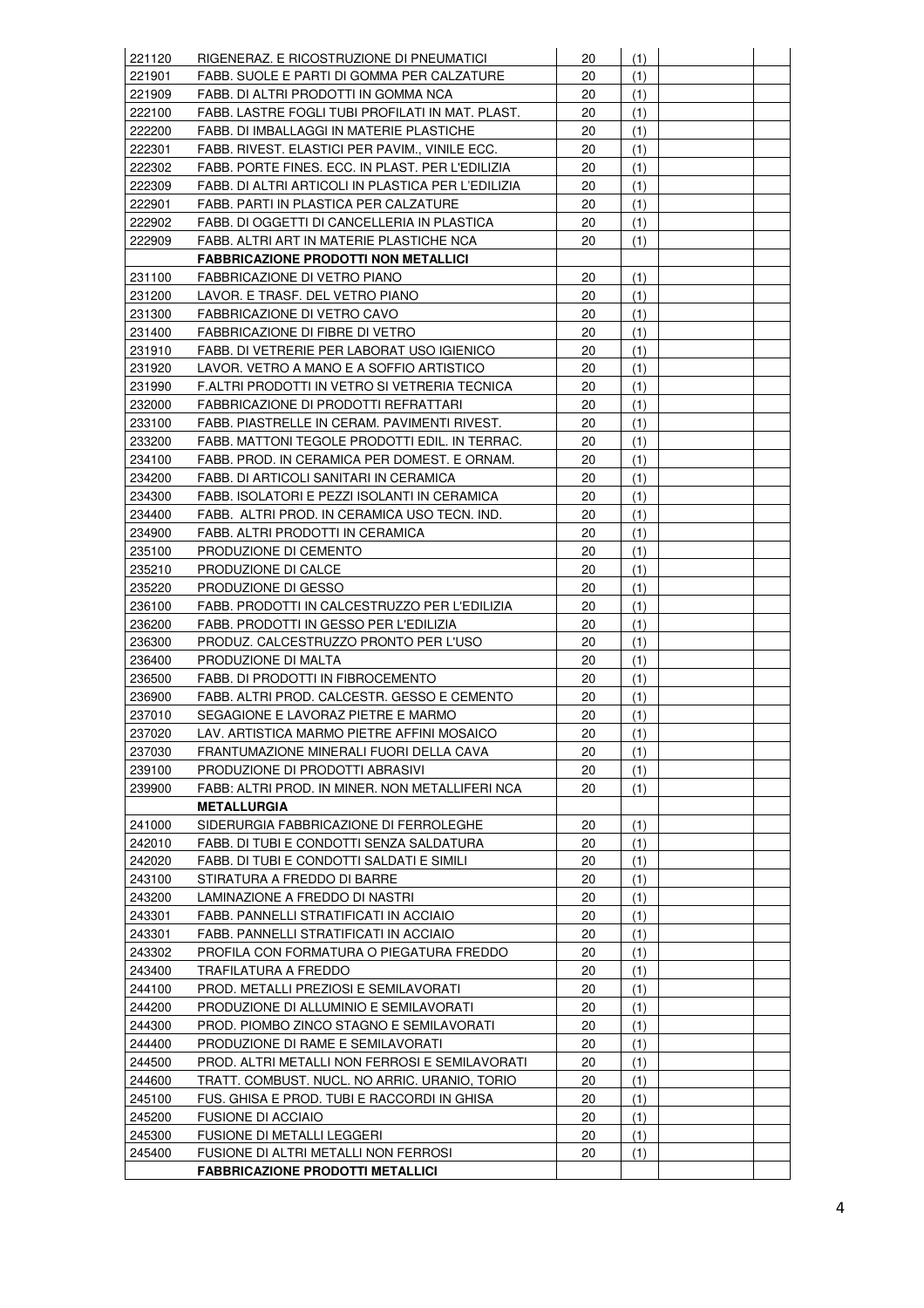| 251100 | FABB. STRUTTURE METALL E PARTI ASSEMBLATE           | 20 | (1) | 18 | (1c) |
|--------|-----------------------------------------------------|----|-----|----|------|
| 251210 | FABB. PORTE FINESTRE TELAI CANCELLI METALLICI       | 20 | (1) | 18 | (1c) |
| 251220 | FABB. STRUT. METAL. PER TENDE DA SOLE E SIMILI      | 20 | (1) |    |      |
| 252100 | FABB. RADIAT. CONTENIT. IN METAL. PER RISCALDAM.    | 20 | (1) |    |      |
| 252900 | FABB. CIST. SERBAT. CONTENIT. MET. PER STOCCAGGIO   | 20 | (1) |    |      |
| 253000 | FABB. GEN. VAP. NO CONTENIT. MET. PER. RISC. ACQUA  | 20 | (1) |    |      |
| 254000 | FABBRICAZIONE DI ARMI E MUNIZIONI                   | 20 | (1) |    |      |
| 255000 | FUCINATURA IMBUT. STAMP. PROFIL. METALL.SI POLVERI  | 20 | (1) |    |      |
| 256100 | TRATTAMENTO E RIVESTIMENTO DEI METALLI              | 20 | (1) | 18 | (1c) |
| 256200 | LAVORI DI MECCANICA GENERALE                        | 20 | (1) | 18 | (1c) |
| 257100 | FABB. COLTELLERIA, POSATERIA ED ARMI BIANCHE        | 20 | (1) |    |      |
| 257200 | FABB. SERRATURE E CERNIERE E FERRAM. SIMILI         | 20 | (1) |    |      |
| 257311 | FABB. UTENSILERIA AD AZIONAMENTO MANUALE            | 20 | (1) |    |      |
| 257312 | FABB. PARTI INTERCAMB. PER MACCHINE UTENSILI        | 20 | (1) |    |      |
| 257320 | FABB. STAMPI PORTASTAMPI FORME PER MACCHINE         | 20 | (1) |    |      |
| 259100 | FABB. BIDONI ACCIAIO PER IL TRASP. E L'IMBALL.      | 20 | (1) |    |      |
| 259200 | FABB. IMBALLAGGI LEGGERI IN METALLO                 | 20 | (1) |    |      |
| 259310 | FABB. PRODOTTI FABBRICATI CON FILI METALLICI        | 20 | (1) |    |      |
| 259320 | <b>FABBRICAZIONE DI MOLLE</b>                       | 20 | (1) |    |      |
| 259330 | FABB. CATENE FUCINATE SENZA SALDAT. E STAMPAT.      | 20 | (1) |    |      |
| 259400 | FABBRICAZIONE DI ARTICOLI DI BULLONERIA             | 20 | (1) |    |      |
| 259911 | FABB. CARAFFE E BOTTIGLIE ISOLATE IN METALLO        | 20 | (1) |    |      |
| 259919 | FABB. VASELLAME ALTRI ACCESS. CASAL. NON ELETT.     | 20 |     |    |      |
| 259920 |                                                     |    | (1) |    |      |
|        | FABB. CASSEFORTI PORTE METALLICHE BLINDATE          | 20 | (1) |    |      |
| 259930 | FABB. OGGETTI IN FERRO ED ALTRI METALLI             | 20 | (1) | 18 | (1c) |
| 259991 | FABB. MAGNETI METALLICI PERMANENTI                  | 20 | (1) |    |      |
| 259999 | FABB. ALTRI ART. METALLICI E METALLICA NCA          | 20 | (1) |    |      |
|        | <b>FABBRICAZIONE COMPUTER</b>                       |    |     |    |      |
| 261101 | FABB. DIODI E RELATIVI CONGEGNI ELETTRONICI         | 20 | (1) |    |      |
| 261109 | FABB. ALTRI COMPONENTI ELETTRONICI                  | 20 | (1) |    |      |
| 261200 | FABB. SCHEDE ELETTRONICHE ASSEMBLATE                | 20 | (1) |    |      |
| 262000 | FABB. COMPUTER E UNITA' PERIFERICHE                 | 20 | (1) |    |      |
| 263010 | FABB. APPARECCHI TRASM. RADIOTEL. SI TELECAM.       | 20 | (1) |    |      |
| 263021 | FABB. DI SISTEMI ANTIFURTO E ANTINCENDIO            | 20 | (1) |    |      |
| 263029 | FABB. ALTRI APPARECCHI ELETTRICI PER TELECOM        | 20 | (1) |    |      |
| 264001 | FABB. APPAR. PER LA RIPRO. REGISTR. SUONO IMMAG.    | 20 | (1) |    |      |
| 264002 | FABB. CONSOLE VIDEOGIOCHI NO GIOCHI ELETTRON.       | 20 | (1) |    |      |
| 265110 | FABB. STRUM. NAVIGAZ. IDROLOG. GEOFIS. METE.        | 20 | (1) |    |      |
| 265121 | RILEV. FIAM., COMB., MINE., MOV. GEN-IMP. MET.-DET. | 20 | (1) |    |      |
| 265129 | FABB. APP. MISU. REGOLAZ. LIQUIDI, GAS, ELETT, PESO | 20 | (1) |    |      |
| 265200 | FABBRICAZIONE DI OROLOGI                            | 20 | (1) |    |      |
| 266001 | FABB. APPARECCH IRRADIAZ ALIMENTI E LATTE           | 20 | (1) |    |      |
| 266002 | FABB. APPARECCHI ELETTROMEDICALI SI ACCESSORI       | 20 | (1) |    |      |
| 266009 | FABB. ALTRE APPARECCHIATURE ELETTROTERAPEUTI        | 20 | (1) |    |      |
| 267011 | FABB. ELEMENTI E STRUMENTI OTTICI                   | 20 | (1) |    |      |
| 267012 | FABB. ATTREZZ. OTTICHE DI MISURA E CONTROLLO        | 20 | (1) |    |      |
| 267020 | FABB. APPARECCHI FOTOGR. CINEMATOGRAFICHE           | 20 | (1) |    |      |
| 268000 | FABB. DI SUPPORTI MAGNETICI ED OTTICI               | 20 | (1) |    |      |
|        | <b>FABBRICAZIONE APPARECCHIATURE ELETTRICHE</b>     |    |     |    |      |
| 271100 | FABB. MOTORI, GENERATORI E TRASFOR ELETTRICI        | 20 | (1) |    |      |
| 271200 | FABB. APPARE PER RETI DISTRIB. CONTROL. ELETT.      | 20 | (1) |    |      |
| 272000 | FABB. BATTERIE DI PILE ED ACCUMUL. ELETTRICI        | 20 | (1) |    |      |
| 273101 | FABB. CAVI FIBRA OTT. PER TRASMISS. DATI IMMAG.     | 20 | (1) |    |      |
| 273102 | <b>FABBRICAZIONE DI FIBRE OTTICHE</b>               | 20 | (1) |    |      |
| 273200 | FABB. ALTRI FILI E CAVI ELETTR. ED ELETTRONICI      | 20 | (1) |    |      |
| 273301 | FABB. APPAREC. IN PLASTICA NON CONDUTTIVA           | 20 | (1) |    |      |
| 273309 | FABB. ALTRE ATTREZZATURE PER CABLAGGIO              | 20 | (1) |    |      |
| 274001 | FABB. APPAREC. ILLUMIN. SEGNALAZ. PER TRASPORTI     | 20 | (1) |    |      |
| 274009 | FABB. ALTRE APPAREC. PER ILLUMINAZIONE              | 20 | (1) |    |      |
| 275100 | FABBRICAZIONE DI ELETTRODOMESTICI                   | 20 | (1) |    |      |
| 275200 | FABB. APPARECCHI USO DOMEST. NON ELETTRICI          | 20 | (1) |    |      |
| 279001 | FABB. APPAREC. ELETTRICHE PER SALDAT. BRASAT        | 20 | (1) |    |      |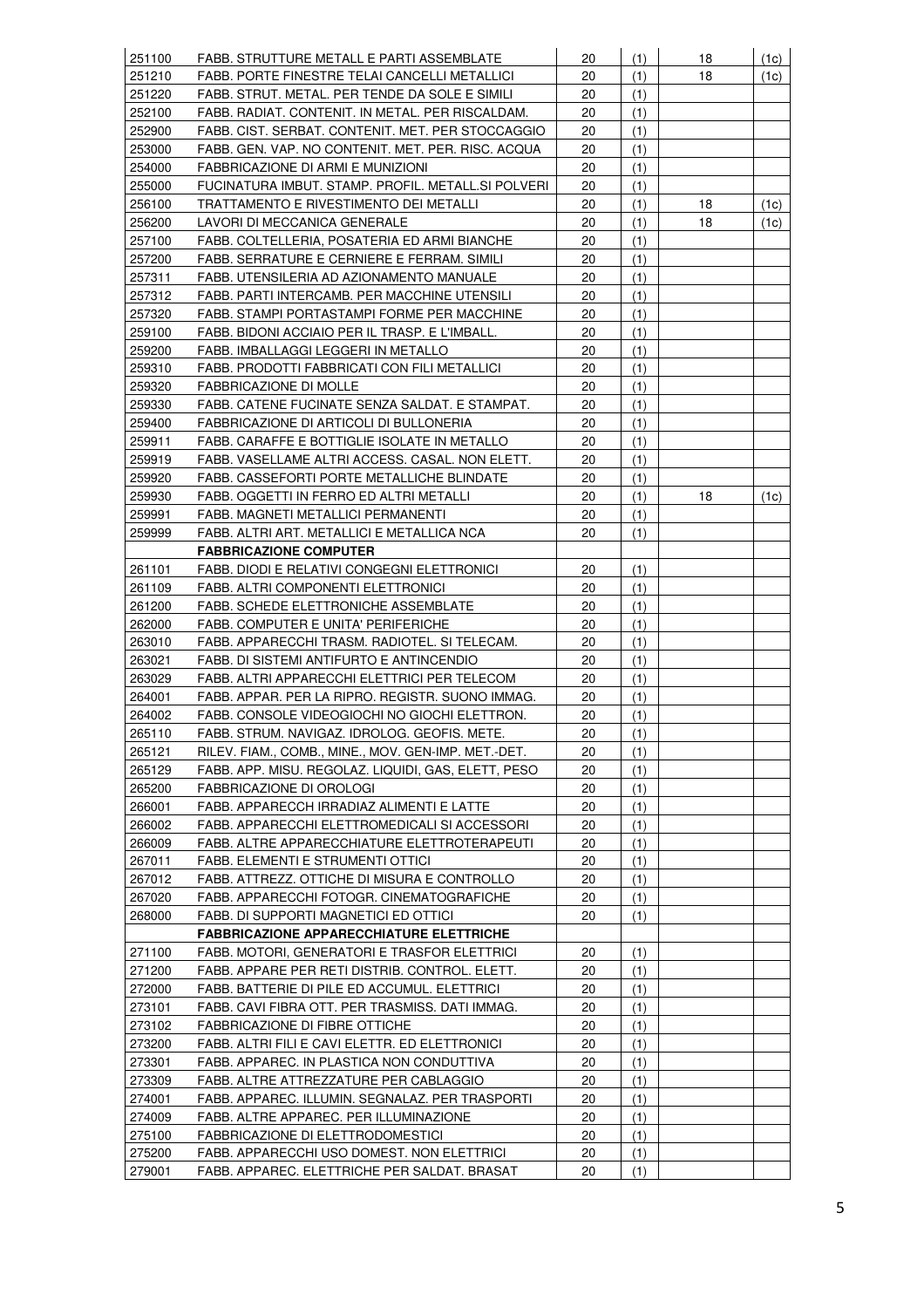| 279002 | FABB. INSEGNE LUM. APPAREC. ELETT. SEGNALAZ.                                                   | 20 | (1) |  |
|--------|------------------------------------------------------------------------------------------------|----|-----|--|
| 279003 | FABB. CAPACITATOI ELETTRICI RESISTENZE SIMILI                                                  | 20 | (1) |  |
| 279009 | FABB. ALTRE APPARECCHIATURE ELETTRICHE NCA                                                     | 20 | (1) |  |
|        | <b>FABBRICAZIONE MACCHINARI</b>                                                                |    |     |  |
| 281111 | FABB. MOTORI COMB. INTER. NO DEST. STRADA AEROM.                                               | 20 | (1) |  |
| 281112 | FABB. PISTONI E PARTI DI MOTORI A COMB. INTERNA                                                | 20 | (1) |  |
| 281120 | FABB. TURBINE E TURBOALTERNATORI E ACCESSORI                                                   | 20 | (1) |  |
|        |                                                                                                | 20 |     |  |
| 281200 | FABB. APPARECCHIATURE FLUIDODINAMICHE                                                          |    | (1) |  |
| 281300 | FABB. DI ALTRE POMPE E COMPRESSORI                                                             | 20 | (1) |  |
| 281400 | FABB. DI ALTRI RUBINETTI E VALVOLE                                                             | 20 | (1) |  |
| 281510 | FABB. ORGANI TRASMIS. NO IDRA. AUTO AEROM. MOTO.                                               | 20 | (1) |  |
| 281520 | FABBRICAZIONE DI CUSCINETTI A SFERE                                                            | 20 | (1) |  |
| 282110 | FABB. DI FORNI, FORNACI E BRUCIATORI                                                           | 20 | (1) |  |
| 282121 | FABB. CALDAIE PER RISCALDAMENTO CENTRALE                                                       | 20 | (1) |  |
| 282129 | FABB.DI ALTRE CALDAIE PER RISCALDAMENTO                                                        | 20 | (1) |  |
| 282201 | FABB. ASCENSORI, MONTACARICHI E SCALE MOBILI                                                   | 20 | (1) |  |
| 282202 | FABB GRU ARGANI CARRELLI E PIATTAFORME GIREVOLI                                                | 20 | (1) |  |
| 282203 | FABBRICAZIONE DI CARRIOLE                                                                      | 20 | (1) |  |
| 282209 | FABB. ALTREE MACCHINE SOLLEVAMENTO E MOV.                                                      | 20 | (1) |  |
| 282301 | FABBRICAZIONE DI CARTUCCE TONER                                                                | 20 | (1) |  |
| 282309 | FABB. MACCH. ALTRE ATTREZZ. UFFICIO NO COMPUTER                                                | 20 | (1) |  |
| 282400 | FABB. UTENSILI PORTATILI A MOTORE                                                              | 20 | (1) |  |
| 282500 | FABB. REFRIG. VENTIL. NON DO. CONDIZ. DOM. FISSI                                               | 20 | (1) |  |
| 282910 | FABB. BILANCE MACCHINE AUTOM. PER LA VENDITA                                                   | 20 | (1) |  |
| 282920 | FABB. MACCH. PER CHIMICHE PETROLCHI PETROL.                                                    | 20 | (1) |  |
| 282930 | FABB. MACCH. AUTOM. DOSATURA CONFEZ. IMBALL.                                                   | 20 | (1) |  |
| 282991 | FABB. APPAREC. DEPURAR. LIQUIDI GAS NON DOM.                                                   | 20 | (1) |  |
| 282992 | FABB. MACCH. PULIZ. LAVASTOVIGLIE NON DOM.                                                     | 20 | (1) |  |
| 282993 | FABB. LIVELLE E SIMILI STRUM. PRECIS. NO OTTICI                                                | 20 | (1) |  |
| 282999 | FABB. ALTRO MAT. MECCAN. DI IMPIEG. GENER. NCA                                                 | 20 | (1) |  |
| 283010 | FABBRICAZIONE DI TRATTORI AGRICOLI                                                             | 20 | (1) |  |
| 283090 | FABB. ALTRE MACCH. AGRICOLTURA SILVICOLT. ZOOT.                                                | 20 | (1) |  |
| 284100 | FABB. MACH. UTEN. FORM. METAL. SI ACCES. NO INTERC.                                            | 20 | (1) |  |
| 284901 | FABB. DI MACCHINE PER LA GALVANOSTEGIA                                                         | 20 | (1) |  |
| 284909 | FABB. ALTRE MACCH. UTENS. SI PART. E ACCESS. NCA                                               | 20 | (1) |  |
| 289100 | FABB. MACCHINE METALLURGIA SI PARTI E ACCESS.                                                  | 20 | (1) |  |
| 289201 | FABB. MACCHINE TRASPOR. A CASSONE RIBALTABILE                                                  | 20 | (1) |  |
| 289209 | FABB. ALTR. MACCH. MINIE. E CANT. SI PARTI E ACC.                                              | 20 | (1) |  |
| 289300 | FABB. MACCHINE INDUSTRIA ALIMENTARE BEV. TAB.                                                  | 20 | (1) |  |
| 289410 | FABB. TESSILI TRATTAMENTO AUSIL. DEI TESSILI                                                   | 20 | (1) |  |
| 289420 | FABB. MACCH. INDUSTRIA PELLI CUOIO CALZATURE                                                   | 20 | (1) |  |
| 289430 | FABB. MACCHINE PER LAVANDERIE E STIRERIE                                                       | 20 | (1) |  |
| 289500 | FABB. MACCHINE INDUSTRIA CARTA E DEL CARTONE                                                   | 20 | (1) |  |
| 289600 | FABB. INDUSTRIA MATERIE PLASTICHE E GOMMA                                                      | 20 | (1) |  |
| 289910 | FABB. MACCHINE PER LA STAMPA E LA LEGATORIA                                                    | 20 | (1) |  |
| 289920 | FABB. ROBOT INDUSTRIALI PER USI MOLTEPLICI                                                     | 20 | (1) |  |
| 289930 | FABB. APPARECCHI ISTITUTI DI BELLEZZA BENESSERE                                                | 20 | (1) |  |
| 289991 | FABB. APPAREC. LANCIO AEROMOBILE E SIMILI                                                      | 20 | (1) |  |
| 289992 | FABB.GIOSTRE E ATTREZZATURE DI DIVERTIMENTO                                                    | 20 | (1) |  |
| 289993 |                                                                                                | 20 |     |  |
| 289999 | FABB. APPARECCHIATURE ALLINEAM. E BILANCIAM.<br>FABB. ALTRE MACCHINE PER IMPIEGHI SPECIALI NCA |    | (1) |  |
|        |                                                                                                | 20 | (1) |  |
|        | <b>FABBRICAZIONE AUTOVEICOLI</b>                                                               |    |     |  |
| 291000 | FABBRICAZIONE DI AUTOVEICOLI                                                                   | 20 | (1) |  |
| 292000 | FABB.CARROZZERIE PER AUTOVEICOLI RIMORCHI                                                      | 20 | (1) |  |
| 293100 | FABB. APPARECCHIATURE ELETTRONICHE AUTOVEICOLI                                                 | 20 | (1) |  |
| 293201 | FABBRICAZIONE DI SEDILI PER AUTOVEICOLI                                                        | 20 | (1) |  |
| 293209 | FABB. ALTRE PARTI ED ACCESS. PER AUTOVEICOLI                                                   | 20 | (1) |  |
|        | <b>FABBRICAZIONE MEZZI DI TRASPORTO</b>                                                        |    |     |  |
| 301101 | FABBRICAZIONE DI SEDILI PER NAVI                                                               | 20 | (1) |  |
| 301102 | CANTIE NAVALI COSTRUZ. NO SEDILI PER NAVI                                                      | 20 | (1) |  |
| 301200 | COSTR. IMBARCAZIONI DA DIPORTO E SPORTIVE                                                      | 20 | (1) |  |
| 302001 | FABB. SEDILI PER TRAM., FILOVIE E METROPOLITANE                                                | 20 | (1) |  |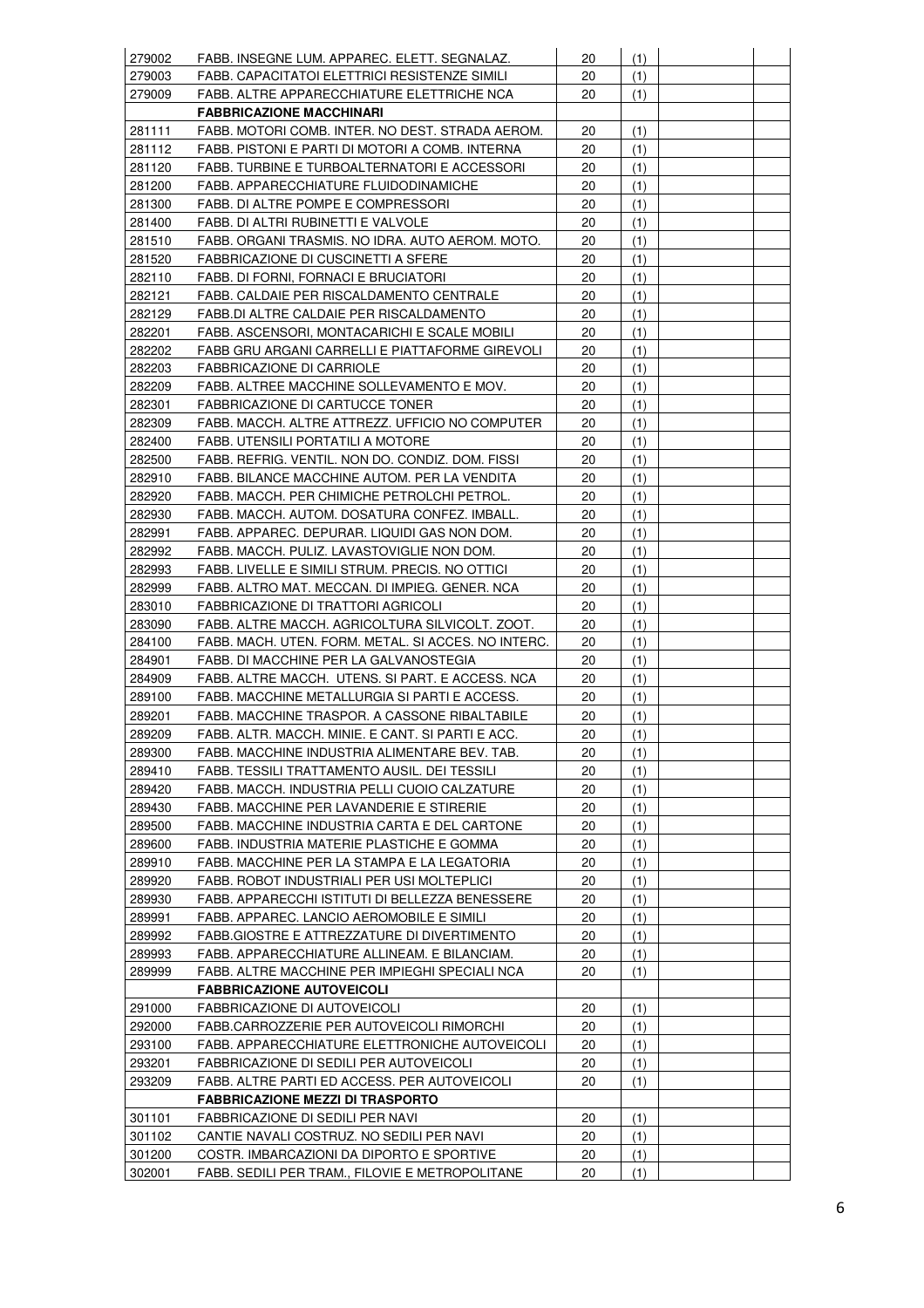| 302002 | COST. ALTRO MATERIALE ROTABILE FERROVIARIO                                                | 20 | (1) |  |
|--------|-------------------------------------------------------------------------------------------|----|-----|--|
| 303001 | FABBRICAZIONE DI SEDILI PER AEROMOBILI                                                    | 20 | (1) |  |
| 303002 | <b>FABBRICAZIONE DI MISSILI BALISTICI</b>                                                 | 20 | (1) |  |
| 303009 | FABB. AEROMOBILI E RELATIVI DISPOSITIVI NCA                                               | 20 | (1) |  |
| 304000 | FABB. VEICOLI MILITARI DA COMBATTIMENTO                                                   | 20 | (1) |  |
| 309111 | FABBRICAZIONE DI MOTORI PER MOTOCICLI                                                     | 20 | (1) |  |
| 309112 | <b>FABBRICAZIONE DI MOTOCICLI</b>                                                         | 20 | (1) |  |
| 309120 | FABB. ACCESSORI E PEZZI PER MOTOCICLI E CICLOMOT.                                         | 20 | (1) |  |
| 309210 | <b>FABB. E MONTAGGIO DI BICICLETTE</b>                                                    | 20 | (1) |  |
| 309220 | FABB. DI PARTI ED ACCESSORI PER BICICLETTE                                                | 20 | (1) |  |
| 309230 | FABB. DI VEICOLI PER INVALIDI                                                             | 20 | (1) |  |
| 309240 | FABB. CARROZZINE E PASSEGGINI PER NEONATI                                                 | 20 | (1) |  |
| 309900 | FABB VEICOLI A TRAZIONE MANUALE O ANIMALE                                                 | 20 | (1) |  |
|        | <b>FABBRICAZIONE MOBILI</b>                                                               |    |     |  |
| 310110 | FABB. SEDIE E POLTRONE PER UFFICIO E NEGOZI                                               | 20 | (1) |  |
| 310121 | FABB. ALTRI MOBILI METALLICI PER UFFICIO NEGOZI                                           | 20 | (1) |  |
| 310122 | FABB. ALTRI MOBILI NON METALLICI PER UFF. E NEGOZI                                        | 20 | (1) |  |
| 310200 | FABBRICAZIONE DI MOBILI PER CUCINA                                                        | 20 | (1) |  |
| 310300 | <b>FABBRICAZIONE DI MATERASSI</b>                                                         | 20 | (1) |  |
| 310910 | FABB. MOBILI PER ARREDO DOMESTICO                                                         | 20 | (1) |  |
| 310920 | FABB. SEDIE NO AEROMOB. AUTOVEICOLI, NAVI, UFFICIO                                        | 20 | (1) |  |
| 310930 | FABBRICAZIONE DI POLTRONE E DIVANI                                                        | 20 | (1) |  |
| 310940 | FABB. DI PARTI E ACCESSORI DI MOBILI                                                      | 20 | (1) |  |
| 310950 |                                                                                           | 20 |     |  |
| 310990 | FINITURA DI MOBILI                                                                        | 20 | (1) |  |
|        | FABB. ALTRI MOBILI ARREDO ESTERNO<br><b>INDUSTRIA MANIFATTURIERA</b>                      |    | (1) |  |
|        |                                                                                           |    |     |  |
| 321100 | CONIAZIONE DI MONETE                                                                      | 20 | (1) |  |
| 321210 | FABB. OGGETTI DI GIOIELLERIA IN METALLI PREZIOSI                                          | 20 | (1) |  |
| 321220 | LAV. PIETRE PREZ. PER GIOIELLERIA E INDUST.                                               | 20 | (1) |  |
| 321301 | FABB. CINTURINI METALL. PER OROLOGI NO MET. PREZ.                                         | 20 | (1) |  |
| 321309 | FABB. BIGIOTTERIA E ARTICOLI SIMILI NCA                                                   | 20 | (1) |  |
| 322000 | FABB. STRUMENTI MUSICALI PARTI E ACCESSORI                                                | 20 | (1) |  |
| 323000 | FABBRICAZIONE DI ARTICOLI SPORTIVI                                                        | 20 | (1) |  |
| 324010 | FABB, GIOCHI, COMPRESI I GIOCHI ELETTRONICI<br>FABB. GIOCATTOLI, TRICICLI E STR. MUSICALI | 20 | (1) |  |
| 324020 | <b>GIOCATTOLO</b>                                                                         | 20 | (1) |  |
| 325011 | FABB. MATER. MEDICO-CHIRURGICO E VETERINARIO                                              | 20 | (1) |  |
| 325012 | FABB. APP. STRU. ODONTOIATRIA E MEDICAL. DIAGNO.                                          | 20 | (1) |  |
| 325013 | FABBRICAZIONE MOBILI USO MEDICO                                                           | 20 | (1) |  |
| 325014 | FABB. DI CENTRIFUGHE PER LABORATORI                                                       | 20 | (1) |  |
| 325020 | FABB. DI PROTESI DENT. DI RIPARAZIONE                                                     | 11 |     |  |
| 325030 | FABB. PROTESI ORTOP. ALTRE PROTESI ED AUSILI                                              | 20 | (1) |  |
| 325040 | FABBRICAZIONE DI LENTI OFTALMICHE                                                         | 20 | (1) |  |
| 325050 | FABB. ARMATURE PER OCCHIALI DI QUALSIASI TIPO                                             | 20 | (1) |  |
| 329100 | FABBRICAZIONE DI SCOPE E SPAZZOLE                                                         | 20 | (1) |  |
| 329911 | FABB. VESTIARIO IGNIFUGHI E PROTETT. DI SICUREZ.                                          | 20 | (1) |  |
| 329912 | FABB. ARTICOLI IN PLAST. SICUREZ. PERSONALE                                               | 20 | (1) |  |
| 329913 | FABB. ART. METALLO PER LA SICUREZZA PERSONALE                                             | 20 | (1) |  |
| 329914 | FABB. DISPOSITIVI PER LA RESP. ARTIFICIALE                                                | 20 | (1) |  |
| 329919 | FABB. ALTRI ART. VESTIARIO PROTETT. SICUREZ.                                              | 20 | (1) |  |
| 329920 | FABB. OMBRELLI, BOTTONI PARRUCCHE E AFFINI                                                | 20 | (1) |  |
| 329930 | FABBRICAZIONE DI OGGETTI DI CANCELLERIA                                                   | 20 | (1) |  |
| 329940 |                                                                                           | 20 |     |  |
| 329990 | <b>FABBRICAZIONE DI CASSE FUNEBRI</b>                                                     | 20 | (1) |  |
|        | FABBRICAZIONE DI ALTRI ARTICOLI NCA                                                       |    | (1) |  |
|        | <b>MANUTENZIONE APPARECCHIATURE</b>                                                       |    |     |  |
| 331101 | RIP. STAM. PORTASTAMPI, FORME PER MACCH.                                                  | 20 | (1) |  |
| 331102 | RIP. UTENSILERIA AD AZIONAMENTO MANUALE                                                   | 20 | (1) |  |
| 331103 | RIP. ARMI, SISTEMI D'ARMA E MUNIZIONI                                                     | 20 | (1) |  |
| 331104 | RIP. CASSEFORTI PORTE METALLICHE BLINDATE                                                 | 20 | (1) |  |
| 331105 | RIP. DI ARMI BIANCHE                                                                      | 20 | (1) |  |
| 331106 | RIPARAZIONE E MANUTENZIONE DI CONTAINER                                                   | 20 | (1) |  |
| 331107 | RIP. DI CARRELLI PER LA SPESA                                                             | 20 | (1) |  |
| 331109 | RIP.DI ALTRI PRODOTTI IN METALLO                                                          | 20 | (1) |  |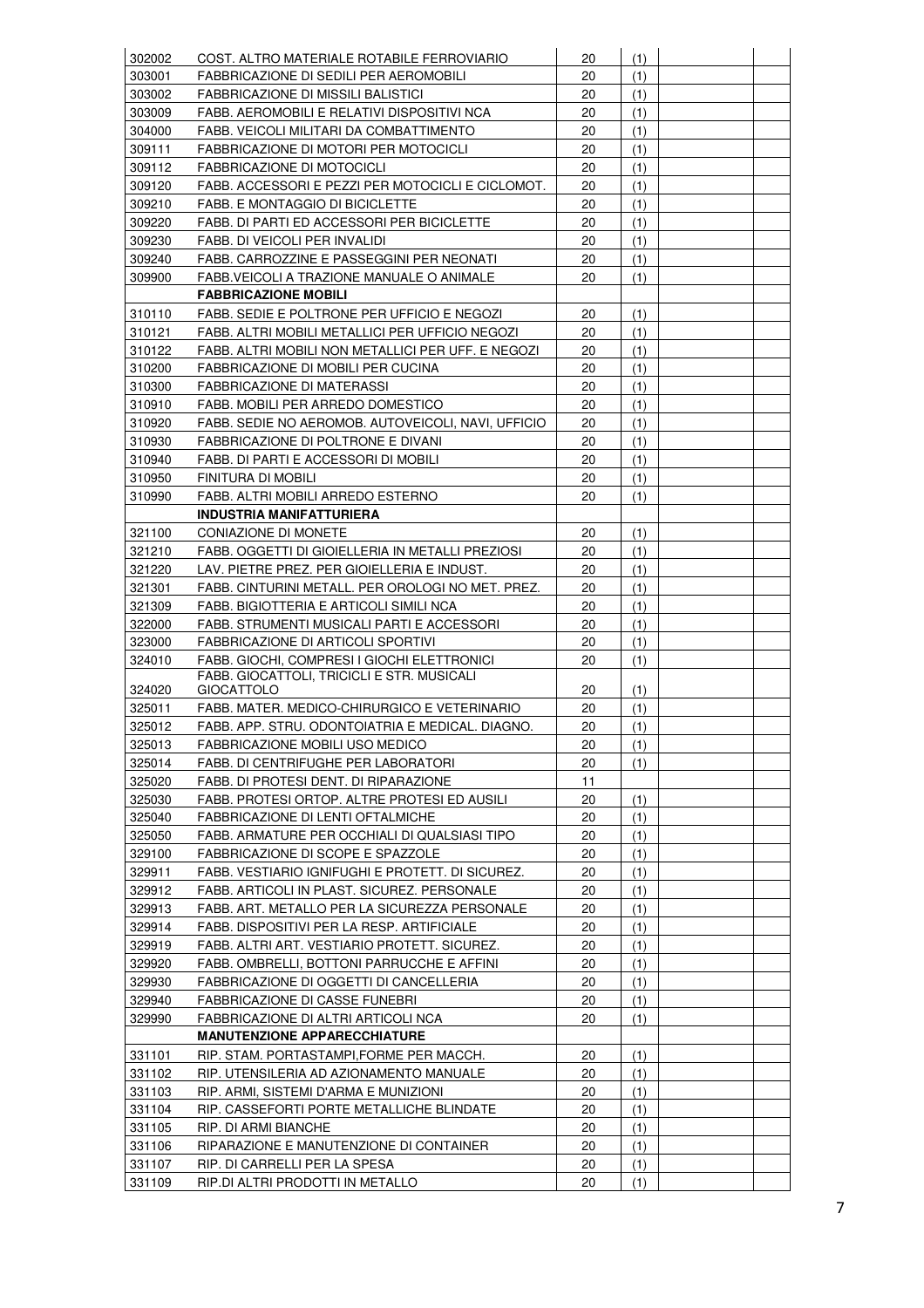| 331210 | RIP.DI MACCHINE DI IMPIEGO GENERALE               | 20 | (1) |  |
|--------|---------------------------------------------------|----|-----|--|
| 331220 | RIP. FORNI, FORNACI E BRUCIATORI                  | 20 | (1) |  |
| 331230 | RIP. APPARECCHI DI SOLLEVAME NO ASCENS.           | 20 | (1) |  |
| 331240 | RIP. ATTREZZ NON DOMEST. REFRIG. VENTIL.          | 20 | (1) |  |
| 331251 | RIP. MACCH PER UFFICIO NO COMPUTER FAX            | 20 | (1) |  |
| 331252 | RIP. BILANCE E MACCHINE PER VEND. DISTR.          | 20 | (1) |  |
| 331253 | RIP. MACCHINE INDUSTRIE CHIMICH. PETROLCH.        | 20 | (1) |  |
| 331254 | RIP. MACCH. DOSATURA CONFEZ. IMBALL.              | 20 | (1) |  |
| 331255 | RIP. ESTINTORI, COMPRESA LA RICARICA              | 20 | (1) |  |
| 331259 | RIP. ALTRE MAC. IMPIEGO GENERALE NCA              | 20 | (1) |  |
| 331260 | RIP. DI TRATTORI AGRICOLI                         | 20 | (1) |  |
| 331270 | RIP. ALTRE MAC. PER L'AGRICOLT. SILV. ZOOT.       | 20 | (1) |  |
| 331291 | RIP. PARTI INTERCAMBI MACCHINE UTENSILI           | 20 | (1) |  |
| 331299 | RIP. ALTRE MACCH. IMPIEGHI SPECIALI NCA           | 20 | (1) |  |
|        |                                                   |    |     |  |
| 331301 | RIP. APP. FOTOCINEMATOGRAF. NO FOTO VIDEO         | 20 | (1) |  |
| 331302 | RIP. DI APPARECCHIATURE ELETTRICHE                | 20 | (1) |  |
| 331303 | RIP. MEDIC. PER DIAGNOSI CHIRURG. VET. ODONT.     | 20 | (1) |  |
| 331304 | RIP. APP. DISTILLAZ. LABORAT. PULIZ. ULTRAS.      | 20 | (1) |  |
| 331309 | RIP. APP. ELETTRONICHE NO TELECOM COMP.           | 20 | (1) |  |
| 331401 | RIP. ATT. ELETTRICHE PROFESSIONALI                | 20 | (1) |  |
| 331409 | RIP. ALTRE APP. ELETTRICHE NO ELETTROD.           | 20 | (1) |  |
| 331500 | RIP. NAVI COMMER. IMBARC. DIP. NO MOTORI          | 20 | (1) |  |
| 331600 | RIP. DI AEROMOBILI E DI VEICOLI SPAZIALI          | 20 | (1) |  |
| 331700 | RIP. MATERIALE ROTABILE FERROV. NO MOTORI         | 20 | (1) |  |
| 331901 | RIP. PALLETS E CONTEN. LEGNO PER TRASP.           | 20 | (1) |  |
| 331902 | RIPARAZIONE DI PRODOTTI IN GOMMA                  | 20 | (1) |  |
| 331903 | RIPARAZIONE DI ARTICOLI IN VETRO                  | 20 | (1) |  |
| 331904 | RIP. ALTRI PRODOTTI IN LEGNO NCA                  | 20 | (1) |  |
| 331909 | RIPARAZIONE DI ALTRE APPARECCHIATURE NCA          | 20 | (1) |  |
| 332001 | INST. APP. DISTR. ELETTRICITA' NO INT. EDIF.      | 20 | (1) |  |
| 332002 | INST. APP. RADIOTELEV. ELETTRON. NO INT. EDIF.    | 20 | (1) |  |
| 332003 | INSTAL. APPARECCHI MISURAZ. NAVIGAZ. E SIMILI     | 20 | (1) |  |
| 332004 | INSTAL. CISTERNE E CONTENITORI IN METALLO         | 20 | (1) |  |
| 332005 | INST. GENERATORI DI VAPORE NO CALDAIE ACQUA       | 20 | (1) |  |
| 332006 | INST. MACCH UFFICIO E COMPUTER SIMILI             | 20 | (1) |  |
| 332007 | INST. MEDICALI DIAGNOSI, ODONTOIATRIA             | 20 | (1) |  |
| 332008 | INSTALL. APPARECCHIATURE ELETTROMEDICALI          | 20 | (1) |  |
| 332009 | INSTALL. ALTRE MACCHINE INDUSTRIALI               | 20 | (1) |  |
|        | <b>FORNITURA ENERGIA ELETTRICA</b>                |    |     |  |
| 351100 | PRODUZIONE DI ENERGIA ELETTRICA                   | 20 | (1) |  |
| 351200 | TRASMISSIONE DI ENERGIA ELETTRICA                 | 20 | (1) |  |
| 351300 | DISTRIBUZIONE DI ENERGIA ELETTRICA                | 20 | (1) |  |
| 351400 |                                                   |    |     |  |
|        | COMMERCIO DI ENERGIA ELETTRICA                    | 20 | (1) |  |
| 352100 | PRODUZIONE DI GAS                                 | 20 | (1) |  |
| 352200 | DIST. COMBUSTIB. GAS CON CONDOTTE                 | 20 | (1) |  |
| 352300 | COMM. GAS DISTRIBUITO CON CONDOTTE                | 20 | (1) |  |
| 353000 | FORNITURA DI VAPORE E ARIA CONDIZIONATA           | 20 | (1) |  |
|        | <b>TRATTAMENTO ACQUA</b>                          |    |     |  |
| 360000 | RACCOLTA TRATT. E FORNITURA DI ACQUA              | 20 | (1) |  |
|        | <b>RETI FOGNARIE</b>                              |    |     |  |
| 370000 | RACC. DEPURAZ. DELLE ACQUE DI SCARICO             | 20 | (1) |  |
|        | <b>GESTIONE RIFIUTI</b>                           |    |     |  |
| 381100 | RACC. DI RIFIUTI SOLIDI NON PERICOLOSI            | 20 | (1) |  |
| 381200 | RACC. RIFIUTI PERICOL SOLIDI NON SOLIDI           | 20 | (1) |  |
| 382101 | PRODUZIONE DI COMPOST                             | 20 | (1) |  |
| 382109 | TRATT. E SMALT. ALTRI RIFIUTI NON PERIC.          | 20 | (1) |  |
| 382200 | TRATT. E SMALT. RIFIUTI PERICOLOSI                | 20 | (1) |  |
| 383110 | DEMOLIZIONE DI CARCASSE                           | 20 | (1) |  |
| 383120 | CANTIERI DI DEMOLIZIONE NAVALI                    | 20 | (1) |  |
| 383210 | RECUP. PREPAR. RICICLAGGIO ROTTAMI METALLICI      | 20 | (1) |  |
| 383220 | REC. RICICL. MATERIALE PLASTICO PER RESIN. SINT.  | 20 | (1) |  |
| 383230 | REC. PREP. RICICL. RIF. S. URBANI INDUS. BIOMASSE | 20 | (1) |  |
|        | <b>RISANAMENTO RIFIUTI</b>                        |    |     |  |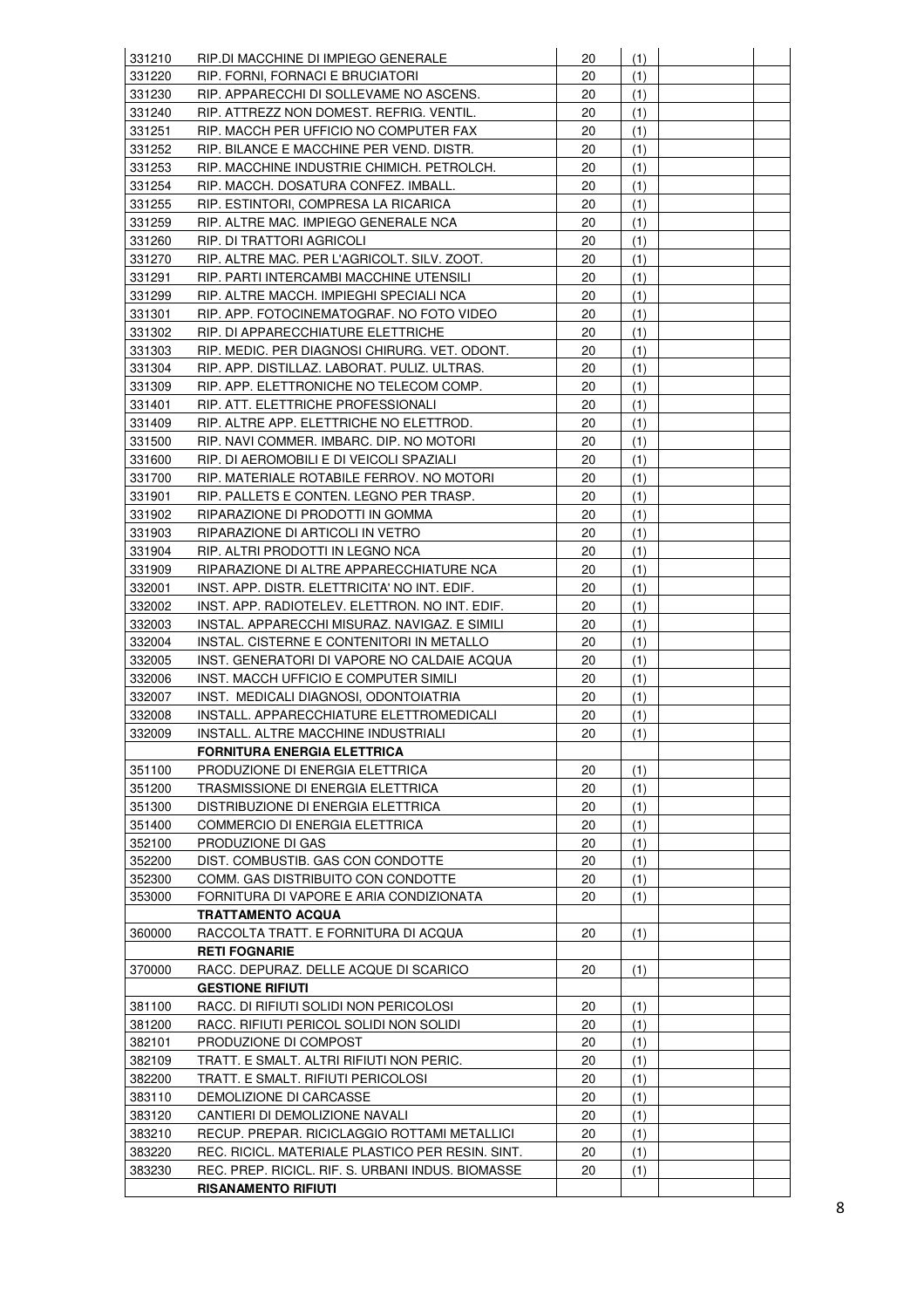| 390001 | RIMOZIONE AMIANTO SPECIALIZZATA PER L'EDILZIA  | 20 | (1) |    |      |
|--------|------------------------------------------------|----|-----|----|------|
| 390009 | RISANAMENTO E SERVIZI DI GEST. DEI RIFIUTI     | 20 | (1) |    |      |
|        | <b>COSTRUZIONE EDIFICI</b>                     |    |     |    |      |
| 411000 | PROGETTI IMMOBILIARI SENZA COSTRUZIONE         | 20 | (1) |    |      |
| 412000 | COSTRUZIONE DI EDIFICI RESIDENZIALI E NON      | 20 | (1) |    |      |
|        | <b>INGEGNERIA CIVILE</b>                       |    |     |    |      |
| 421100 | COSTRUZ. STRADE AUTOSTRADE AEROPORTUALI        | 20 | (1) |    |      |
| 421200 | COSTRUZIONE LINEE FERROVIARIE E METROPOLITANE  | 20 | (1) |    |      |
| 421300 | COSTRUZIONE DI PONTI E GALLERIE                | 20 | (1) |    |      |
| 422100 | COSTR. OPERE PUBBL. UTILITA' TRASP. FLUIDI     | 20 |     |    |      |
| 422200 | COSTR. OP. PUBB. UTIL. ENERG. ELETT. TELECOM   | 20 | (1) |    |      |
|        |                                                |    | (1) |    |      |
| 429100 | COSTRUZIONE DI OPERE IDRAULICHE                | 20 | (1) |    |      |
| 429901 | LOTTIZZ. DEI TERRENI CONNESSA URBANIZZAZ.      | 20 | (1) |    |      |
| 429909 | COSTRUZ. ALTRE OPERE INGEGN. CIVILE NCA        | 20 | (1) |    |      |
|        | <b>COSTRUZIONI SPECIALIZZATE</b>               |    |     |    |      |
| 431100 | <b>DEMOLIZIONE</b>                             | 20 | (1) | 18 | (1c) |
| 431200 | PREP. CANTIERE EDILE E SISTEMAZ. TERRENO       | 20 | (1) |    |      |
| 431300 | TRIVELLAZIONI E PERFORAZIONI                   | 20 | (1) |    |      |
| 432101 | INSTALL. IMPIANTI ELETTRICI IN EDIFICI         | 20 | (1) | 18 | (1c) |
| 432102 | INSTALLAZIONE DI IMPIANTI ELETTRONICI          | 20 | (1) | 18 | (1c) |
| 432103 | INST. ILLUMINAZ. STRAD. DISP. ELETT. SEGNALAZ. | 20 | (1) | 18 | (1c) |
| 432201 | IMP. IDRAULICI DI RISCALD. CONDIZ. ARIA        | 20 | (1) | 18 | (1c) |
| 432202 | INSTALL. IMPIANTI PER LA DISTRIB. DEL GAS      | 20 | (1) | 18 | (1c) |
| 432203 | INSTALL. IMPIANTI DI SPEGNIMENTO ANTINC.       | 20 | (1) | 18 | (1c) |
| 432204 | INSTALL. IMP. DEPURAZIONE PER PISCINE          | 20 | (1) | 18 | (1c) |
| 432205 | INSTALL. IMPIANTI DI IRRIG. GIARDINI           | 20 | (1) | 18 | (1c) |
| 432901 | INSTALL. MANUT. ASCENSORI E SCALE MOBILI       | 20 | (1) | 18 | (1c) |
| 432902 | LAVORI ISOLAM. TERMICO ACUSTICO ANTIVIBRAZIONI | 20 | (1) | 18 | (1c) |
| 432909 | ALTRI LAVORI DI COSTRUZ. INSTALLAZION. NCA     | 20 | (1) | 18 | (1c) |
| 433100 | INTONACATURA E STUCCATURA                      | 18 |     |    |      |
| 433201 | POSA IN OPERA DI CASSEFORTI PORTE BLIN.        | 20 | (1) | 18 | (1c) |
| 433202 | POSA OPERA DI INFISSI, CONTROSOFF. SIMILI      | 20 | (1) | 18 | (1c) |
| 433300 | RIVESTIMENTO DI PAVIMENTI E DI MURI            | 20 | (1) | 18 | (1c) |
| 433400 | TINTEGGIATURA E POSA IN OPERA DI VETRI         | 20 | (1) | 18 | (1c) |
| 433901 | ATTIVITA' NON SPECIALIZZATE DI LAV. EDILI      | 20 | (1) | 18 | (1c) |
| 433909 | ALTRI LAVORI COMPLETAM. DEGLI EDIFICI NCA      | 20 | (1) | 18 | (1c) |
| 439100 | REALIZZAZIONE DI COPERTURE                     | 20 | (1) | 18 | (1c) |
| 439901 | PULIZ., SABBIAT. E SIMILI PER PARETI ESTERNE   | 20 | (1) | 18 | (1c) |
| 439902 | NOLEGGIO ATTREZZATURE CON OPERATORE            | 20 | (1) | 18 | (1c) |
| 439909 | ALTRE ATTIVITA' LAVORI COSTRUZIONE NCA         | 20 | (1) | 18 | (1c) |
|        | <b>COMMERCIO AUTOVEICOLI</b>                   |    |     |    |      |
| 451101 | COMM. AUTOVETT. E AUTOVEICOLI LEGGERI          | 6  |     |    |      |
| 451102 | INTERMED. DEL COMM. AUTOVETT. AUTOV. LEGGERI   | 6  |     |    |      |
| 451901 | COMM. INGROSS. E DETTAGLIO ALTRI AUTOV.        | 6  |     |    |      |
| 451902 | INTERMED COMMERCIO DI ALTRI AUTOVEIC.          | 6  |     |    |      |
| 452010 | RIPARAZIONI MECCANICHE DI AUTOVEICOLI          | 19 |     |    |      |
| 452020 | RIP. CARROZZERIE DI AUTOVEICOLI                | 19 |     |    |      |
| 452030 | RIP. IMPIANTI ELETTRICI PER AUTOVEICOLI        | 19 |     |    |      |
| 452040 | RIP. SOSTIT. PNEUMATICI PER AUTOVEICOLI        | 19 |     |    |      |
| 452091 |                                                | 4  |     |    |      |
|        | LAVAGGIO AUTO                                  |    |     |    |      |
| 452099 | ALTRE ATTIVITA' MANUT. E RIP. AUTOVEICOLI      | 19 |     |    |      |
| 453101 | COMM. INGR. DI PARTI E ACCESS. AUTOV.          | 3  |     |    |      |
| 453102 | INTERM. COMMERCIO DI PARTI ED ACCESS. AUTOV.   | 6  |     |    |      |
| 453200 | COMM .AL DETTAGLIO DI PARTI E ACCESS. AUTOV.   | 13 |     |    |      |
| 454011 | COMM. INGROSSO E DETTAGLIO DI MOTO             | 3  |     |    |      |
| 454012 | INTERMED. DEL COMM. DI MOTOCILI E CICLOM.      | 6  |     |    |      |
| 454021 | COMM. INGR. DETT. PARTI E ACCESS. MOTO-CICLO   | 13 |     |    |      |
| 454022 | INTERM. COMM. PARTI ED ACCESS. MOTOC-CICLO     | 6  |     |    |      |
| 454030 | MANUT. RIP. DI MOTOCICLI-CICLOM. SI PNEUMAT.   | 19 |     |    |      |
|        | <b>COMMERCIO NON DI AUTOVEICOLI</b>            |    |     |    |      |
| 461101 | AGENTI E RAPP. DI MATERIE PRIME AGRICOLE       | 11 |     |    |      |
| 461102 | AGENTI E RAPPRES. DI FIORI E PIANTE            | 11 |     |    |      |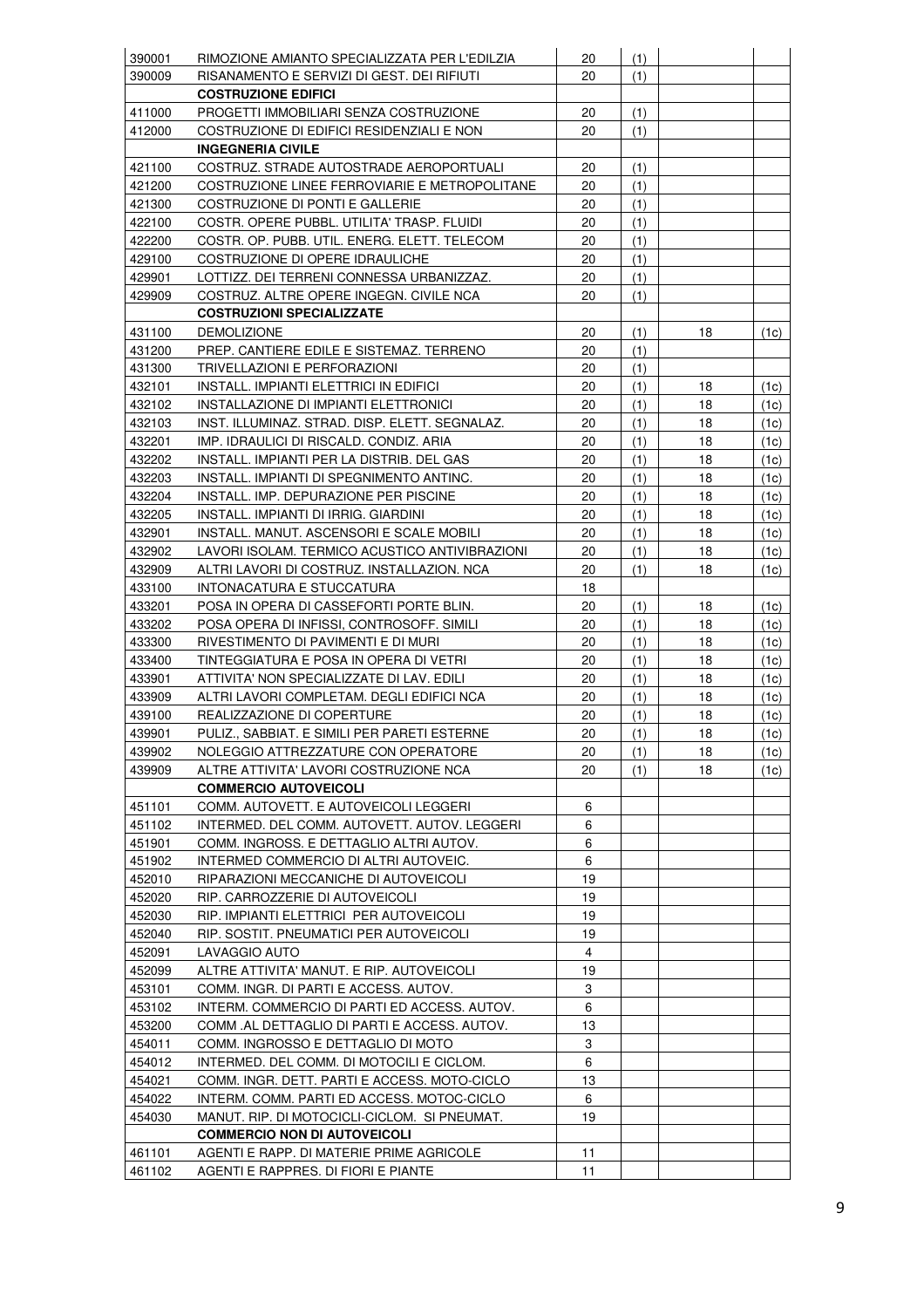| 461103 | AGENTI E RAPPRESENTANTI DI ANIMALI VIVI            | 11 |  |  |
|--------|----------------------------------------------------|----|--|--|
| 461104 | AGENTI E RAPP. FIBRE TESSILI CUOIO E PELLI         | 11 |  |  |
| 461105 | PROC. AFF. M.P. AGRICO., TESSILI, ANIMALI VIVI     | 11 |  |  |
| 461106 | MEDIAT. MAT. PRIME AGRIC. TESSILE PELLI GREZZE     | 11 |  |  |
| 461107 | MEDIATORI IN ANIMALI VIVI                          | 11 |  |  |
| 461201 | AG. RAPP. CARBURANTI, GPL E SIMILI, LUBRIF.        | 11 |  |  |
| 461202 | AGENTI E RAPPR. DI COMBUSTIBILI SOLIDI             | 11 |  |  |
| 461203 | AG. RAPP. DI MINERALI, NO METALLI PREZIOSI         | 11 |  |  |
| 461204 | AG. RAPP. PROD. CHIMICI PER L'INDUSTRIA            | 11 |  |  |
| 461205 | AG. RAPP. PROD. CHIM. AGRICOLTURA SI FERTILIZANTI  | 11 |  |  |
| 461206 | PROC. AFF. COMBUST. MINER. CHIM. MET. NO PREZIOSI  | 11 |  |  |
|        |                                                    |    |  |  |
| 461207 | MEDIATORI COMBUST. MINER. CHIM. MET. NO PREZIOSI   | 11 |  |  |
| 461301 | AG. RAPP. LEGNAME SEMIL. LEGNO LEGNO ARTIF.        | 11 |  |  |
| 461302 | AG. RAP. MAT. COSTR. INFIS. IGI-SANIT. VET.-PIA.   | 11 |  |  |
| 461303 | AGEN. APP. IDR-SAN. RISC.-COND. NO CONDIZ. DOM.    | 11 |  |  |
| 461304 | PROC. AFF. LEGN. MAT. COSTRUZIONE                  | 11 |  |  |
| 461305 | MEDIATORI IN LEGNAME E MATERIALI DA COST.          | 11 |  |  |
| 461401 | AGEN. ATTREZZ. INDUS. ELETT. NO DOMESTICHE         | 11 |  |  |
| 461402 | AGEN. MACCHINE COSTRUZIONI EDILI STRADALI          | 11 |  |  |
| 461403 | AGEN. MACCHINE ATTREZZATURE PER UFFICIO            | 11 |  |  |
| 461404 | AGEN. ATTREZZ USO AGRICOLO, SI TRATTORI            | 11 |  |  |
| 461405 | AGEN .NAVI AEROMOB. NO AUTOV. MOTOC. BICICL.       | 11 |  |  |
| 461406 | PROC. IMP. INDUS. NAVI AEROM. MAC. AGR UFFICI      | 11 |  |  |
| 461407 | MEDIAT. IM-INDUST. NAVI AEROMO. MAC. AGR. UFF.     | 11 |  |  |
| 461501 | AGEN. MOBILI IN LEGNO, METALLO MAT. PLAST.         | 11 |  |  |
| 461502 | AGEN. ARTICOLI FERRAMENTA E DI BRICOLAGE           | 11 |  |  |
| 461503 | AGEN. CASALINGHI PORCELL. ART. IN VETRO ECC.       | 11 |  |  |
| 461504 | AGEN. VERNICI CARTA PARATI STUCCHI CORNICI         | 11 |  |  |
| 461505 | AGEN. MOBIL. ARREDO CASA CANNA VIMINI E SIM.       | 11 |  |  |
| 461506 | PROC. AFFARI MOBILI, ARTICOLI CASA E FERR.         | 11 |  |  |
| 461507 | MEDIAT. MOBILI ART. CASA E FERRAMENTA              | 11 |  |  |
| 461601 | AGEN. VESTIARIO ACCESSORI ABBIGLIAMENTO            | 11 |  |  |
| 461602 | AGENTI E RAPPRESENTANTI DI PELLICCE                | 11 |  |  |
| 461603 | AGEN. TESSUTI ABBIGL. ARREDAM. SI PASSAMANERIA     | 11 |  |  |
| 461604 | AGEN. CAMICIE BIANCHERIA MAGLIERIA INTIMA          | 11 |  |  |
| 461605 | AGEN. CALZATURE ED ACCESSORI                       | 11 |  |  |
| 461606 | AGEN. PELLETTERIA VALIGE ARTICOLI VIAGGI           | 11 |  |  |
| 461607 | AGEN. TESSILI PER CASA TAPPE STUOIE MATER.         | 11 |  |  |
| 461608 | PROC. AFF. TESS. ABBIGL. PELLIC. CALZ. ART. PELLE  | 11 |  |  |
| 461609 | MED. TESSILI ABBIGL. PELLIC. CALZA E PELLE         | 11 |  |  |
| 461701 | AGEN. ORTOFRUTTICOLI FRESCHI CONG. SURGELATI       | 11 |  |  |
| 461702 | AGE. CARNI FRES. CONG. SURG. CONSERV. SALUMI       | 11 |  |  |
| 461703 | AGEN. DI LATTE, BURRO E FORMAGGI                   | 11 |  |  |
| 461704 | AGEN. OLI GRASSI ALIMENTARI OLIVA MARGARINA E SIM. | 11 |  |  |
| 461705 | AGEN. BEVANDE E PRODOTTI SIMILARI                  | 11 |  |  |
| 461706 | AGEN. ITTICI FRESCHI CONG. SURG. CONSERVATI        | 11 |  |  |
| 461707 | AGEN. ALTRI PROD. ALIMENTARI SI ANIMAL. DOM.       | 11 |  |  |
|        |                                                    | 11 |  |  |
| 461708 | PROC. AFF. PROD. ALIMENTARI BEVANDE TABACCO        |    |  |  |
| 461709 | MEDIAT. PROD. ALIMEN. BEVANDE TABACCO              | 11 |  |  |
| 461811 | AGEN. CARTA CARTONE NO IMBALLAGGI CARTOLERIA       | 11 |  |  |
| 461812 | AGEN. LIBRI PUBBLICAZIONI ABBONAMENTI              | 11 |  |  |
| 461813 | PROC. AFF. PROD. DI CARTA CANCELLERIA LIBRI        | 11 |  |  |
| 461814 | MEDIAT. PRODOTTI DI CARTA CANCELL. LIBRI           | 11 |  |  |
| 461821 | AGEN. COMPUTER ELETTRON. AUDIO E VIDEO             | 11 |  |  |
| 461822 | AGEN. DI APPARECCHI ELETTRODOMESTICI               | 11 |  |  |
| 461823 | PROC. AFFARI DI PRODOTTI DI ELETTRONICA            | 11 |  |  |
| 461824 | MEDIATORI IN PRODOTTI DI ELETTRONICA               | 11 |  |  |
| 461831 | AGEN. FARMACEUT. ERBORISTERIA USO MEDICO           | 11 |  |  |
| 461832 | AGEN. SANITARI APPARECCHI MEDICALI CHIRURGICI      | 11 |  |  |
| 461833 | AGEN. PROFUM .SI PARRUCCHIERI ERBORISTI COSMET.    | 11 |  |  |
| 461834 | PROC. AFF. FARMACEUTICI E DI COSMETICI             | 11 |  |  |
| 461835 | MEDIAT. FARMACEUTICI E COSMETICI                   | 11 |  |  |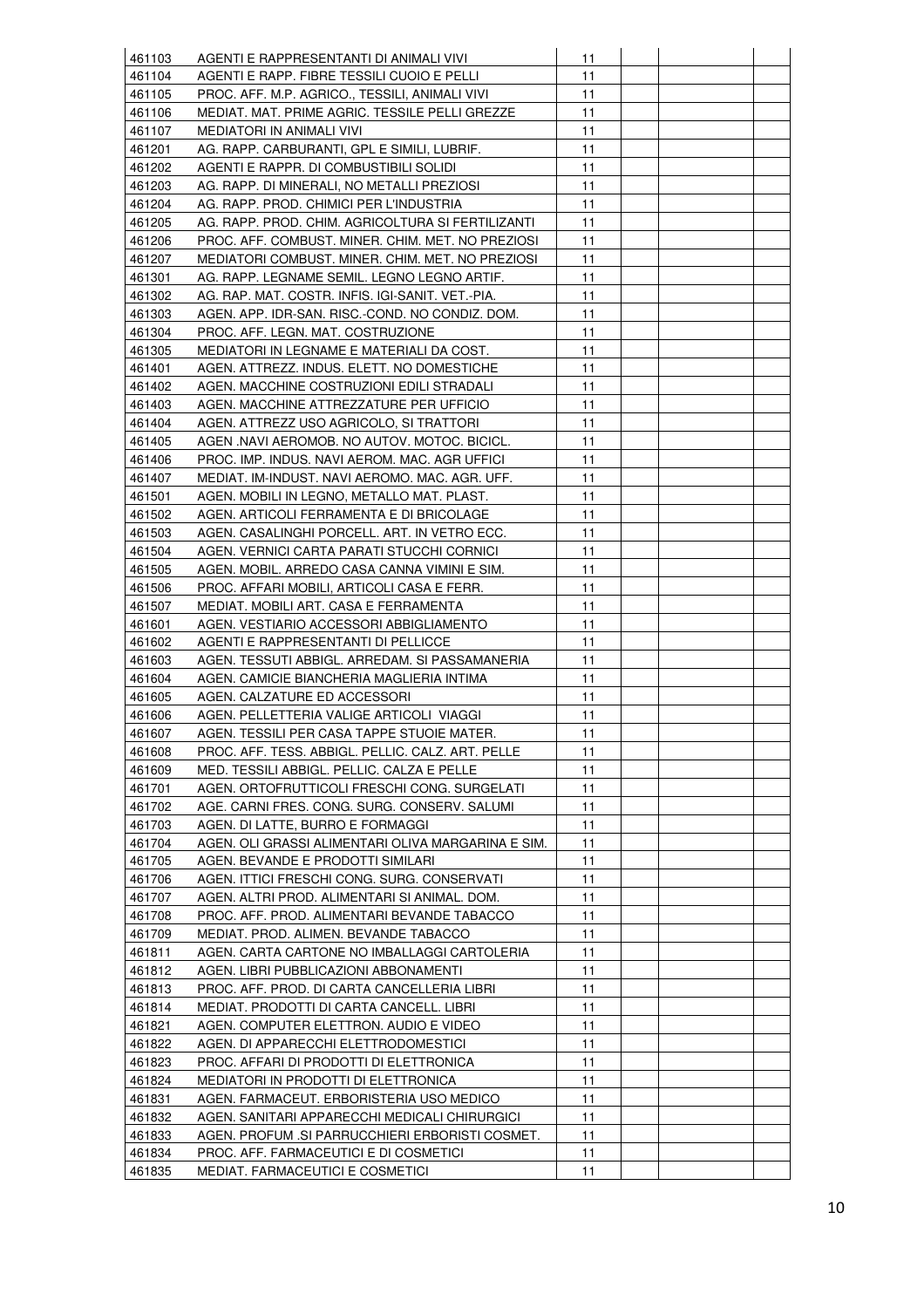| 461891 | AGENT. ATTREZZATURE SPORTIVE BICICLETTE                                                 | 11     |  |  |
|--------|-----------------------------------------------------------------------------------------|--------|--|--|
| 461892 | AGENT. OROLOGI OGGETTI E METALLI PREZIOSI                                               | 11     |  |  |
| 461893 | AGENT. FOTOGRAF. E SIMILI STRUM. LAB. ANALISI                                           | 11     |  |  |
| 461894 | AGEN. SAPONI DETERSIVI CANDELE E SIMILI                                                 | 11     |  |  |
| 461895 | AGENTI E RAPPRESENTANTI DI GIOCATTOLI                                                   | 11     |  |  |
| 461896 | AGENTI DI CHINCAGLIERIA E BIGIOTTERIA                                                   | 11     |  |  |
|        | AG. ALTRI PROD. NON ALIM. NCA SI IMBAL.                                                 |        |  |  |
| 461897 | ANTINFORTUN.                                                                            | 11     |  |  |
| 461898 | PROC. AFF. ATT. SPORT BICICLETTA ALTRI PR. NCA                                          | 11     |  |  |
| 461899 | MED. ATTR. SPORT BICICLETTA ALTRI PROD. NCA                                             | 11     |  |  |
| 461901 | AGENT. VARI PROD. SENZA PREVALENZA DI ALCUNO                                            | 11     |  |  |
| 461902 | PROC. AFF. VARI PROD. SENZA PREVAL. DI ALCUNO                                           | 11     |  |  |
| 461903 | MED. VARI PROD. SENZA PREVAL. DI ALCUNO                                                 | 11     |  |  |
| 461904 | GRUPPI ACQUISTO MANDAT. AGLI ACQUIST. BUYER                                             | 11     |  |  |
|        | <b>COMMERCIO</b>                                                                        |        |  |  |
| 462110 | COMM. INGROSSO CEREALI LEGUMI SECCHI                                                    | 3      |  |  |
| 462121 | COMMERCIO ALL'INGROSSO DI TABACCO GREZZO                                                | 3      |  |  |
| 462122 | COMM. INGR. SEMENTI E MANGIMI                                                           | 3      |  |  |
| 462200 | COMMERCIO ALL'INGROSSO DI FIORI E PIANTE                                                | 3      |  |  |
| 462300 | COMMERCIO ALL'INGROSSO DI ANIMALI VIVI                                                  | 3      |  |  |
| 462410 | COMM. INGROSSO CUOIO NO PELLI PER PELLICC.                                              | 3      |  |  |
| 462420 | COMM. INGROSS. PELLI PER PELLICCERIA                                                    | 3      |  |  |
| 463110 | COMMERCIO INGROSSO FRUTTAORTAGGI FRESCHI                                                | 3      |  |  |
| 463120 | COMM. INGROSSO DI FRUTTA ORTAGGI CONSERV.                                               | 3      |  |  |
| 463210 | COMM. INGROSSO DI CARNE FRESCA CONGEL                                                   | 3      |  |  |
| 463220 | COMM. INGROSSO PRODOTTI DI SALUMERIA                                                    | 3      |  |  |
| 463310 |                                                                                         | 3      |  |  |
|        | COMM. INGROSSO PROD. LATTIERO CASEAR. UOVA                                              |        |  |  |
| 463320 | COMM. INGROSSO OLI GRASSI ALIM. VEGE. ANIM.                                             | 3<br>3 |  |  |
| 463410 | COMM. INGROSSO DI BEVANDE ALCOLICHE                                                     |        |  |  |
| 463420 | COMM. INGROSSO BEVANDE NON ALCOLICHE                                                    | 3      |  |  |
| 463500 | COMM. INGROSSO DI PRODOTTI DEL TABACCO<br>COMM. INGROS. ZUCCH. CIOCC. DOLC. PROD. PER   | 3      |  |  |
| 463600 | <b>FORNO</b>                                                                            | 3      |  |  |
| 463701 | COMMERCIO ALL'INGROSSO DI CAFFE'                                                        | 3      |  |  |
| 463702 | COMM. INGROSSO DI TE', CACAO E SPEZIE                                                   | 3      |  |  |
| 463810 | COMM. INGROSSO PROD. DELLA PESCA FRESCHI                                                | 3      |  |  |
| 463820 | COMM. INGROSSO PROD. PESCA CONGE. CONSER.                                               | 3      |  |  |
| 463830 | COMM. INGROSSO DI PASTI PIATTI PRONTI                                                   | 3      |  |  |
| 463890 | COMM. INGROSSO ALTRI PRODOTTI ALIMENTARI                                                | 3      |  |  |
| 463910 | COMM. INGROSSO NON SPECIALIZZ. PROD. SURGELATI                                          | 3      |  |  |
| 463920 | COM. INGROS. NO SPECIALIZ. ALIM. BEV. TAB.                                              | 3      |  |  |
| 464110 | COMMERCIO ALL'INGROSSO DI TESSUTI                                                       | 3      |  |  |
| 464120 |                                                                                         | 3      |  |  |
|        | COMM. INGROSSO MERCERIA FILATI PASSAMANERIA<br>COMM. INGROSSO DI ALTRI ARTICOLI TESSILI | 3      |  |  |
| 464190 |                                                                                         | 3      |  |  |
| 464210 | COMM. INGROSSO ABBIGLIAM. ACCESSORI                                                     |        |  |  |
| 464220 | COMM. INGROSSO DI ARTICOLI IN PELLICCIA                                                 | 3      |  |  |
| 464230 | COMM INGROSSO CAMICIE BIANC. INTIMA SIMILI                                              | 3      |  |  |
| 464240 | COMM. INGROSSO DI CALZATURE E ACCESSORI                                                 | 3      |  |  |
| 464310 | COMM. INGROSSO ELETTRODOM. ELETTR. CONS.                                                | 3      |  |  |
| 464320 | COMM. INGROSSO SUPPORTI CD DVD ALTRI                                                    | 3      |  |  |
| 464330 | COMM. INGROSSO ART. FOTOGRAFIA CINEMAT.                                                 | 3      |  |  |
| 464410 | COMM. INGROSSO DI VETRERIA E CRISTALLERIA                                               | 3      |  |  |
| 464420 | COMM. INGROSSO CERAMICHE E PORCELLANA                                                   | 3      |  |  |
| 464430 | COMM. INGROSSO SAPONI DET. ALTRI PR. PULIZIA                                            | 3      |  |  |
| 464440 | COMM. INGROSSO COLTELLERIA, POSATERIA PENT.                                             | 3      |  |  |
| 464500 | COMM. INGROSSO DI PROFUMI E COSMETICI                                                   | 3      |  |  |
| 464610 | COMMERCIO ALL'INGROSSO DI MEDICINALI                                                    | 3      |  |  |
| 464620 | COMM. INGROSSO PROD. BOT. USO FARMACEUTICO                                              | 3      |  |  |
| 464630 | COMM. INGROSSO ART. MEDIC. ORTOPEDICI                                                   | 3      |  |  |
| 464710 | COMM INGROSSO MOBILI QUALSIASI MATERIALE                                                | 3      |  |  |
| 464720 | COMMERCIO ALL'INGROSSO DI TAPPETI                                                       | 3      |  |  |
| 464730 | COMM. INGROS. ART. ILLUM. ELETTRICO DOM.                                                | 3      |  |  |
| 464800 | COMM. INGROSSO OROLOGI GIOIELLERIA                                                      | 3      |  |  |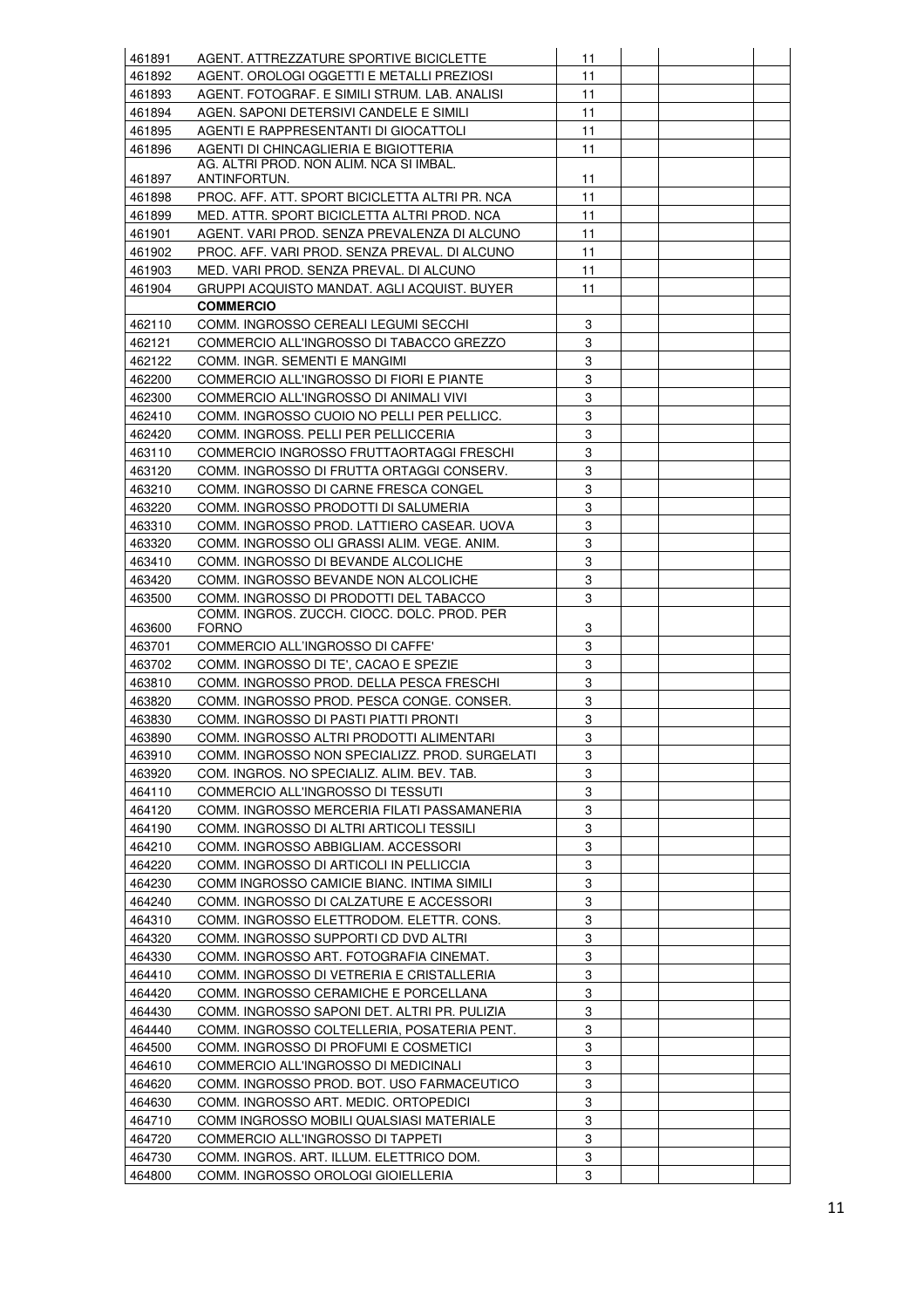| 464910 | COMM. INGROSSO CARTA CARTONE ART. CARTOLERIA      | 3  |  |  |
|--------|---------------------------------------------------|----|--|--|
| 464920 | COMM. INGROSSO DI LIBRI RIVISTE GIORNALI          | 3  |  |  |
| 464930 | COMM. INGROSSO DI GIOCHI E GIOCATTOLI             | 3  |  |  |
| 464940 | COMM. INGROSSO ARTICOLI SPORTIVI BICI             | 3  |  |  |
|        | COMM. INGROS. PELLE, ART. VIAGGIO IN TUTTI        |    |  |  |
| 464950 | MATERIAL.                                         | 3  |  |  |
| 464990 | COMM. INGROS. PROD. CONSUMO NO ALIM. NCA          | 3  |  |  |
| 465100 | COMM. INGROS. COMPUTER PERIFERICHE SOFTWARE       | 3  |  |  |
| 465201 | COMM. INGRO. APPARECC. MAT. TELEFONICI            | 3  |  |  |
| 465202 | COMM. INGROSSO NASTRI NON REGISTRATI              | 3  |  |  |
| 465209 | COMM. INGROS. ALTRE APPAR. ELETTRONICHE           | 3  |  |  |
| 466100 | COMM. INGROS. MACCH. UTENS. AGRICOLI SI TRATTORI  | 3  |  |  |
| 466200 | COMM. INGROS. MACCHINE UTENSILI RICAMBI           | 3  |  |  |
| 466300 | COMM. INGROSSO MACCH. MINIERE EDILIZIA            | 3  |  |  |
| 466400 | COMM. INGROS. MACCHINE IND. TESSILE PER CUCIRE    | 3  |  |  |
| 466500 | COMM. INGROS. MOBILI PER UFFICIO NEGOZI           | 3  |  |  |
| 466600 | COMM. INGROSSO ALTRE MACCH. ATTREZZ. UFFICI       | 3  |  |  |
| 466911 | COMM. INGR. IMBARCAZIONI DA DIPORTO               | 3  |  |  |
| 466919 | COMM. INGROSSO ALTRI MEZZI DI TRASPORTO           | 3  |  |  |
| 466920 | COMM. INGROSSO MAT. ELETTR. IMPIANT. INDUS.       | 3  |  |  |
|        | COMM. INGROSSO APP. PARRUCCH. PALESTR.            |    |  |  |
| 466930 | <b>SOLARIUM</b>                                   | 3  |  |  |
| 466991 | COMM. INGROS. STRUM. ATTREZ. MISURAZ. SCIENT.     | 3  |  |  |
| 466992 | COMM. INGROS. STRUM. ATTR. MISURAZ. NON SCIENT.   | 3  |  |  |
| 466993 | COMM. INGROS. LUNA-PARK E VIDEOG. PUBB. ESERCIZI  | 3  |  |  |
| 466994 | COMM. INGROS. ANTINCENDIO ANTINFORTUNI            | 3  |  |  |
| 466999 | COMM. INGR. ALTRE MACCH. IND. COM. NAVIG. NCA     | 3  |  |  |
|        | COMM. INGROS. PETROL. LUBRIF. AUTOTR. PER         |    |  |  |
| 467100 | RISCALD.                                          | 3  |  |  |
| 467210 | COMM. INGROS. MINERALI METALLIFERI                | 3  |  |  |
| 467220 | COMM. INGROSSO DI METALLI NON FERROSI             | 3  |  |  |
| 467310 | COMM. INGROSSO LEGNAME SEMIL LEGNO                | 3  |  |  |
| 467321 | COMM. INGROSSO MOQUETTE E LINOLEUM                | 3  |  |  |
| 467322 | COMM. INGR. ALTRI MAT. RIVEST. IGIEN. SAN.        | 3  |  |  |
| 467323 | COMM. INGROS. INFISSI ART. ARREDO URBANO          | 3  |  |  |
| 467329 | COMM. INGROSSO ALTRI MAT. COSTRUZIONE             | 3  |  |  |
| 467330 | COMMERCIO ALL'INGROSSO DI VETRO PIANO             | 3  |  |  |
| 467340 | COMM. INGROS. CARTA PARATI COLORI VERNICI         | 3  |  |  |
| 467410 | COMM. INGROS. FERRO METAL. FERRAMENTA             | 3  |  |  |
| 467420 | COM. INGROS. APPAR. IMP. IDRAULICI RISC. COND.    | 3  |  |  |
| 467501 | COMM. INGROS. FERTIL. ALTRI PROD. CHIM. AGRIC.    | 3  |  |  |
| 467502 | COMM. INGROS. PRODOTTI CHIM. INDUSTRIA            | 3  |  |  |
| 467610 | COMM. INGROS. FIBRE TESSILI GREGGE SEMILAV.       | 3  |  |  |
| 467620 | COMM. INGROS. GOMMA GREGG. MAT. PLAS. PRIM. SEMI. | 3  |  |  |
| 467630 | COMMERCIO ALL'INGROSSO DI IMBALLAGGI              | 3  |  |  |
| 467690 | COMM. INGROS. ALTRI PRODOTTI INTERMEDI            | 3  |  |  |
| 467710 | COMM. INGROSSO ROTTAMI SOTTOPROD METAL.           | 3  |  |  |
| 467720 | COMM. INGROS. ALTRI MAT. RECUPERO NO METALLI      | 3  |  |  |
| 469000 | COMMERCIO ALL'INGROSSO NON SPECIALIZZATO          | 3  |  |  |
| 471110 | <b>IPERMERCATI</b>                                | 28 |  |  |
| 471120 | <b>SUPERMERCATI</b>                               | 25 |  |  |
| 471130 | DISCOUNT DI ALIMENTARI                            | 26 |  |  |
| 471140 | MINIMERC. ESERCIZI NO SPECIALIZZ. ALIMENT.        | 26 |  |  |
| 471150 | COMM. AL DETTAGLIO DI PRODOTTI SURGELATI          | 26 |  |  |
| 471910 | <b>GRANDI MAGAZZINI</b>                           | 28 |  |  |
|        | COMM. DETTAGLIO NO SPEC. COMPUTER E               |    |  |  |
| 471920 | ELETTRODOM.                                       | 13 |  |  |
| 471990 | EMPOR. NEGOZ NO SPECIAL. VARI PROD. NO ALIM.      | 26 |  |  |
| 472101 | COMM. DETTAGLIO FRUTTA VERDURA FRESCA             | 27 |  |  |
| 472102 | COMM. DETT. DI FRUTTA VERDURA PREP. CONSER.       | 27 |  |  |
| 472200 | COMM. DETTAGL. CARNI PRODOTTI BASE CARNE          | 25 |  |  |
| 472300 | COMM. DETTAGLIO PESCI CROSTACEI MOLLUSCHI         | 27 |  |  |
| 472410 | COMMERCIO AL DETTAGLIO DI PANE                    | 25 |  |  |
| 472420 | COMM. DETTAGL. TORTE DOLCIUMI CONFETTERIA         | 24 |  |  |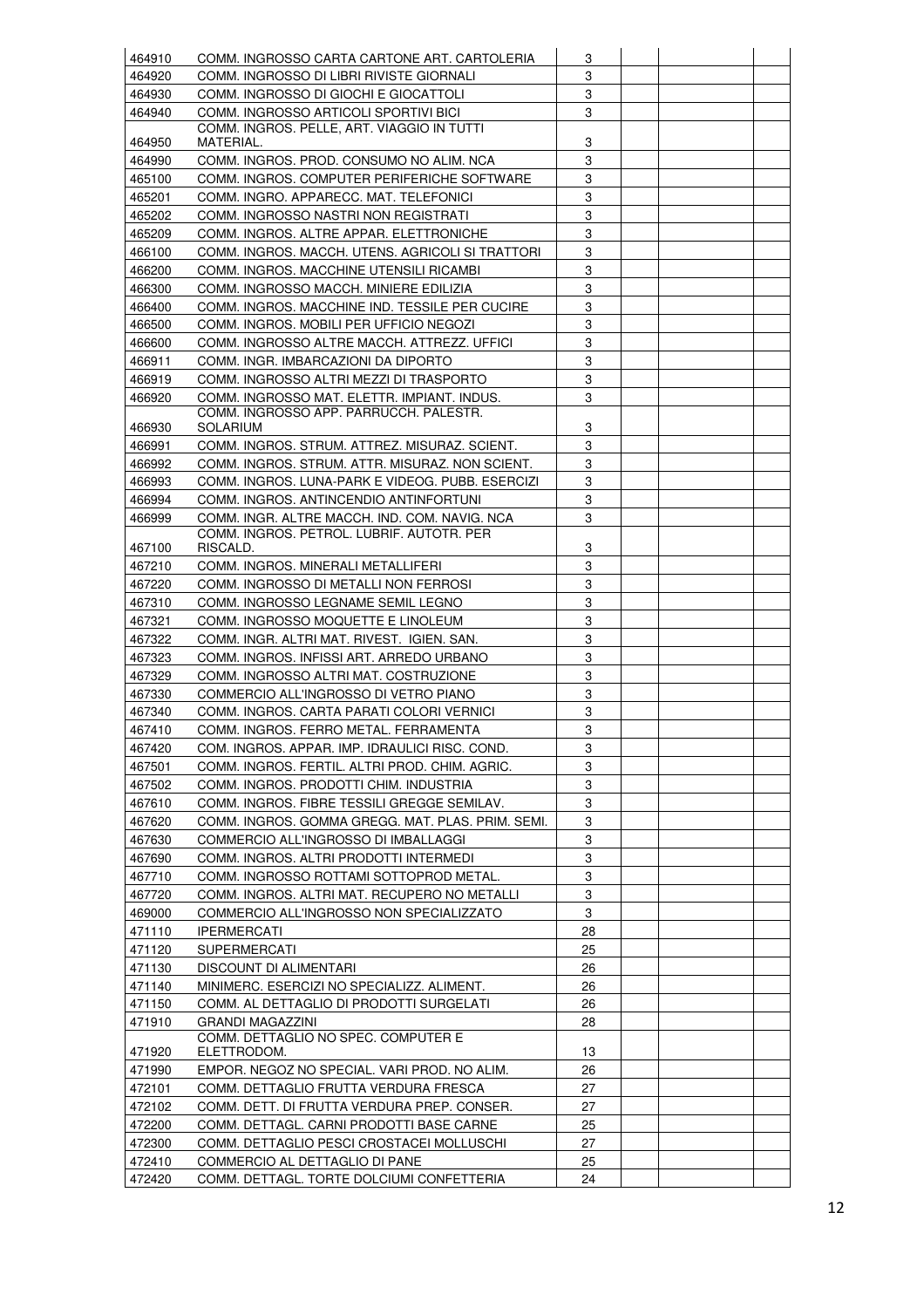| 472500 | COMMERCIO AL DETTAGLIO DI BEVANDE                  | 25 |  |  |
|--------|----------------------------------------------------|----|--|--|
| 472600 | COMM. DETTAG. GENERI MONOPOLIO TABACCHI            | 14 |  |  |
| 472910 | COMM. DETTAGL. LATTE PROD. LATTIER. CASEARI        | 25 |  |  |
| 472920 | COMM. DETTAGL. CAFFE' TORREFATTO                   | 25 |  |  |
| 472930 | COMM. DETTAGL. PROD. MACROBIOTICI DIETETICI        | 25 |  |  |
| 472990 | COM. DETT. ALTRI PROD. ALIMEN. ESER. SPEC. NCA     | 25 |  |  |
| 473000 | COMM. DETTAGL. CARBURANTE PER AUTOTRASPORTI        | 4  |  |  |
|        | COMM. DETTAGL. COMPUTER SOFTWARE ESERC.            |    |  |  |
| 474100 | SPECIAL.                                           | 13 |  |  |
| 474200 | COMM. DETTAGL. APP. TELECOM ESERC. SPECIAL.        | 13 |  |  |
| 474300 | COMM. DETTAGL. APPAREC. AUD. VIDEO ESERC. SPEC.    | 13 |  |  |
| 475110 | COMM. DETT. TESSUTI ABBIGL. ARREDAM. BIANCHERIA    | 15 |  |  |
| 475120 | COMM. DETT. FILATI MAGLIERIA E MERCERIA            | 15 |  |  |
|        | COMM. DET. FERRAM. VERNICI VETRO PROD. ELETT.      |    |  |  |
| 475210 | TERM.                                              | 13 |  |  |
| 475220 | COMM. DETT. DI ARTICOLI IGIENICO-SANITARI          | 13 |  |  |
| 475230 | COMM. DETT. MAT. COSTRUZ. CERAMICHE PIASTRELLE     | 13 |  |  |
| 475240 | COMM. DETT. MACCHIN. AGRICOLTURA GIARDINAGGIO      | 13 |  |  |
| 475311 | COMM. DETTAGL. DI TENDE E TENDINE                  | 15 |  |  |
| 475312 | COMMERCIO AL DETTAGLIO DI TAPPETI                  | 15 |  |  |
| 475320 | COMM. DETTAGL. CARTA PARATI E RIVEST. PAVIMENTI    | 13 |  |  |
| 475400 | COMM. DETTAGLIO ELETTRODOM. ESERC. SPECIALI        | 13 |  |  |
| 475910 | COMM. DETT. DI MOBILI PER LA CASA                  | 6  |  |  |
| 475920 | COMM. DETT. UTENSILI CASA CRISTALLERIE VASEL.      | 13 |  |  |
| 475930 | COMM. DETT. ARTICOLI PER L'ILLUMINAZIONE           | 13 |  |  |
| 475940 | COMM. DETT. MACCH. DA CUCIRE MAGLIER. DOMEST.      | 13 |  |  |
| 475950 | COMM. DETTAGL. DI SISTEMI DI SICUREZZA             | 13 |  |  |
| 475960 | COMM. DETTAGL. STRUMENTI MUSICALI SPARTITI         | 13 |  |  |
| 475991 | COMM. DETT. ART. LEGNO SUGH. VIMINI PLAST. DOM.    | 13 |  |  |
| 475999 | COMM. DETTAGL. ALTRI ARTICOLI DOMESTI NCA          | 13 |  |  |
| 476100 | COMM. DETTAGL. LIBRI NUOVI ESERC. SPECIALI         | 13 |  |  |
| 476210 | COMM. DETTAGL. GIORNALI, RIVISTE E PERIODICI       | 14 |  |  |
| 476220 | COMM, DETTAGL. ART. CARTOLERIA FORNIT. UFFICIO     | 13 |  |  |
| 476300 | COMM. DETT. REG. MUSICA VIDEO ESERC. SPECIALI      | 13 |  |  |
| 476410 | COMM. DETTAGL. ART. SPORT BICI TEMPO LIBERO        | 13 |  |  |
| 476420 | COMM. DETTAGLIO NATANTI E ACCESSORI                | 6  |  |  |
| 476500 | COMM. DETTAGL. GIOCATTOLI COMP. ELETTRONICI        | 13 |  |  |
| 477110 | COMM DETTAGL. CONFEZIONI PER ADULTI                | 13 |  |  |
| 477120 | COMM. DETTAGL. CONFEZ. BAMBINI E NEONATI           | 13 |  |  |
| 477130 | COMM. DETTAGL. BIANCHERIA PERS. MAGLIERIA CAMICIE  | 13 |  |  |
| 477140 | COMM. DETTAGL. PELLICCE ABBIGLIAMENTO PELLE        | 13 |  |  |
| 477150 | COMM. DETTAGL. CAPPELLI OMBREL. GUANTI CRAVATTE    | 13 |  |  |
| 477210 | COMM. DETT. CALZATURE E ACCESSORI                  | 13 |  |  |
| 477220 | COMM. DETTAGL. ART. PELLETTERIA E VIAGGIO          | 13 |  |  |
| 477310 | <b>FARMACIE</b>                                    | 14 |  |  |
| 477320 | COM. DET. ALTR. ESER. SPEC. MEDICINA NO PROD. MED. | 14 |  |  |
| 477400 | COMM. DETT. ART. MEDIC. ORTOPED. ESER. SPECIAL.    | 14 |  |  |
| 477510 | COMM. DETTAGL. ART. PROFUM. TOLETTA IGIENE PERS.   | 13 |  |  |
|        |                                                    |    |  |  |
| 477520 | <b>ERBORISTERIE</b>                                | 14 |  |  |
| 477610 | COMMERCIO AL DETTAGLIO DI FIORI E PIANTE           | 27 |  |  |
| 477620 | COMM. DETTAGL. PICCOLI ANIMALI DOMESTICI           | 13 |  |  |
| 477700 | COMM. DETTAGL. OROLOGI GIOIELLERIA ARGENT.         | 13 |  |  |
| 477810 | COMM. DETTAGL. MOBILI PER UFFICIO                  | 13 |  |  |
| 477820 | COMM. DETTAGL. MATERIALI OTTICA FOTOGRAFIA         | 13 |  |  |
| 477831 | COMM. DETT. OGGETTI D'ARTE COMP. GALLERIE D'ARTE   | 15 |  |  |
| 477832 | COMM. DETTAGL. OGGETTI D'ARTIGIANATO               | 15 |  |  |
| 477833 | COMM. DETTAGL. ARREDI SACRI ARTICOLI RELIGIOSI     | 15 |  |  |
| 477834 | COMM. DETTAGL. ART. REGALO E FUMATORI              | 13 |  |  |
| 477835 | COMMERCIO AL DETTAGLIO DI BOMBONIERE               | 13 |  |  |
| 477836 | COMM. DETTAGL. CHINCAGLIERIA E BIGIOTTERIA         | 13 |  |  |
| 477837 | COMM. DETTAGL. ARTICOLI PER LE BELLE ARTI          | 15 |  |  |
| 477840 | COMM. DETTAGL. COMBUSTIBILE DOMESTICO              | 13 |  |  |
| 477850 | COMM. DETTAGL. ARMI MUNIZIONI ART. MILITARI        | 13 |  |  |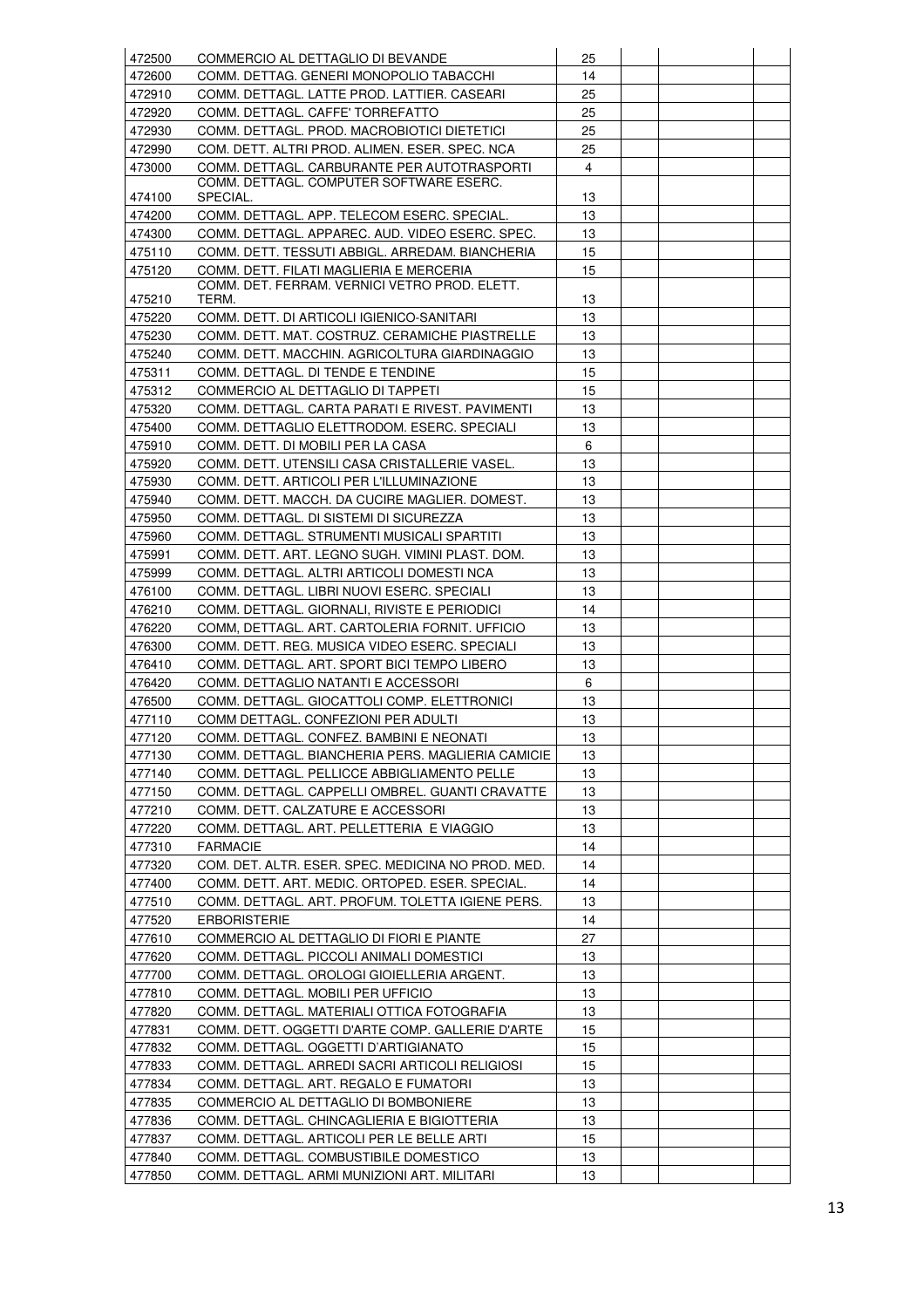| 477860           | COMM. DETT. SAPONI PROD. LUCIDATURA AFFINI                                                       | 13     |  |  |
|------------------|--------------------------------------------------------------------------------------------------|--------|--|--|
| 477891           | COMM. DETTAGL. FILATELIA NUMISMA COLLEZ.                                                         | 15     |  |  |
| 477892           | COMM. DETTAGL. CORDAMI TELE E SACCHI NO CARTA                                                    | 13     |  |  |
| 477893           | COMM. DETTAGL. ART. FUNERARI E CIMITERIALI                                                       | 13     |  |  |
| 477894           | COMM. DETTAGL. ART. ADULTI (SEXY SHOP)                                                           | 13     |  |  |
| 477899           | COMM. DETT. ALTRI PROD. NON ALIMENTARI NCA                                                       | 13     |  |  |
| 477910           | COMM DETTAGL. LIBRI DI SECONDA MANO                                                              | 13     |  |  |
| 477920           | COMM. DETTAGL. MOBILI USATI ANTIQUARIATO                                                         | 15     |  |  |
| 477930           | COMM. DETTAGL. INDUMENTI OGGETTI USATI                                                           | 15     |  |  |
| 477940           | CASE D'ASTA AL DETTAGLIO NO VIA INTERNET                                                         | 11     |  |  |
| 478101           | COMM. DETTAGL AMBULANTE PROD. ORTOFRUTTI                                                         | 29     |  |  |
| 478102           | COMM. DETTAGL. AMBULANTE PROD. ITTICI                                                            | 29     |  |  |
| 478103           | COMM. DETTAGL. AMBULANTE DI CARNE                                                                | 29     |  |  |
| 478109           | COMM. DETT. AMBUL. ALTRI PROD. ALIMENTARI BEV. NCA                                               | 29     |  |  |
| 478201           | COMM. DETT. AMBULANTE TESSUTI ABBIGLIAMENTO                                                      | 16     |  |  |
| 478202           | COMM. DETT. AMBUL. POSTO FISSO CALZAT. PELLETT.                                                  | 16     |  |  |
| 478901           | COM. DETT. AMBUL. FIORI PIANTE SEMI FERTILIZ.                                                    | 16     |  |  |
| 478902           | COM. DETT. AMBUL. ATTREZZ. PROD. AGRICOLTURA                                                     | 16     |  |  |
| 478903           | COMM. DETT. AMBUL. COSM. DETERG. QUALSIASI USO                                                   | 16     |  |  |
|                  |                                                                                                  |        |  |  |
| 478904           | COMM. DETTAGL. AMBUL. CHINCAGLIERIA BIGIOTTERIA<br>COM. DETT. AMBUL. ARREDAM. CASALINGHI         | 16     |  |  |
| 478905           | ELETTRODOM.                                                                                      | 16     |  |  |
| 478909           | COMM. DETT. AMBUL. DI ALTRI PRODOTTI NCA                                                         | 16     |  |  |
| 479110           | COMM. DETT. TUTTI PROD. VIA INTERNET                                                             | 13     |  |  |
| 479120           | COMM. DETT. TUTTI PRODOTTI VIA TELEVISIONE                                                       | 13     |  |  |
| 479130           | COMM. DETT. TUTTI PROD. VIA CORRISP. RADIO TEL.                                                  | 13     |  |  |
| 479910           | COMM. DETT. PROD. VARI CON DIMOSTRATORE                                                          | 26     |  |  |
| 479920           | COMM. EFFETTUATO VIA DISTRIBUTORI AUTOM.                                                         | 26     |  |  |
|                  | <b>TRASPORTO TERRESTRE</b>                                                                       |        |  |  |
| 491000           | TRASPORTO FERROV. PASSEGGERI INTERURBANO                                                         | 3      |  |  |
| 492000           | TRASPORTO FERROVIARIO DI MERCI                                                                   | 3      |  |  |
|                  | TRASP. TERRESTR. PASSEGG. AREE URBANE                                                            |        |  |  |
| 493100           | <b>SUBURBANE</b>                                                                                 | 3      |  |  |
| 493210           | TRASPORTO CON TAXI                                                                               | 3      |  |  |
| 493220           | TRASP. VIA NOLEGG. AUTOVETT. CON CONDUCENTE                                                      | 3      |  |  |
| 493901           | GEST. FUNICOLARI NO TRANSIT. URBANO E SUB-URBANO                                                 | 3      |  |  |
| 493909           | ALTRE ATTIVITA' TRASP. TERRESTRE PASSEG. NCA                                                     | 3      |  |  |
| 494100           | TRASPORTO DI MERCI SU STRADA                                                                     | 3      |  |  |
| 494200           | SERVIZI DI TRASCLOCO                                                                             | 3      |  |  |
| 495010           | TRASPORTO MEDIANTE CONDOTTE DI GAS                                                               | 3      |  |  |
| 495020           | TRASPORTO MEDIANTE CONDOTTE DI LIQUIDI                                                           | 3      |  |  |
|                  | <b>TRASPORTO MARITTIMO</b>                                                                       |        |  |  |
| 501000           | TRASP. MARITT. COSTIERO DI PASSEGGERI                                                            | 3      |  |  |
| 502000           | TRASPORTO MARITTIMO E COSTIERO DI MERCI                                                          | 3      |  |  |
| 503000           | TRASP. PASSEGGERI VIE D'ACQUA INTERNE                                                            | 3      |  |  |
| 504000           | TRASP. MERCI PER VIE D'ACQUA INTERNE                                                             | 3      |  |  |
|                  | <b>TRASPORTO AEREO</b>                                                                           |        |  |  |
| 511010           | TRASPORTO AEREO DI LINEA DI PASSEGGERI                                                           | 3      |  |  |
| 511020           | TRASP AEREO NON DI LINEA DI PASSEGGERI                                                           | 3      |  |  |
| 512100           | TRASPORTO AEREO DI MERCI                                                                         | 3      |  |  |
| 512200           | <b>TRASPORTO SPAZIALE</b>                                                                        | 3      |  |  |
|                  | <b>ATTIVITA' DI MAGAZZINO</b>                                                                    |        |  |  |
| 521010           | MAGAZZINI CUSTODIA DEPOSITO CONTO TERZI                                                          | 3      |  |  |
| 521020           | MAGAZZINI FRIGORIFERI PER CONTO TERZI                                                            | 3      |  |  |
| 522110           | GESTIONE DI INFRASTRUTTURE FERROVIARIE                                                           | 3      |  |  |
| 522120           | GESTIONE DI STRADE, PONTI, GALLERIE                                                              | 3      |  |  |
| 522130           | <b>GESTIONE DI STAZIONI PER AUTOBUS</b>                                                          | 3      |  |  |
| 522140           |                                                                                                  | 3      |  |  |
|                  |                                                                                                  |        |  |  |
|                  | GEST. CENTRI DI MOVIM MERCI E INTERPORTI                                                         |        |  |  |
| 522150           | <b>GESTIONE DI PARCHEGGI E AUTORIMESSE</b>                                                       | 3      |  |  |
| 522160           | ATTIVITA' DI TRAINO E SOCCORSO STRADALE                                                          | 3      |  |  |
| 522190           | ALTRE ATTIV. CONNES. TRASPORTI TERRESTRI NCA                                                     | 3      |  |  |
| 522201<br>522209 | LIQUEF. RIGASS. GAS PER TRASP. MARIT. VIE ACQUA<br>ALTRE ATT. CONNES. TRASP. MARITTIMO VIE ACQUA | 3<br>3 |  |  |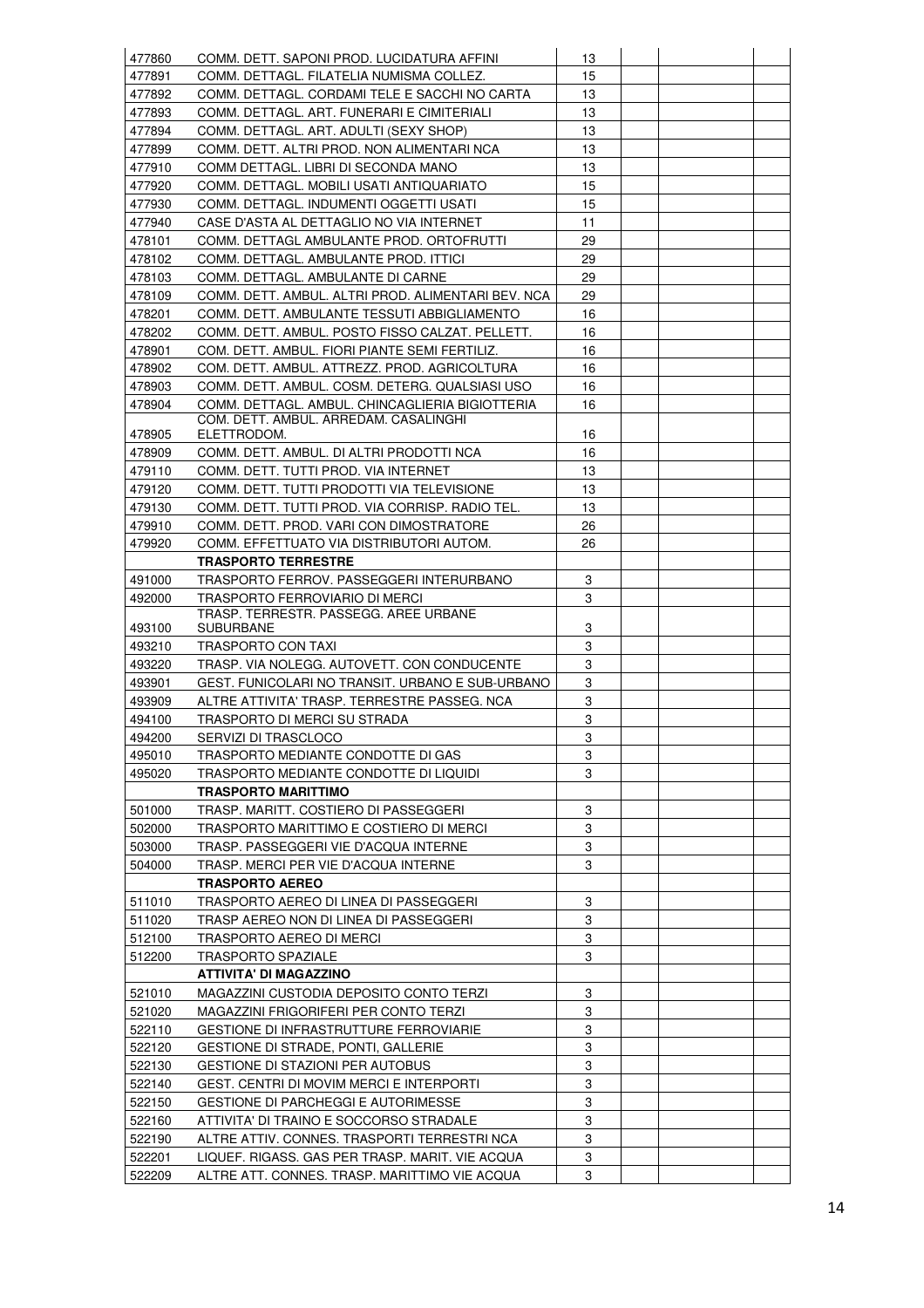| 522300 | ATTIVITA' SERVIZI CONNESSE TRASPORTO AEREO      | 3              |      |  |
|--------|-------------------------------------------------|----------------|------|--|
| 522410 | MOVIM. MERCI RELATIVO A TRASPORTI AEREI         | 3              |      |  |
| 522420 | MOVIM. MERCI TRASP. MARITTIMI E FLUVIALI        | 3              |      |  |
| 522430 | MOVIMENTO MERCI TRASPORTI FERROVIARI            | 3              |      |  |
| 522440 | MOVIMENTO MERCI CON ALTRI TRASPORTI TERRA       | 3              |      |  |
| 522910 | SPEDIZIONIERI AGENZIE OPERAZIONI DOGANA         | 3              |      |  |
| 522921 | INTERMEDIARI DEI TRASPORTI                      | 3              |      |  |
| 522922 | SERVIZI LOGISTICI PER LA DISTRIBUZ MERCI        | 3              |      |  |
|        | <b>SERVIZI POSTALI</b>                          |                |      |  |
| 531000 | ATTIVITA' POSTALI OBBLIGO SERV. UNIVERSALE      | 11             |      |  |
| 532000 | ALTRE ATT. POSTALI NO OBBL. SERVIZIO UNIVERSALE | 11             |      |  |
|        | <b>ALLOGGIO</b>                                 |                |      |  |
|        |                                                 |                |      |  |
| 551000 | ALBERGHI                                        | 7              | (1d) |  |
| 552010 | <b>VILLAGGI TURISTICI</b>                       | $\overline{7}$ |      |  |
| 552020 | OSTELLI DELLA GIOVENTU'                         | 8              |      |  |
| 552030 | RIFUGI DI MONTAGNA                              | $\overline{7}$ |      |  |
| 552040 | <b>COLONIE MARINE E MONTANE</b>                 | 8              |      |  |
| 552051 | AFFITTACAMERE CASE VACANZE BED-BREAKFAST RES.   | 8              |      |  |
| 552052 | ATTIVITA' ALLOGGIO CONNESSE AZIENDE AGRICOLE    | 7              |      |  |
| 553000 | AREE CAMPEGGIO E ATTREZZATE CAMP. ROULOTTE      | 4              |      |  |
| 559010 | <b>GESTIONE DI VAGONI LETTO</b>                 | 3              |      |  |
| 559020 | ALLOG. STUD. LAVOR. CON SERVIZI TIPO ALBERGHI   | 8              |      |  |
|        | <b>SERVIZI DI RISTORAZIONE</b>                  |                |      |  |
| 561011 | RISTORAZIONE CON SOMMINISTRAZIONE               | 22             |      |  |
| 561012 | ATTIVITA' DI RISTORAZ. AZIENDE AGRICOLE         | 22             |      |  |
| 561020 | RISTORAZ. NO SOMMINISTR. PREP. CIBI ASPOR.      | 23             |      |  |
| 561030 | <b>GELATERIE E PASTICCERIE</b>                  | 24             |      |  |
| 561041 | <b>GELATERIE E PASTICCERIE AMBULANTI</b>        | 29             |      |  |
| 561042 | RISTORAZIONE AMBULANTE                          | 29             |      |  |
| 561050 | <b>RISTORAZIONE SU TRENI E NAVI</b>             | 22             |      |  |
| 562100 | CATERING PER EVENTI, BANQUETING                 | 23             |      |  |
| 562910 | <b>MENSE</b>                                    | 23             |      |  |
| 562920 | CATERING CONTINUATIVO SU BASE CONTRATTUALE      | 23             |      |  |
| 563000 | <b>BAR E ALTRI ESERCIZI SIMILI SENZA CUCINA</b> | 24             |      |  |
|        | <b>ATTIVITA' EDITORIALI</b>                     |                |      |  |
| 581100 | EDIZIONE DI LIBRI                               | 11             |      |  |
| 581201 | PUBBLICAZIONE DI ELENCHI                        | 11             |      |  |
| 581202 | PUBBLICAZIONE DI MAILING LIST                   | 11             |      |  |
| 581300 | EDIZIONE DI QUOTIDIANI                          | 11             |      |  |
| 581400 | EDIZIONE DI RIVISTE E PERIODICI                 | 11             |      |  |
| 581900 | ALTRE ATTIVITA' EDITORIALI                      | 11             |      |  |
| 582100 | EDIZIONE DI GIOCHI PER COMPUTER                 | 11             |      |  |
| 582900 | EDIZIONE ALTRI SOFTWARE (NO GIOCHI PER COMP.)   | 11             |      |  |
|        | <b>PRODUZIONI CINEMATOGRAFICHE</b>              |                |      |  |
|        |                                                 |                |      |  |
| 591100 | PRODUZ CINEMATOGR. VIDEO PROG. TELEVIS.         | 20             | (1)  |  |
| 591200 | POST-PROD. CINEMATOGRAF. VIDEO PROG. TELE.      | 20             | (1)  |  |
| 591300 | DISTRIBUZIONE CINEMAT. VIDEO PROG. TELEVIS.     | 11             |      |  |
| 591400 | ATTIVITA' DI PROIEZIONE CINEMATOGRAFICA         | $\overline{2}$ |      |  |
| 592010 | EDIZIONE DI REGISTRAZIONI SONORE                | 11             |      |  |
| 592020 | EDIZIONE DI MUSICA STAMPATA                     | 11             |      |  |
| 592030 | STUDI DI REGISTRAZIONE SONORA                   | 11             |      |  |
|        | <b>PROGRAMMI E TRASMISSIONI</b>                 |                |      |  |
| 601000 | <b>TRASMISSIONI RADIOFONICHE</b>                | 11             |      |  |
| 602000 | PROGRAMMAZIONE E TRASMISSIONI TELEVISIVE        | 11             |      |  |
|        | <b>TELECOMINICAZIONI</b>                        |                |      |  |
| 611000 | <b>TELECOMUNICAZIONI FISSE</b>                  | 11             |      |  |
| 612000 | TELECOMUNICAZIONI MOBILI                        | 11             |      |  |
| 613000 | TELECOMUNICAZIONI SATELLITARI                   | 11             |      |  |
| 619010 | EROGAZION SERVIZI ACCESSO INTERNET (ISP)        | 11             |      |  |
| 619020 | POSTO TELEFONICO PUBBLICO INTERNET POINT        | 11             |      |  |
| 619091 | INTERMED. SERVIZI TELECOMUN. TRASMISSIONE DATI  | 11             |      |  |
|        |                                                 |                |      |  |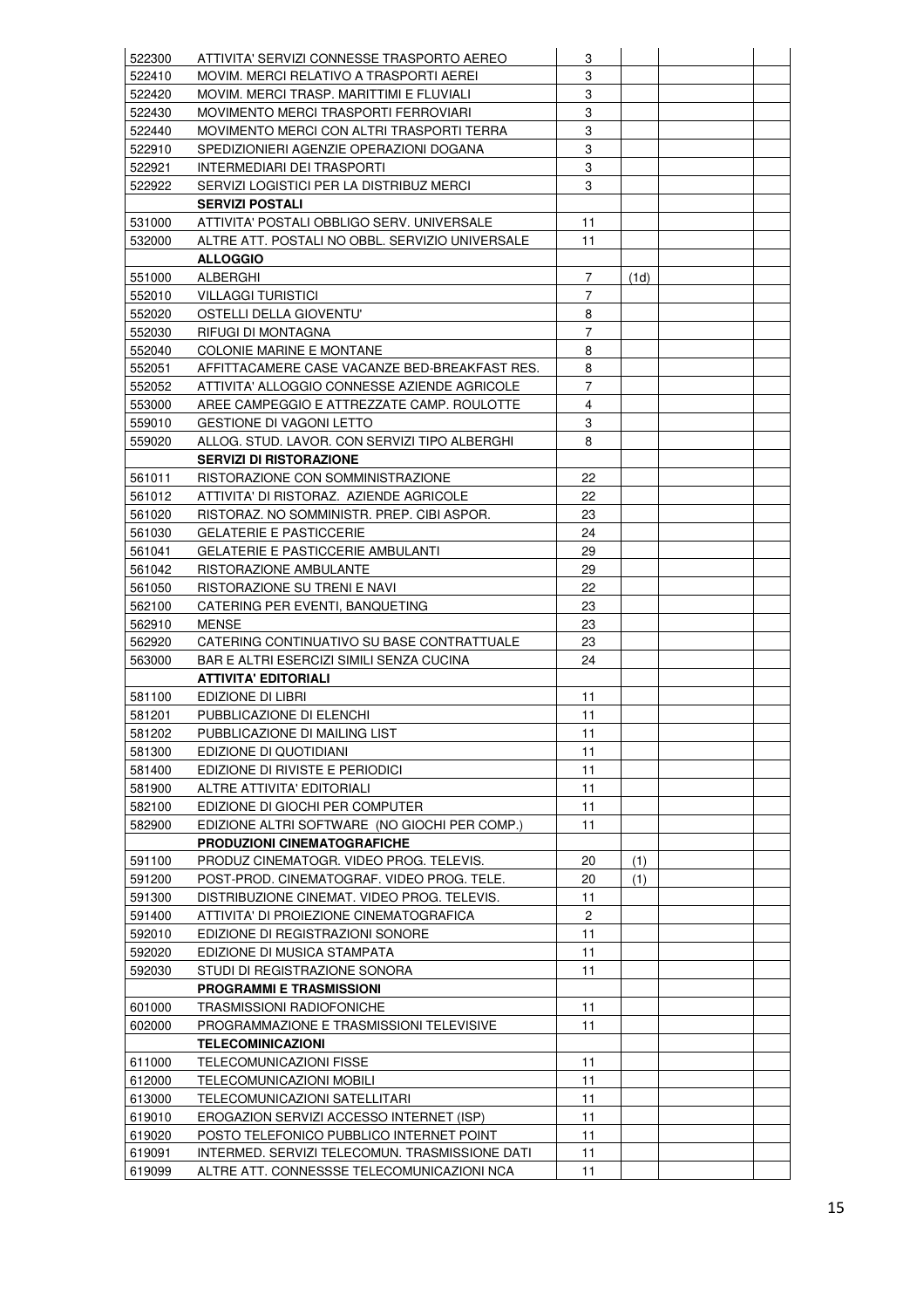|                  | <b>PRODUZIONE SOFTWARE</b>                                                                  |          |  |  |
|------------------|---------------------------------------------------------------------------------------------|----------|--|--|
| 620100           | PRODUZ. SOFTWARE NON CONNES. ALL'EDIZIONE                                                   | 11       |  |  |
| 620200           | CONSULENZA SETTORE TECNOLOGIE INFORMATICA                                                   | 11       |  |  |
| 620300           | GEST. APPARECC. INFORMAT. HARDWARE HOUSING                                                  | 11       |  |  |
| 620901           | CONFIGURAZIONE DI PERSONAL COMPUTER                                                         | 11       |  |  |
| 620909           | ALTR. ATT. SERV. CONNESSI TECNOL. INFORMATICA NCA                                           | 11       |  |  |
|                  | <b>SERVIZI INFORMATICI</b>                                                                  |          |  |  |
| 631111           | ELAB. ELETTRON. DATI CONTABILI, NO C.A.F.                                                   | 11       |  |  |
| 631119           | ALTRE ELABORAZIONI ELETTRONICHE DI DATI                                                     | 11       |  |  |
| 631120           | GESTIONE DATABASE ATTIVITA' BANCHE DATI                                                     | 11       |  |  |
| 631130           | HOSTING FORNIT SERVIZI APPLICATIVI ASP                                                      | 11       |  |  |
| 631200           | <b>PORTALI WEB</b>                                                                          | 11       |  |  |
| 639100           | ATTIVITA' DELLE AGENZIE DI STAMPA                                                           | 11       |  |  |
| 639900           | ALTRE ATT. SERVIZI DI INFORMAZIONE NCA                                                      | 11       |  |  |
|                  | <b>SERVIZI FINANZIARI</b>                                                                   |          |  |  |
| 641100           | ATTIVITA' DELLA BANCA CENTRALE                                                              | 12       |  |  |
| 641910           | INTERMED. MONETARIA NO BANCHE CENTRALI                                                      | 12       |  |  |
| 641920           | FONDI COMUNI DI INVESTIMENTO MONETARIO                                                      | 12       |  |  |
| 641930           | ISTITUTI DI MONETA ELETTRONICA (IMEL)                                                       | 12       |  |  |
| 641940           | CASSA DEPOSITI E PRESTITI                                                                   | 12       |  |  |
|                  | ATTIVITA' DELLE SOCIETA' DI PARTECIPAZIONE                                                  |          |  |  |
| 642000           | ATT. SOCIETA' PARTECIPAZIONE HOLDING                                                        | 11       |  |  |
|                  |                                                                                             |          |  |  |
| 643010           | FONDI COMUNI DI INVESTIMENTO                                                                | 11       |  |  |
| 643020           | SICAV (SOC. INVESTIMENTO CAP. VARIABILE)                                                    | 11       |  |  |
|                  | ALTRE ATTIVITA' DI SERVIZI FINANZIARI                                                       |          |  |  |
| 649100           | <b>LEASING FINANZIARIO</b>                                                                  | 11       |  |  |
| 649201           | ATT. CONSORZI GARANZIA COLLETTIVA FIDI                                                      | 11       |  |  |
| 649209           | ALTRE ATTIVITA' CREDITIZIE NCA                                                              | 11       |  |  |
| 649910           | ATTIVITA' DI INTERMEDIAZIONE MOBILIARE                                                      | 11       |  |  |
| 649920           | ATTIVITA' DI FACTORING                                                                      | 11       |  |  |
| 649930           | ATTIVITA' DI MERCHANT BANK                                                                  | 11       |  |  |
| 649940           | ATTIVITA' DELLE SOCIETA' VEICOLO                                                            | 11       |  |  |
| 649950           | ATTIVITA' DI INTERMEDIAZIONE IN CAMBI                                                       | 11       |  |  |
| 649960           | ALTRE INTERMEDIAZIONI FINANZIARIE NCA                                                       | 11       |  |  |
|                  | <b>ASSICURAZIONI, FONDI, PENSIONI</b>                                                       |          |  |  |
| 651100           | ASSICURAZIONI SULLA VITA                                                                    | 11       |  |  |
| 651200           | ASSICURAZIONI DIVERSE QUELLE SULLA VITA                                                     | 11       |  |  |
| 652000           | ATTIVITA' DI RIASSICURAZIONE                                                                | 11       |  |  |
| 653010           | ATTIVITA' DEI FONDI PENSIONE APERTI                                                         | 11       |  |  |
| 653020           | ATTIVITA' DEI FONDI PENSIONE NEGOZIALI                                                      | 11       |  |  |
| 653030           | ATTIVITA' FONDI PENSIONE PREESISTENTI                                                       | 11       |  |  |
|                  | <b>ATTIVITA' E SERVIZI FINANZIARI</b>                                                       |          |  |  |
| 661100           | AMMINISTRAZIONE DI MERCATI FINANZIARI                                                       | 11       |  |  |
| 661200           | NEGOZIAZIONE CONTRATTI DI TITOLI E MERCI                                                    | 11       |  |  |
| 661910           | GESTIONE PAGAMENTI VIA CARTA DI CREDITO                                                     | 11       |  |  |
| 661921           | PROMOTORI FINANZIARI                                                                        | 11       |  |  |
| 661922           | AGENTI, MED. PROCAC. IN PROD. FINANZIARI                                                    | 11       |  |  |
| 661930           | ATTIV. SOCIETA' FIDUCIARIE AMMINISTRAZIONE                                                  | 11       |  |  |
| 661940           | ATTIVITA' DI BANCOPOSTA                                                                     | 11       |  |  |
| 661950           | SERVIZI TRASFERIM. DENARO-MONEY TRANSF.                                                     | 11       |  |  |
| 662100           | ATT. PERITI LIQUID. INDIPENDENTI DELLE ASSICURAZIONI                                        | 11       |  |  |
| 662201           | <b>BROKER DI ASSICURAZIONI</b>                                                              | 11       |  |  |
| 662202           | AGENTI DI ASSICURAZIONI                                                                     | 11       |  |  |
|                  |                                                                                             |          |  |  |
| 662203<br>662204 | SUB-AGENTI DI ASSICURAZIONI                                                                 | 11<br>11 |  |  |
| 662901           | PROCACC. ALTRI INTERMED. DELLE ASSICURAZIONI<br>AUT. CENTRALI VIGIL. ASSICURAZ. FONDI PENS. | 11       |  |  |
| 662909           | ALTRE ATT. AUSIL. ASSICURAZIONI FONDI PENS.                                                 | 11       |  |  |
|                  |                                                                                             | 11       |  |  |
| 663000           | GEST. FONDI COM. INVESTIMENTO E FONDI PENS.                                                 |          |  |  |
|                  | ATTIVITA' IMMOBILIARI                                                                       |          |  |  |
| 681000           | COMPRAVENDITA BENI IMMOBILI SU BENI PROPRI                                                  | 11       |  |  |
| 682001           | LOCAZIONE IMMOBILIARE DI BENI PROPRI                                                        | 11       |  |  |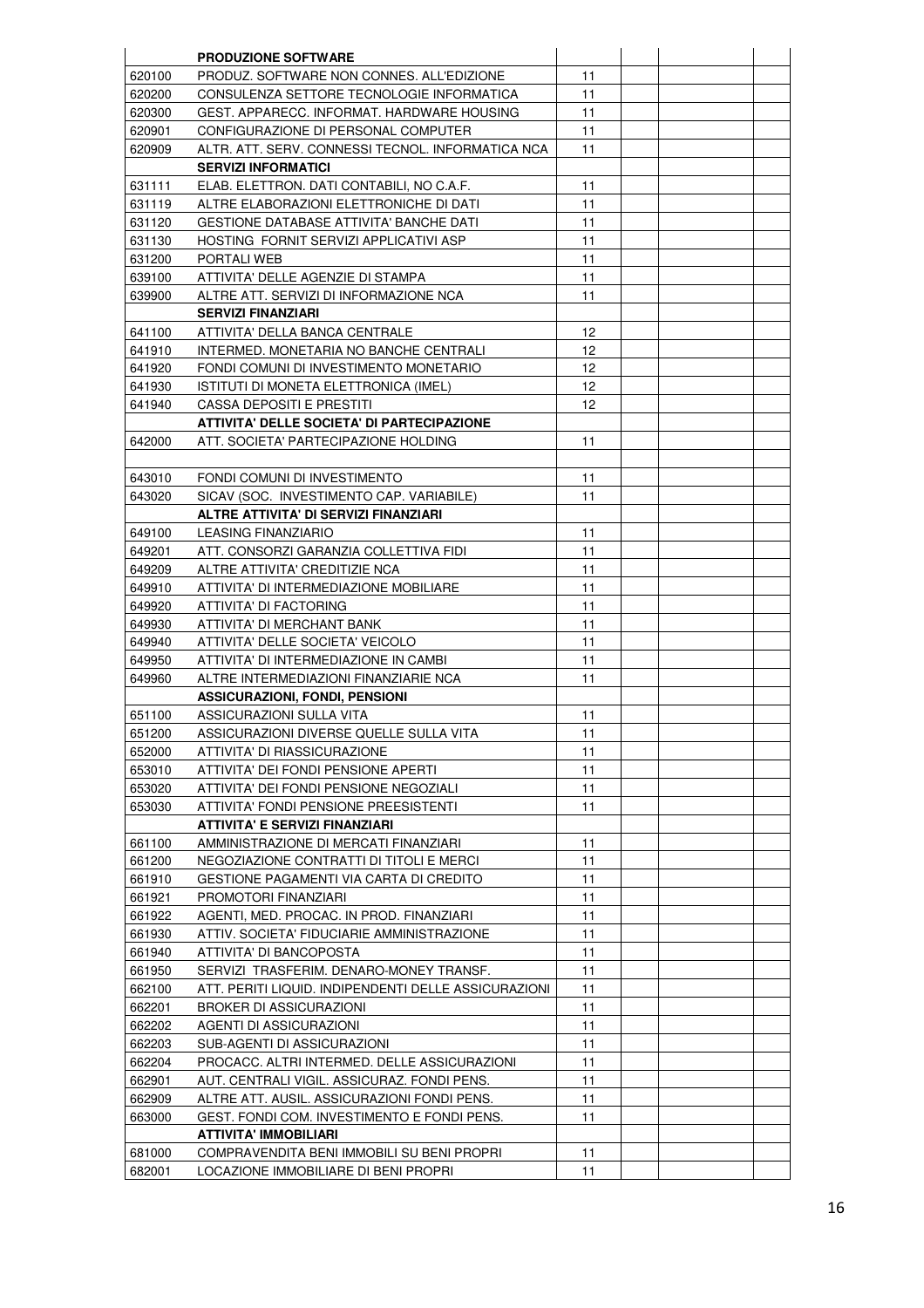| 682002           | AFFITTO DI AZIENDE                                                                    | 11       |  |  |
|------------------|---------------------------------------------------------------------------------------|----------|--|--|
| 683100           | ATTIVITA' DI MEDIAZIONE IMMOBILIARE                                                   | 11       |  |  |
| 683200           | AMM. CONDOMINI GEST. BENI IMM. CONTO TERZI                                            | 11       |  |  |
|                  | <b>LEGALE E CONTABILITA'</b>                                                          |          |  |  |
| 691010           | ATTIVITA' DEGLI STUDI LEGALI                                                          | 11       |  |  |
| 691020           | ATTIVITA' DEGLI STUDI NOTARILI                                                        | 11       |  |  |
| 692011           | SERVIZI FORNITI DA DOTTORI COMMERCIALISTI                                             | 11       |  |  |
| 692012           | SERVIZI FORNITI RAGIONIERI PERITI COMMERCIALI                                         | 11       |  |  |
| 692013           | SERVIZI DI AMMINISTR. CONTAB. TRIBUTI                                                 | 11       |  |  |
| 692014           | ATTIVITA' CENTRI ASSISTE FISCALE (CAF)                                                | 11       |  |  |
| 692015           | GEST. AMMINISTR. PERSONALE CONTO TERZI                                                | 11       |  |  |
| 692020           | ATT. SOCIETA' REVIS. CERTIFIC. BILANCI                                                | 11       |  |  |
| 692030           | ATTIVITA' DEI CONSULENTI DEL LAVORO                                                   | 11       |  |  |
|                  | DIREZIONE AZIENDALE E CONSULENZE                                                      |          |  |  |
| 701000           | ATTIVITA' GEST. HOLDING-OPERATIVE                                                     | 11       |  |  |
| 702100           | PUBBLICHE RELAZIONI E COMUNICAZIONE                                                   | 11       |  |  |
| 702201           | CONSULENZA GESTIONE LOGISTICA AZIENDALE                                               | 11       |  |  |
| 702209           | ALTRE ATT. CONSUL. E ORGANIZZAZIONE AZIENDALE                                         | 11       |  |  |
|                  | <b>STUDI ARCHITETTI E INGEGNERI</b>                                                   |          |  |  |
| 711100           | ATTIVITA' DEGLI STUDI DI ARCHITETTURA                                                 | 11       |  |  |
| 711210           | ATTIVITA' DEGLI STUDI DI INGEGNERIA                                                   | 11       |  |  |
| 711220           | SERVIZI PROGETTAZ INGEGNERIA INTEGRATA                                                | 11       |  |  |
| 711230           | ATTIVITA' TECNICHE SVOLTE DA GEOMETRI                                                 | 11       |  |  |
| 711240           | CARTOGRAFIA E AEROFOTOGRAMMETRIA                                                      | 11       |  |  |
| 711250           | STUDIO GEOLOGICO PROSPEZIONE GEOGN. MINER.                                            | 11       |  |  |
| 712010           | COLLAUDI E ANALISI TECNICHE DI PRODOTTI                                               | 11       |  |  |
| 712021           | CONTR. QUALITA' CERTIFIC. PROD. PROC. SIST.                                           | 11       |  |  |
| 712022           | TUTELA DI BENI DI PRODUZ. CONTROLLATA                                                 | 11       |  |  |
|                  | <b>RICERCA SCIENTIFICA</b>                                                            |          |  |  |
| 721100           | RICERCA SVILUPPO SPERIMENT. BIOTECNOLOGIE                                             | 11       |  |  |
| 721901           | RICERCA E SVILUPPO SPERIMENT GEOLOGIA                                                 | 11       |  |  |
| 721909           | RICERCA SVILUP. SPERIM. ALTRE SCIENZE NAT. INGEGN.                                    | 11       |  |  |
|                  | RICERCA SVILUPPO SPERIM. SCIENZ. SOCIALI E                                            |          |  |  |
| 722000           | UMANIST.                                                                              | 11       |  |  |
|                  | <b>RICERCHE DI MERCATO</b>                                                            |          |  |  |
| 731101           | <b>IDEAZIONE DI CAMPAGNE PUBBLICITARIE</b>                                            | 11       |  |  |
| 731102           | CAMPAGNE MARKETING E SERVIZI PUBBLICI                                                 | 11       |  |  |
| 731200           | CONCESSIONARIE PUBBLICITARIE                                                          | 11       |  |  |
| 732000           | RICERCHE MERCATO SONDAGGI OPINIONE                                                    | 11       |  |  |
|                  | <b>ATTIVITA' PROFESSIONALE TECNICA</b>                                                |          |  |  |
| 741010           | <b>DESIGN DI MODA E DESIGN INDUSTRIALE</b>                                            | 11       |  |  |
| 741021           | DISEGNATORI GRAFICI DI PAGINE WEB                                                     | 11       |  |  |
| 741029           | ALTRE ATTIVITA' DEI DISEGNATORI GRAFICI                                               | 11       |  |  |
| 741030<br>741090 | ATTIVITA' DEI DISEGNATORI TECNICI                                                     | 11       |  |  |
|                  | ALTRE ATTIVITA' DI DESIGN<br>ATTIVITA' DI FOTOREPORTER                                | 11       |  |  |
| 742011           |                                                                                       | 11       |  |  |
| 742012<br>742019 | RIPRESE AEREE CAMPO DELLA FOTOGRAFIA<br>ALTRE ATTIVITA' DI RIPRESE FOTOGRAFICHE       | 11       |  |  |
|                  | LABORATORI FOTOGRAFICI SVILUPPO E STAMPA                                              | 11       |  |  |
| 742020           |                                                                                       | 11       |  |  |
| 743000           | TRADUZIONE E INTERPRETARIATO                                                          | 11       |  |  |
| 749011           | CONSULENZA AGRARIA FORNITA DA AGRONOMI                                                | 11<br>11 |  |  |
| 749012<br>749021 | CONSUL. AGRARIA DA AGROTECN. PERITI AGRARI<br>CONSULENZA SICUREZ. IGIENE POSTI LAVORO | 11       |  |  |
| 749029           |                                                                                       | 11       |  |  |
| 749091           | ALTRA ATT. CONSULENZA SULLA SICUREZZA<br>ATTIVITA' TEC. SVOLTE PERITI INDUSTRIALI     | 11       |  |  |
| 749092           | PREVISIONI METEREOLOGICHE                                                             | 11       |  |  |
| 749093           | ALTRE ATTIVITA' CONSULENZA TECNICA NCA                                                | 11       |  |  |
| 749094           | AGENZIE PROCURATORI SPETTACOLO E SPORT                                                | 11       |  |  |
| 749099           | ALTRE ATTIVITA' PROFESSIONALI NCA                                                     | 11       |  |  |
|                  | <b>SERVIZI VETERINARI</b>                                                             |          |  |  |
| 750000           | SERVIZI VETERINARI                                                                    | 11       |  |  |
|                  | <b>NOLEGGIO E LEASING</b>                                                             |          |  |  |
| 771100           | NOLEGGIO AUTOVETT AUTOVEICOLI LEGGERI                                                 | 3        |  |  |
|                  |                                                                                       |          |  |  |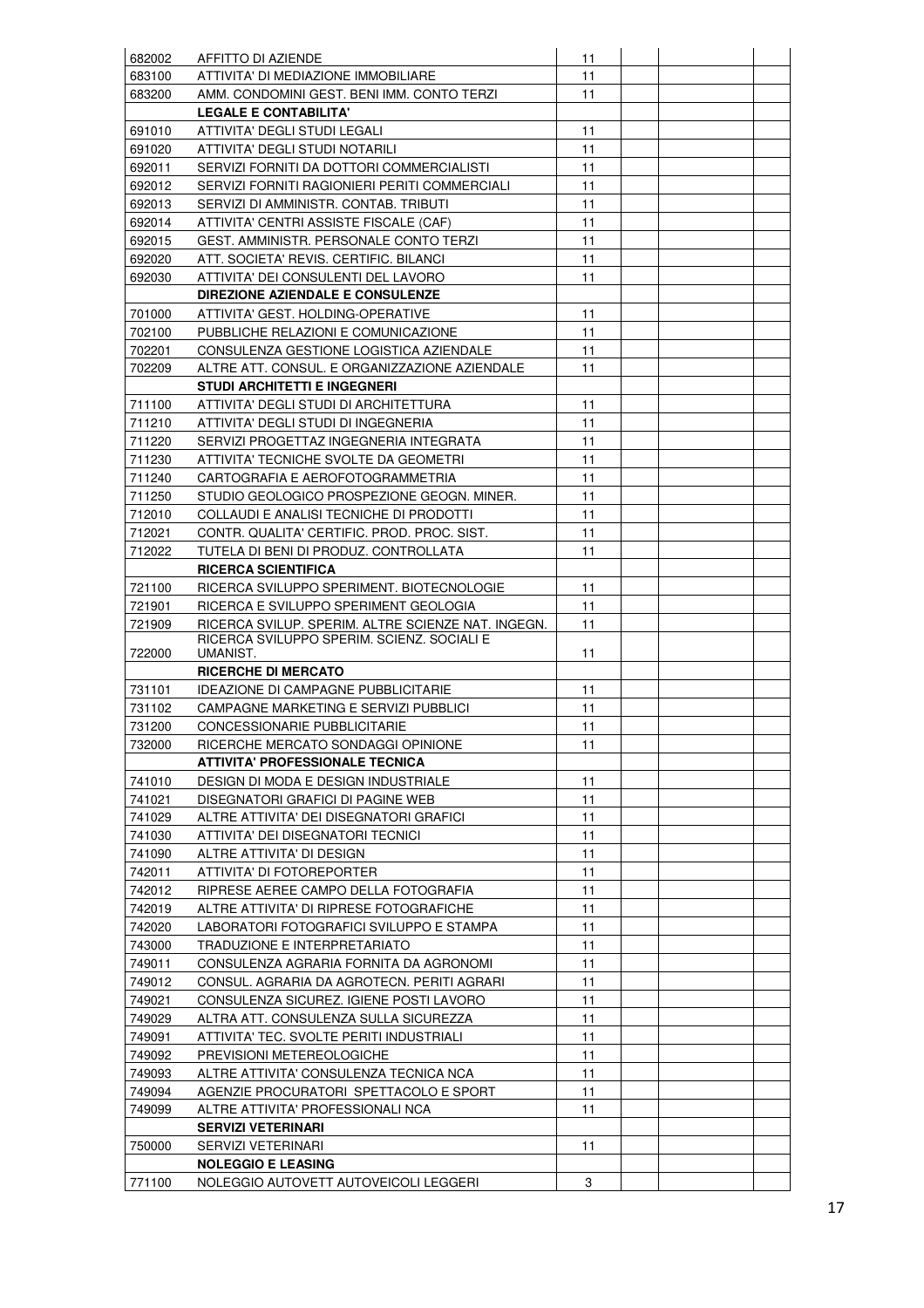| 771200 | NOLEGGIO AUTOCARRI E VEICOLI PESANTI           | 3            |     |  |
|--------|------------------------------------------------|--------------|-----|--|
| 772101 | NOLEGGIO DI BICICLETTE                         | 3            |     |  |
| 772102 | NOLO NO EQUIP. IMBARC. DIPORTO SI PEDALO       | 3            |     |  |
| 772109 | NOLEGG. ALTRE ATTREZZ. SPORTIVE RICREATIVE     | 3            |     |  |
| 772200 | NOLEGGIO VIDEO CD DVD DISCHI                   | 13           |     |  |
| 772910 | NOLEG. BIANCH. TAVOL. LETTO BAGNO VESTIARIO    | 13           |     |  |
| 772990 | NOLEG. ALTRI BENI USO PERSON. NCA NO SPORT     | 13           |     |  |
| 773100 | NOLEGG. MACCH. ATTREZZATURE AGRICOLE           | 3            |     |  |
|        | NOLEGG. MACCH. LAVORI EDILI GENIO CIVILE       | 3            |     |  |
| 773200 |                                                | 3            |     |  |
| 773300 | NOLEGGIO ATTREZZ UFFICIO SI COMPUTER           | 3            |     |  |
| 773400 | NOLO MEZZI TRASPORTO MARITTIMO FLUVIALE        |              |     |  |
| 773500 | NOLEGGIO DI MEZZI DI TRASPORTO AEREO           | 3            |     |  |
| 773910 | NOLEGGIO ALTRI MEZZI TRASPORTO TERRESTRI       | 3            |     |  |
| 773991 | NOLO CONTAINER ADIBITI ALLOGGI UFFICI          | 3            |     |  |
| 773992 | NOLEGGIO CONTAINER DIVERSE MODAL. TRASP.       | 3            |     |  |
| 773993 | NOLO NO OPERAT. SOLLEV. MOVIM. MERCI           | 3            |     |  |
| 773994 | NOLO ATTREZZ. MANIFESTAZIONI SPETTACOLI        | 3            |     |  |
| 773999 | NOLO NO OPERATORE ALTRE ATTREZZATURE NCA       | 3            |     |  |
| 774000 | CONCESS, DIRITTI SFRUTT, PROPRIETA' INTELLETT. | 11           |     |  |
|        | <b>RICERCA PERSONALE</b>                       |              |     |  |
| 781000 | RICERCA SELEZIONE SUPPORTO RICOLL, PERS.       | 11           |     |  |
| 782000 | AGENZIE FORNITURA LAVORO TEMP. INTERIN.        | 11           |     |  |
| 783000 | ALTRE ATT. FORNITURA GESTIONE RISORSE UMANE    | 11           |     |  |
|        | SERVIZI AGENZIA DI VIAGGIO                     |              |     |  |
| 791100 | ATTIVITA' DELLE AGENZIE DI VIAGGIO             | 11           |     |  |
| 791200 | ATTIVITA' DEI TOUR OPERATOR                    | 11           |     |  |
| 799011 | BIGLIETTERIA EVENTI RICREATIVI INTRATTE        | $\mathbf{2}$ |     |  |
| 799019 | ALTRI SERVIZI DI PRENOTAZIONE                  | 11           |     |  |
| 799020 | GUIDE ACCOMPAGNATORI TURISTICI                 | 11           |     |  |
|        | <b>VIGILANZA E INVESTIGAZIONE</b>              |              |     |  |
| 801000 | SERVIZI DI VIGILANZA PRIVATA                   | 11           |     |  |
| 802000 | SERVIZI CONNESSI AI SISTEMI DI VIGILANZA       | 11           |     |  |
| 803000 | SERVIZI DI INVESTIGAZIONE PRIVATA              | 11           |     |  |
|        | <b>SERVIZI AGLI EDIFICI</b>                    |              |     |  |
| 811000 | SERVIZI INTEGRATI GESTIONE AGLI EDIFICI        | 11           |     |  |
| 812100 | PULIZIA GEN(NON SPECIALIZZATA) EDIFICI         | 11           |     |  |
| 812201 | STERILIZZAZIONE ATTREZZATURE MED. SANIT.       | 11           |     |  |
| 812202 | ALTRE ATTIV. PULIZIA EDIFICI IMPIANTI INDUSTR. | 11           |     |  |
| 812910 | SERVIZI DI DISINFESTAZIONE                     | 11           |     |  |
| 812991 | PULIZIA LAVAGGIO AREE PUBBLICHE NEVE GHIACCIO  | 3            |     |  |
| 812999 | ALTRE ATTIVITA' DI PULIZIA NCA                 | 11           |     |  |
| 813000 | CURA MANUTEN PAESAGGIO PARCHI GIARDINI         | 3            |     |  |
|        | <b>SUPPORTO ATTIVITA' D'UFFICIO</b>            |              |     |  |
| 821101 | SERVIZI INTEGRATI SUPP. FUNZIONI UFFICIO       | 11           |     |  |
| 821102 | <b>GESTIONE UFFICI TEMPORANEI</b>              | 11           |     |  |
| 821901 | SPEDIZIONE PROPAGANDA COMPILAZ. INDIRIZ.       | 11           |     |  |
| 821909 | FOTOCOPIATURA ALTRE ATT. SUPPORTO FUNZ. UFF.   | 11           |     |  |
| 822000 | ATTIVITA' DEI CALL CENTER                      | 11           |     |  |
| 823000 | ORGANIZZAZIONE DI CONVEGNI E FIERE             | 11           |     |  |
| 829110 | ATTIVITA' DI AGENZIE DI RECUPERO CREDITI       | 11           |     |  |
|        |                                                |              |     |  |
| 829120 | AGENZIE DI INFORMAZIONI COMMERCIALI            | 11           |     |  |
| 829210 | IMBALLAG. CONFEZION. GENERI ALIMENTARI         | 20           | (1) |  |
| 829220 | CONFEZIONAMENTO DI GENERI NON ALIMENTARI       | 20           | (1) |  |
| 829910 | <b>IMPRESE DI GESTIONE ESATTORIALE</b>         | 11           |     |  |
| 829920 | DISTRIBUZIONE DI LIBRI GIORNALI RIVISTE        | 11           |     |  |
| 829930 | GESTIONE PUBBLICI MERCATI, PESE PUBBLICHE      | 11           |     |  |
| 829940 | RICHIESTA CERTIFICATI DISBRIGO PRATICHE        | 11           |     |  |
| 829991 | SERVIZI DI STENOTIPIA                          | 11           |     |  |
| 829999 | ALTRI SERVIZI SUPPORTO ALLE IMPRESE NCA        | 11           |     |  |
|        | <b>AMMINISTRAZIONE PUBBLICA</b>                |              |     |  |
| 841110 | ATTIVITA' ORGANI LEGISLATIVI ESECUTIVI         | 11           |     |  |
| 841120 | PIANIFICAZIO GENERALE SERVIZI STATISTICI       | 11           |     |  |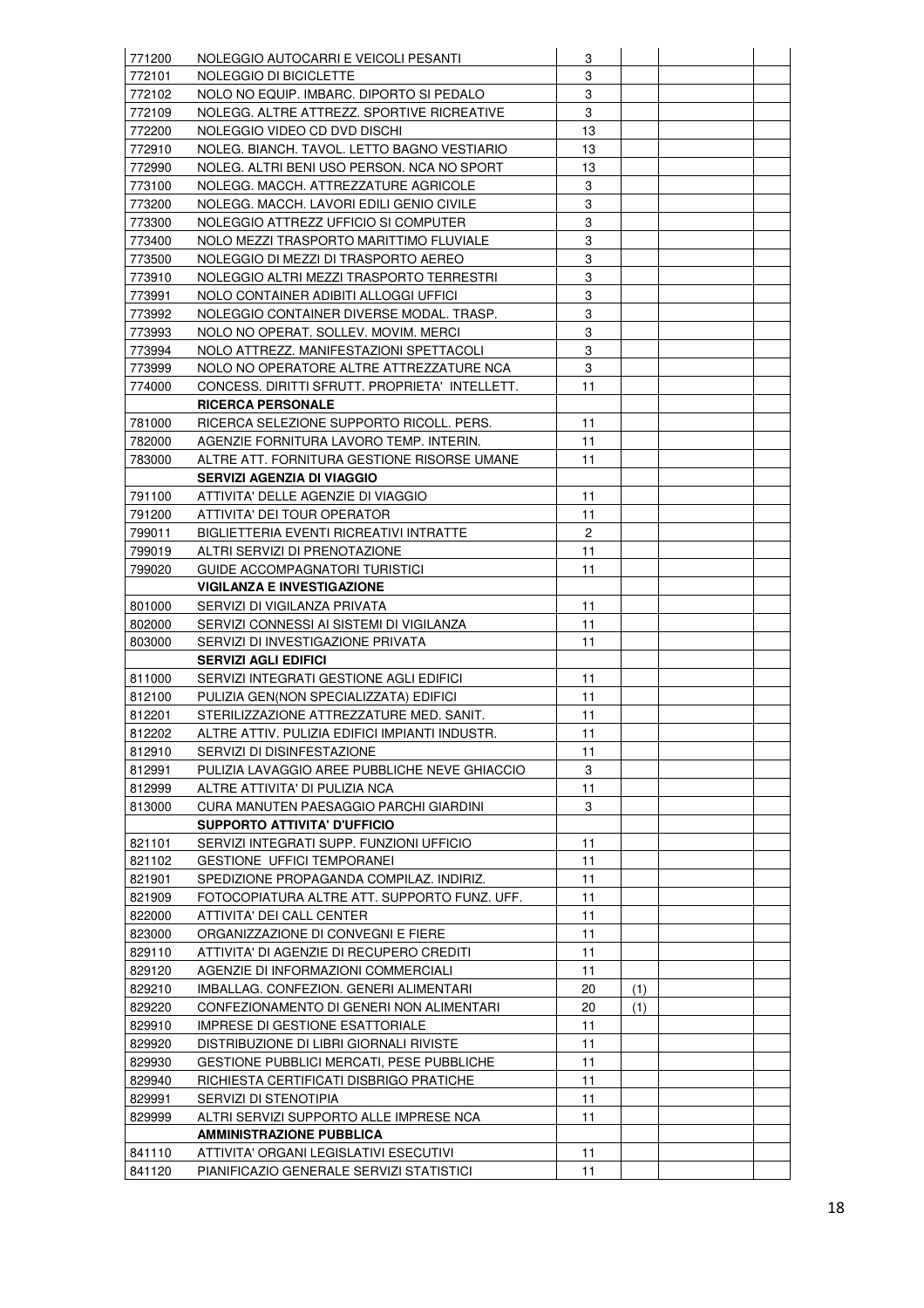| 841210           | REGOL. ORGANISMI PREPOSTI ALLA SANITA'                                  | 11           |   |     |
|------------------|-------------------------------------------------------------------------|--------------|---|-----|
| 841220           | REGOLAMENTAZ. ORGANISMI PREPOST. ISTRUZ.                                | 11           |   |     |
| 841230           | REG. ORGANISM. PREPOST. PROGETTI EDILIZIA                               | 11           |   |     |
| 841240           | REGOLAM. ORGANIS. PREPOS. SERV. RICREAT. CULT.                          | 11           |   |     |
| 841310           | REGOLAM, AFFARI CONCERN, COMBUSTIB, ENER.                               | 11           |   |     |
|                  | REGOLAM. CONCERN. AGRICOLTURA SILVIC. CACCIA                            |              |   |     |
| 841320           | <b>PESCA</b>                                                            | 11           |   |     |
| 841330           | REGOLAM. CONCERN. INDUS. ESTRATT. RIS MIN.                              | 11           |   |     |
| 841340           | REGOLAMEN. CONCERN. COSTRUZIONE STRADE                                  | 11           |   |     |
| 841350           | REGOLAMEN. CONCERN. COSTR. OPERE NAVIGAZIONE                            | 11           |   |     |
| 841360           | REGOLAMEN. CONCERN. TRASP. E COMUNICAZ.                                 | 11           |   |     |
| 841370           | REGOLAMENT. CONCERN. COMMERCIO INTERNO                                  | 11           |   |     |
| 841380           | REGOLAMENT. CONCERNENTI IL TURISMO                                      | 11           |   |     |
| 841390           | REGOLAMENT. ALTRI AFFARI E SERVIZI ECONOM.                              | 11           |   |     |
|                  |                                                                         | 11           |   |     |
| 842100           | AFFARI ESTERI                                                           |              |   |     |
| 842200           | DIFESA NAZIONALE                                                        | 11           |   |     |
| 842300           | GIUSTIZIA ED ATTIVITA' GIUDIZIARIE                                      | 11           |   |     |
| 842400           | ORDINE PUBBLICO E SICUREZZA NAZIONALE                                   | 11           |   |     |
| 842510           | ATTIVITA' DEI VIGILI DEL FUOCO                                          | 11           |   |     |
| 842520           | ATTIVITA' DI PROTEZIONE CIVILE                                          | 11           |   |     |
| 843000           | ASSICURAZIONE SOCIALE OBBLIGATORIA                                      | 11           |   |     |
|                  | <b>ISTRUZIONE</b>                                                       |              |   |     |
| 851000           | <b>ISTRUZIONE DI GRADO PREPARATORIO</b>                                 | $\mathbf{1}$ |   |     |
| 852000           | <b>ISTRUZIONE PRIMARIA: SCUOLE ELEMENTARI</b>                           | 1            |   |     |
| 853110           | ISTRUZ SECOND DI PRIMO GRADO: SCUOLE MEDIE                              | 1            |   |     |
| 853120           | ISTRUZ. SECOND. SEC. GRADO FORMA. GEN. LICEI                            | 1            |   |     |
| 853201           | SCUOLE VELA NAVIGAZ. RILASCIANO PATENTI                                 | 11           |   |     |
| 853202           | SCUOLE VOLO CHE RILASCIANO PATENTI BREV.                                | 11           |   |     |
| 853203           | SCUOLE GUIDA PROF. AUTISTI, AD ES. AUTOCARRI                            | 11           |   |     |
| 853209           | ISTR. SEC. SECONDO GR. TECN. PROFES. ARTISTI                            | 1            |   |     |
| 854100           | ISTR. FORMAZIONE TECNICA SUPERIORE (IFTS)                               | 1            |   |     |
| 854200           | ISTRUZ. UNIV. POST-UNIV. ACCADEMIE E CONSER.                            | 1            |   |     |
| 855100           | <b>CORSI SPORTIVI E RICREATIVI</b>                                      | 1            |   |     |
| 855201           |                                                                         | 1            |   |     |
|                  | CORSI DI DANZA                                                          |              |   |     |
| 855209           | ALTRA FORMAZIONE CULTURALE                                              | 11           |   |     |
| 855300           | AUTOSCUOLE PILOTAGGIO E NAUTICHE                                        | 11           |   |     |
| 855910           | UNIVERSITA' POPOLARE                                                    | 1            |   |     |
| 855920           | CORSI FORMAZ DI AGGIORNAME PROFES.                                      | 1.           |   |     |
| 855930           | SCUOLE E CORSI DI LINGUA                                                | 1            |   |     |
| 855990           | ALTRI SERVIZI DI ISTRUZIONE NCA                                         | 1            |   |     |
| 856001           | CONSULEN. SCOLAST. SERVIZI ORIENTAM. SCOLAS.                            | 1.           |   |     |
| 856009           |                                                                         |              |   |     |
|                  | ALTRE ATTIVITA' DI SUPPORTO ISTRUZIONE                                  | 1.           |   |     |
|                  | ASSISTENZA SANITARIA                                                    |              |   |     |
| 861010           | OSPEDALI E CASE DI CURA GENERICI                                        | 10           | 9 | (2) |
| 861020           | OSPEDALI E CASE DI CURA SPECIALISTICI                                   | 10           | 9 | (2) |
| 861030           | ISTITUTI CLINICHE POLICLINICI UNIVERSITARI                              | 10           |   |     |
| 861040           | OSPEDALI E CASE DI CURA LUNGA DEGENZA                                   | 10           | 9 | (2) |
| 862100           | SERVIZI STUDI MEDICI MEDICINA GENERALE                                  | 11           |   |     |
| 862201           | PRESTAZIONI SANITARIE SVOLTE CHIRURGHI                                  | 11           |   |     |
|                  |                                                                         |              |   |     |
| 862202           | AMBULAT. POLIAMBULATORI SERV. SAN. NAZ.                                 | 11           |   |     |
| 862203           | ATTIVITA' DEI CENTRI DI RADIOTERAPIA                                    | 11           |   |     |
| 862204           | ATTIVITA' DEI CENTRI DI DIALISI                                         | 11           |   |     |
| 862205           | STUDI DI OMEOPATIA E DI AGOPUNTURA                                      | 11           |   |     |
| 862206           | CENTRI DI MEDICINA ESTETICA                                             | 11           |   |     |
| 862209           | ALTRI STUDI MEDICI SPECIALIST. POLIAMBULATORI                           | 11           |   |     |
| 862300           | ATTIVITA' DEGLI STUDI ODONTOIATRICI                                     | 11           |   |     |
| 869011           | LABORATORI RADIOGRAFICI                                                 | 11           |   |     |
| 869012           | LABORATORI DI ANALISI CLINICHE                                          | 11           |   |     |
| 869013           | LABORATORI DI IGIENE E PROFILASSI                                       | 11           |   |     |
| 869021           | <b>FISIOTERAPIA</b>                                                     | 11           |   |     |
| 869029           | ALTRE ATTIVITA' PARAMEDICHE INDIP. NCA                                  | 11           |   |     |
| 869030<br>869041 | ATTIVITA' SVOLTA DA PSICOLOGI<br>ATTIVITA' DEGLI AMBULATORI TRICOLOGICI | 11           |   |     |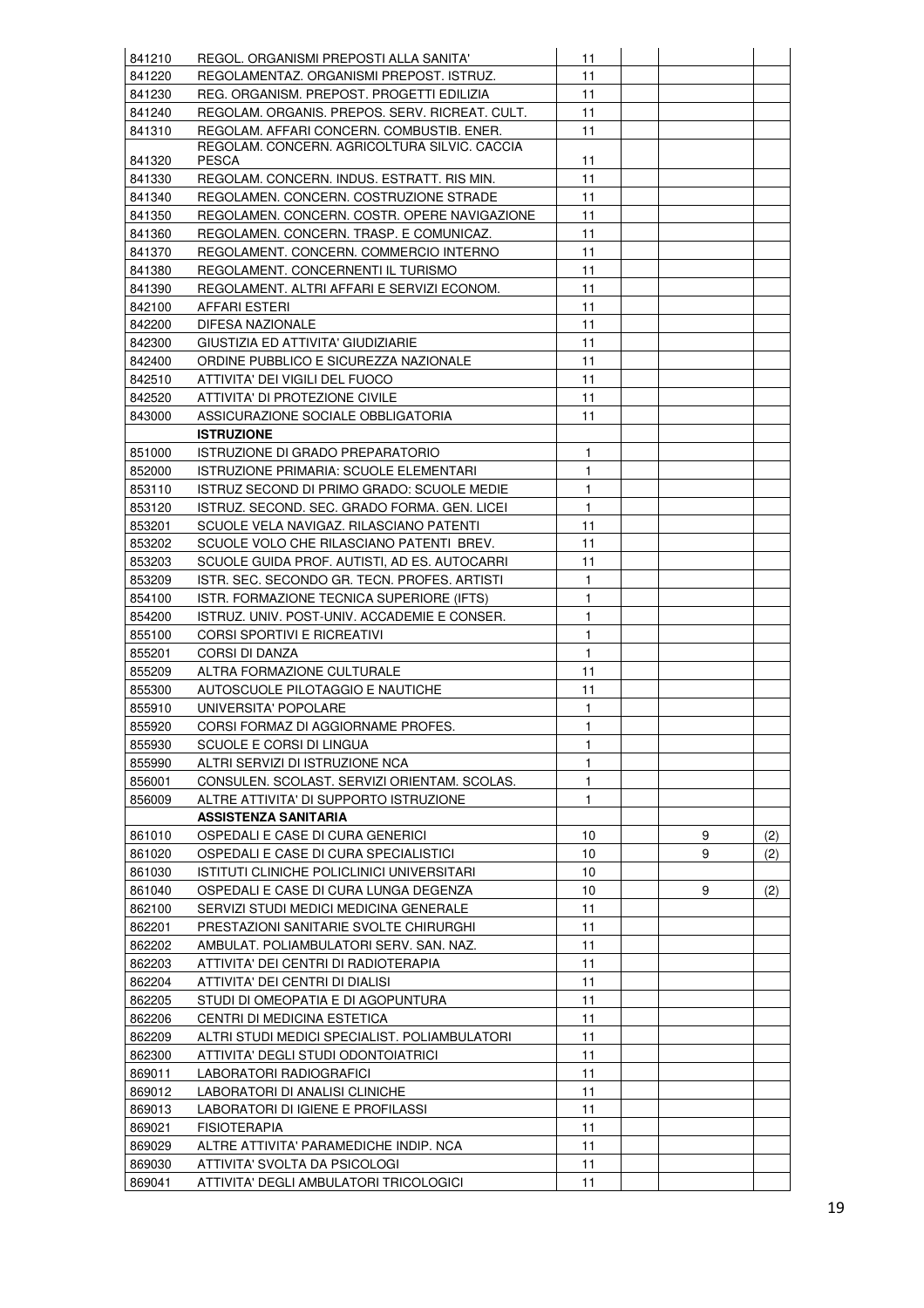| 869042 | SERVIZI DI AMBULANZA, BANCHE DEL SANGUE          | 11             |  |  |
|--------|--------------------------------------------------|----------------|--|--|
|        | <b>SERVIZI SOCIALI</b>                           |                |  |  |
| 871000 | STRUTTURE ASSIST. INFERMIER. RESID. ANZIANI      | 11             |  |  |
| 872000 | ASSIST. RESID. PER. RIT. MENTALI ABUSO STUPEF.   | 11             |  |  |
| 873000 | ASSISTENZA RESIDEN. ANZIANI E DISABILI           | 11             |  |  |
| 879000 | ALTRE STRUTT. ASSIST. SOCIALE RESIDENZIALE       | 11             |  |  |
|        | <b>ASSISTENZA SOCIALE</b>                        |                |  |  |
| 881000 | ASSIST. SOCIALE NON RESIDEN. ANZIANI DISAB.      | 11             |  |  |
| 889100 | ASILI NIDO ASSISTENZ. DIURNA MINORI DISAB.       | 1              |  |  |
| 889900 | ALTRE ATT. ASSISTENZA SOCIALE NON RESID. NCA     | 11             |  |  |
|        | <b>ATTIVITA' ARTISTICHE</b>                      |                |  |  |
| 900101 | ATTIVITA' NEL CAMPO DELLA RECITAZIONE            | $\mathbf{2}$   |  |  |
| 900109 | ALTRE RAPPRESENTAZIONI ARTISTICHE                | $\mathbf{2}$   |  |  |
| 900201 | NOLO CON OPERATORE ATTREZZAT. MANIFESTAZ.        | 11             |  |  |
| 900202 | ATTIVITA' NEL CAMPO DELLA REGIA                  | 11             |  |  |
| 900209 | ALTRE ATT. SUPPORT. RAPPRESENTAZIONI ARTISTICHE  | $\overline{c}$ |  |  |
| 900301 | ATTIVITA' DEI GIORNALISTI INDIPENDENTI           | 11             |  |  |
| 900302 | CONSERVAZIONE RESTAURO OPERE D'ARTE              | 11             |  |  |
| 900309 | ALTRE CREAZIONI ARTISTICHE E LETTERARIE          | 11             |  |  |
| 900400 | <b>GESTIONE TEATRI SALE STRUTTURE ARTISTICHE</b> | $\mathbf{2}$   |  |  |
|        | <b>BIBLIOTECHE E MUSEI</b>                       |                |  |  |
| 910100 | ATTIVITA' DI BIBLIOTECHE ED ARCHIVI              | 1              |  |  |
| 910200 | ATTIVITA' DI MUSEI                               | 1              |  |  |
| 910300 | <b>GESTIONE LUOGHI MONUMENTI STORICI</b>         | 1              |  |  |
| 910400 | ORTI BOTANICI GIARDINI ZOOLOGICI RISERVE         | 1              |  |  |
|        | ATTIVITA' DELLE LOTTERIE, SCOMMESSE, ECC.        |                |  |  |
| 920001 | RICEVITORIE DEL LOTTO SUPERENALOT ECC.           | 30             |  |  |
| 920002 | GESTIONE APPARECCHI PER VINCITE DENARO           | 30             |  |  |
| 920009 | ALTRE ATTIV. CONNESSE LOTTERIE SCOMMESSE         | 30             |  |  |
|        | <b>ATTIVITA' SPORTIVE, RICREATIVE E DI</b>       |                |  |  |
|        | <b>INTRATTENIMENTO</b>                           |                |  |  |
| 931110 | <b>GESTIONE DI STADI</b>                         | 4              |  |  |
| 931120 | <b>GESTIONE DI PISCINE</b>                       | 4              |  |  |
| 931130 | <b>GESTIONE IMPIANTI SPORTIVI POLIVALENTI</b>    | 4              |  |  |
| 931190 | GESTIONE DI ALTRI IMPIANTI SPORTIVI NCA          | 4              |  |  |
| 931200 | ATTIVITA' DI CLUB SPORTIVI                       | 1              |  |  |
| 931300 | <b>GESTIONE DI PALESTRE</b>                      | 4              |  |  |
| 931910 | ENTI ORGANIZZ. SPORT PROMOZ. EVENTI SPORT        | 1              |  |  |
| 931991 | RICARICA BOMBOLE PER ATT. SUBACQUEE              | 13             |  |  |
| 931992 | ATTIVITA' DELLE GUIDE ALPINE                     | 1              |  |  |
| 931999 | ALTRE ATTIVITA' SPORTIVE NCA                     | 1              |  |  |
| 932100 | PARCHI DI DIVERTIMENTO E PARCHI TEMATICI         | 5              |  |  |
| 932910 | DISCOTECHE NIGHT-CLUB E SIMILI                   | 30             |  |  |
| 932920 | GEST. STABILIMEN. BALNEARI LACUALI FLUVIALI      | 5              |  |  |
| 932930 | SALE GIOCHI E BILIARDI                           | 30             |  |  |
| 932990 | ALTRE ATTIVITA' DI INTRATTENIMENTO NCA           | $\overline{2}$ |  |  |
|        | <b>ORGANIZZAZIONI ASSOCIATIVE</b>                |                |  |  |
| 941100 | ORGANIZZ DI DATORI DI LAVORO, IND. COMM.         | 1              |  |  |
| 941210 | ATTIVITA' DI FEDERAZ. CONSIGLI DI ORDINI         | 1              |  |  |
| 941220 | ATTIVITA' DI ASSOCIAZIONI PROFESSIONALI          | 1              |  |  |
| 942000 | SINDACATI DI LAVORATORI DIPENDENTI               | 1              |  |  |
| 949100 | ORGANIZZAZIONI RELIGIOSE ESERCIZIO CULTO         | 1              |  |  |
| 949200 | ATTIVITA' PARTITI ASSOCIAZIONI POLITICHE         | 1              |  |  |
| 949910 | ORGANIZZAZIONI TUTELA INTER. DIRITTI CITTADINI   | 1              |  |  |
| 949920 | ORGANIZZ. FINI CULTURALI RICREAT. HOBBY          | 1              |  |  |
| 949930 | ORGANIZZAZIONI PATRIOTTICHE COMBATTENTI          | 1              |  |  |
| 949940 | ORGANIZZAZIONI COOPER. SOLIDAR. INTERNAZ.        | 1              |  |  |
| 949950 | ORGANIZZAZIONI PER LA FILANTROPIA                | 1              |  |  |
| 949960 | ORGANIZZAZIONI DIFESA ANIMALI AMBIENTE           | 1              |  |  |
| 949990 | ALTRE ORGANIZZAZIONI ASSOCIATIVE NCA             | 1              |  |  |
|        | <b>RIPARAZIONI</b>                               |                |  |  |
| 951100 | RIPAR. MANUT. COMPUTER E PERIFERICHE             | 18             |  |  |
| 951201 | RIPAR. MANUT. TELEFONI FISSI CORD. CELL.         | 18             |  |  |